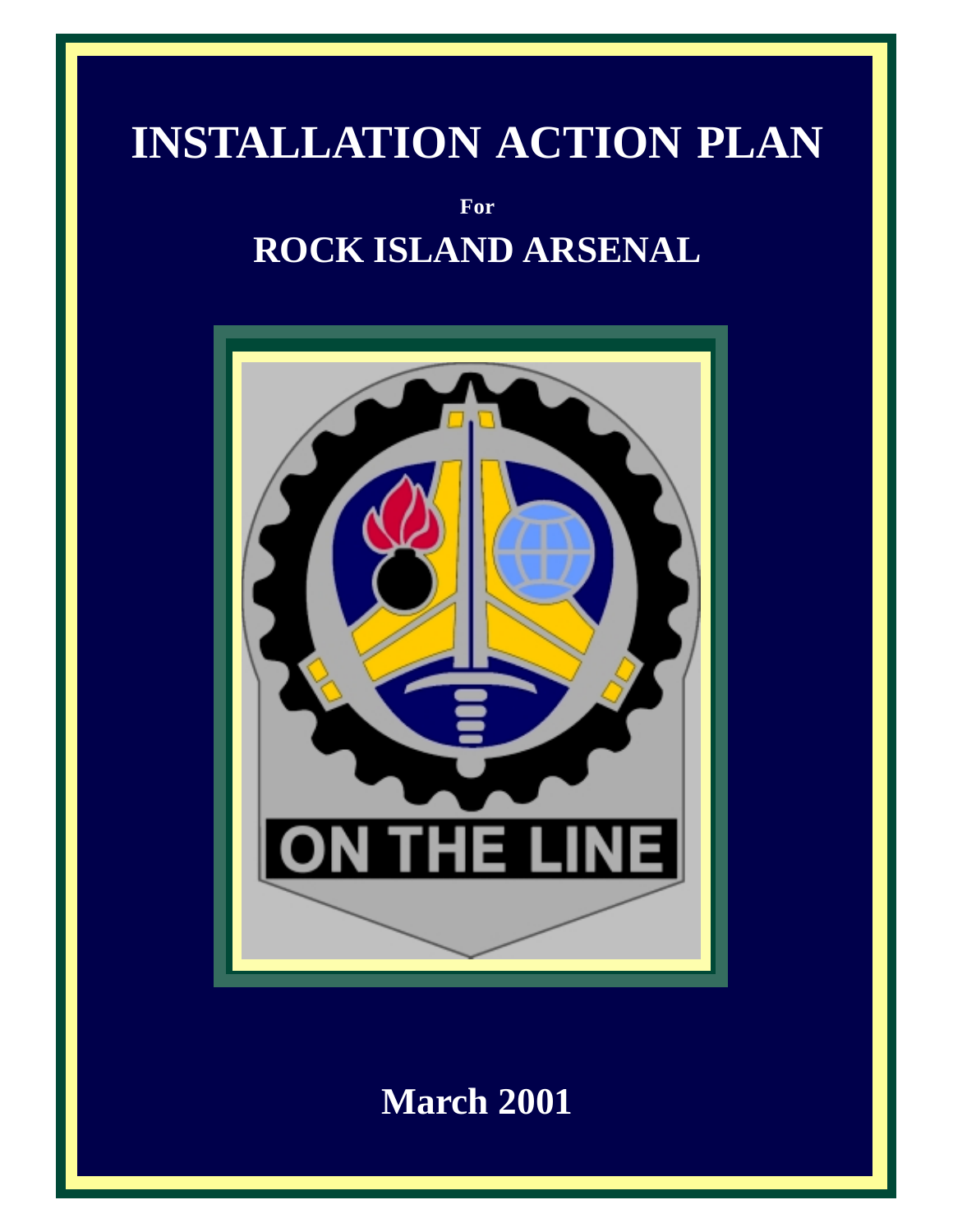## **INSTALLATION ACTION PLAN for ROCK ISLAND ARSENAL**



**Fiscal Year 2001**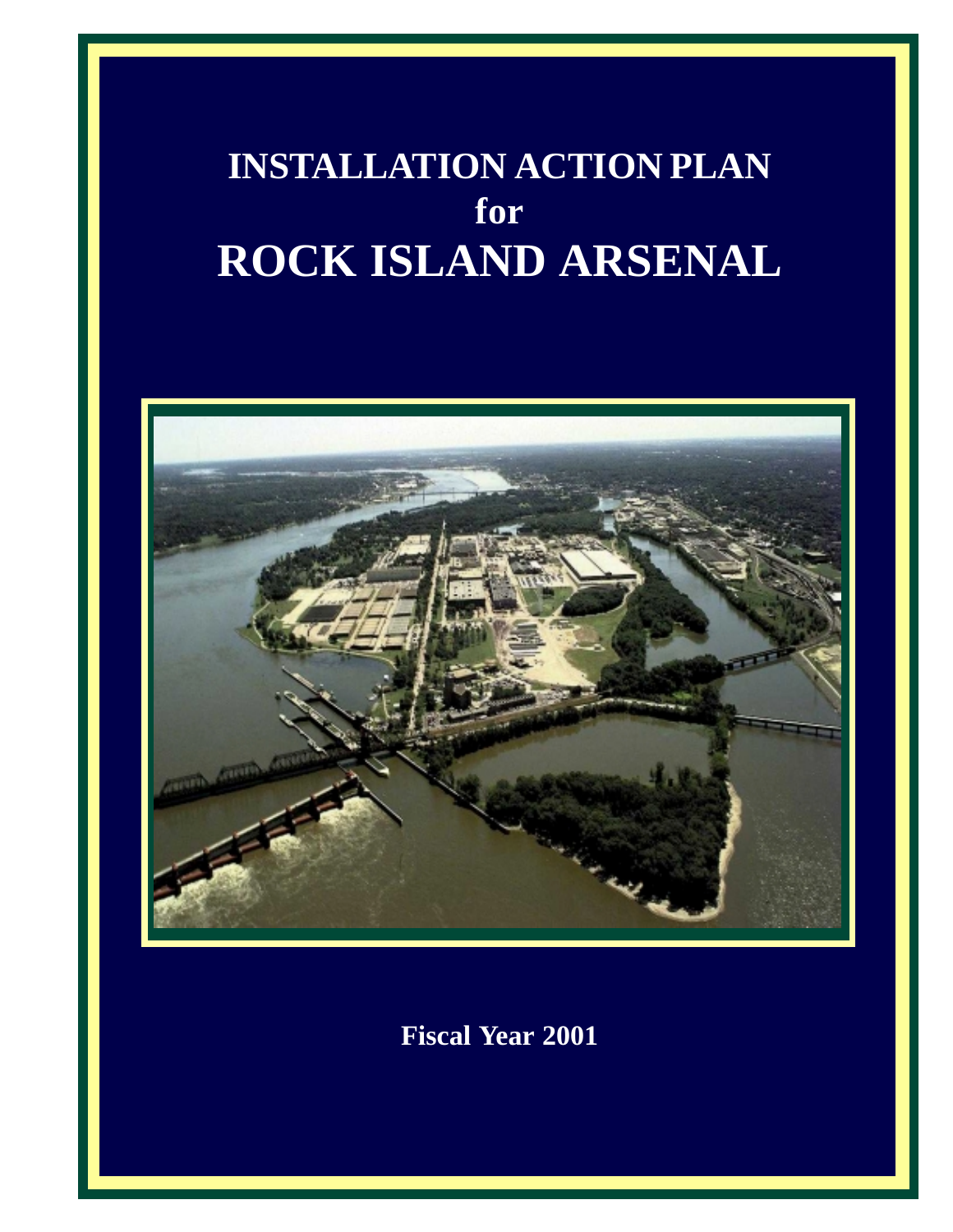## **PURPOSE**

The purpose of the Installation Action Plan (IAP) is to outline the total multi-year restoration program for an installation. The plan will define Installation Restoration Program (IRP) requirements and propose a comprehensive approach and associated costs to conduct future investigations and remedial actions at each Solid Waste Management Unit (SWMU) at the installation and other areas of concern.

In an effort to coordinate planning information between the IRP manager, major army commands (MACOMs), installations, executing agencies, regulatory agencies, and the public, an IAP has been completed for the Rock Island Arsenal (RIA). The IAP is used to track requirements, schedules and tentative budgets for all major Army installation restoration programs.

All site specific funding and schedule information has been prepared according to projected overall Army funding levels and is therefore subject to change during the document's annual review. RIA is on an accelerated schedule and currently has the goal to be complete with remedial actions by 2002.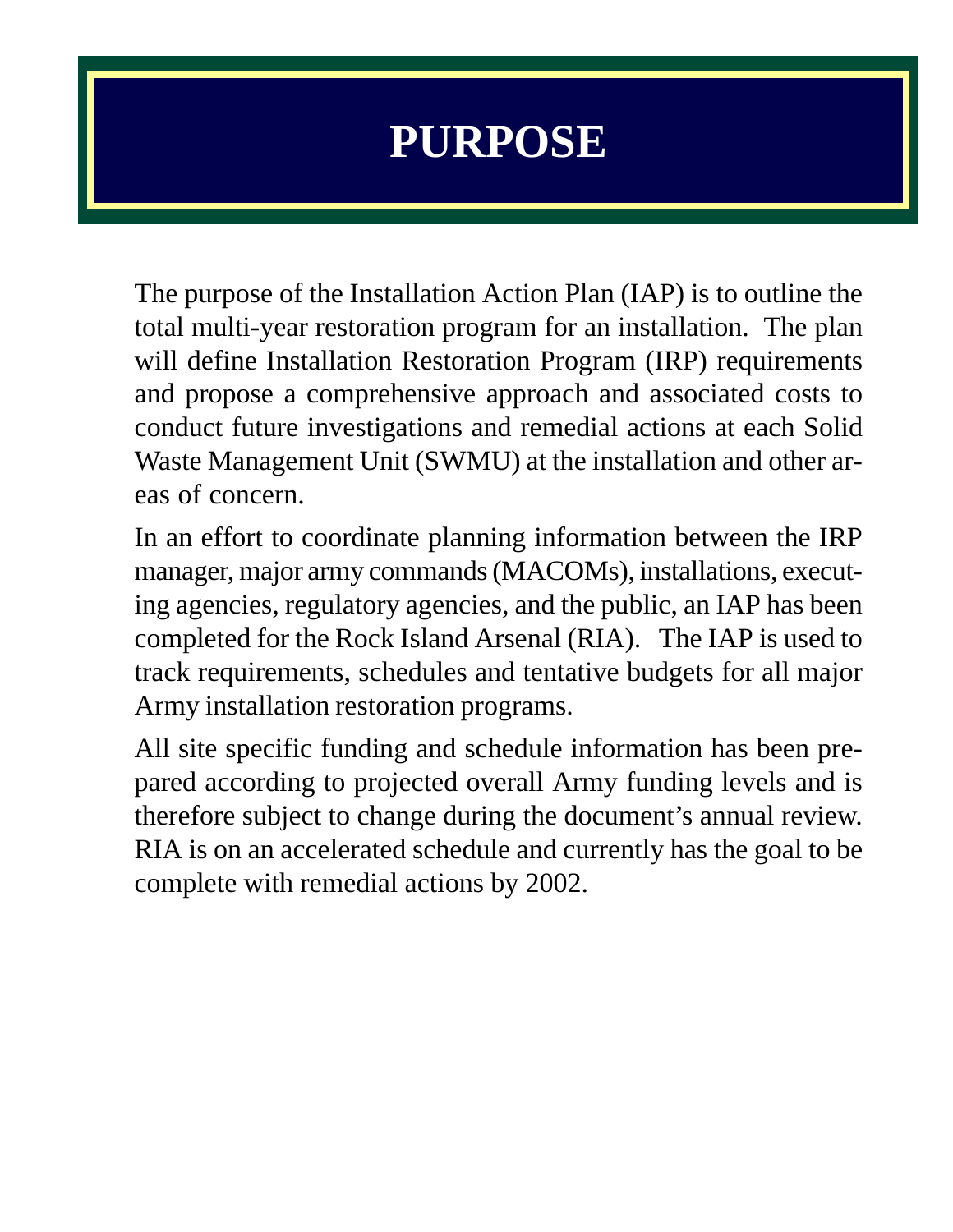## **APPROVAL**

## **ROCK ISLAND ARSENAL**

FRANCES WILDMAN Remedial Project Manager Rock Island Arsenal

RANDALL D. CORBIN Colonel, U.S. Army **Commanding** 

## **CONCURRENCE**

## **OPERATIONS SUPPORT COMMAND**

## KEVIN TIEMEIER

MSC Environmental Restoration Program Manager, OSC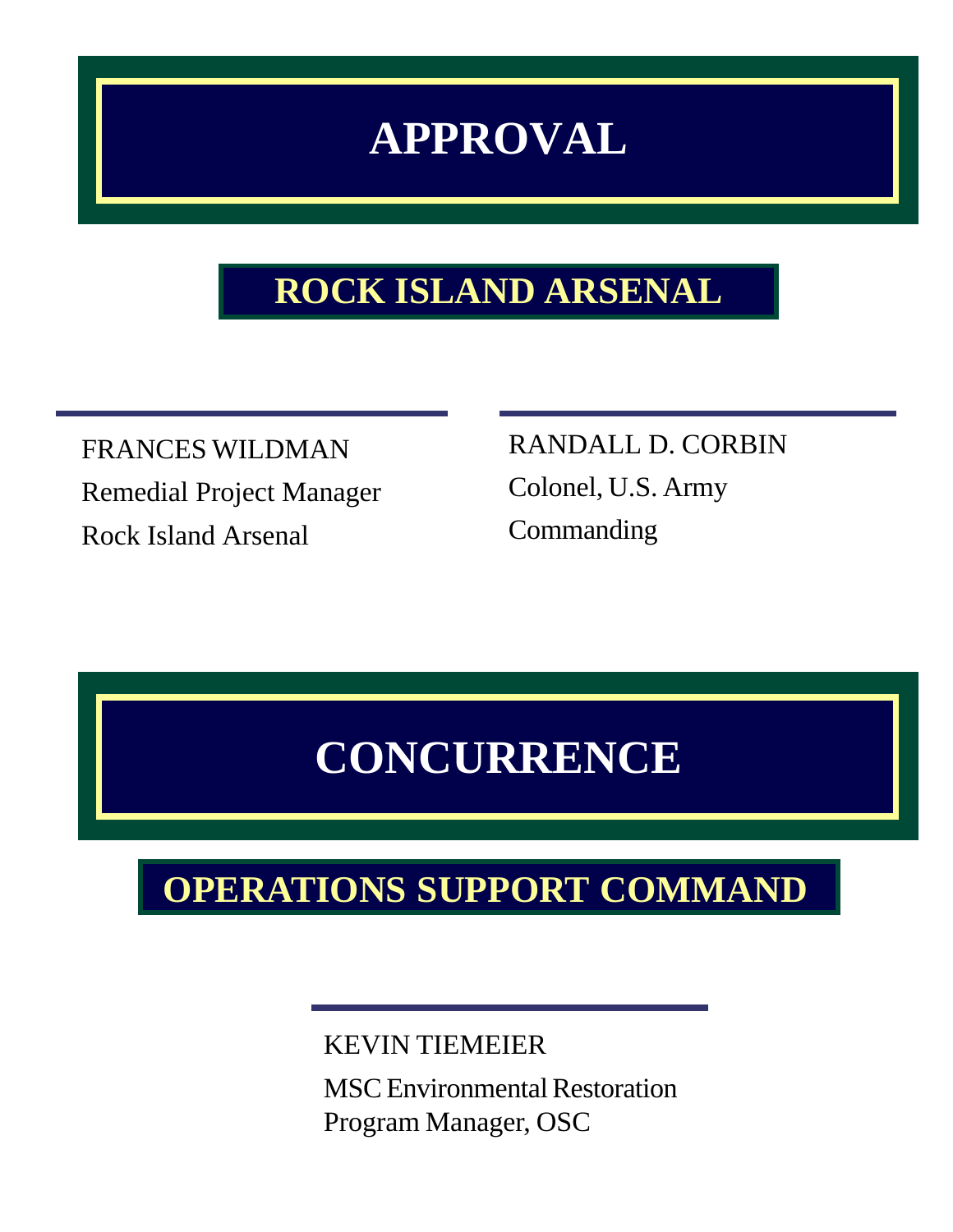## **APPROVAL**

## **ROCK ISLAND ARSENAL**

FRANCES WILDMAN Remedial Project Manager RANDALL D. CORBIN Colonel, U.S. Army Commanding

KEVIN TIEMEIER MSC Environmental Restoration Program Manager, OSC

TOM JACKSON Environmental Counsel OSC

HENRY CRAIN, PH.D. MSC Environmental Chief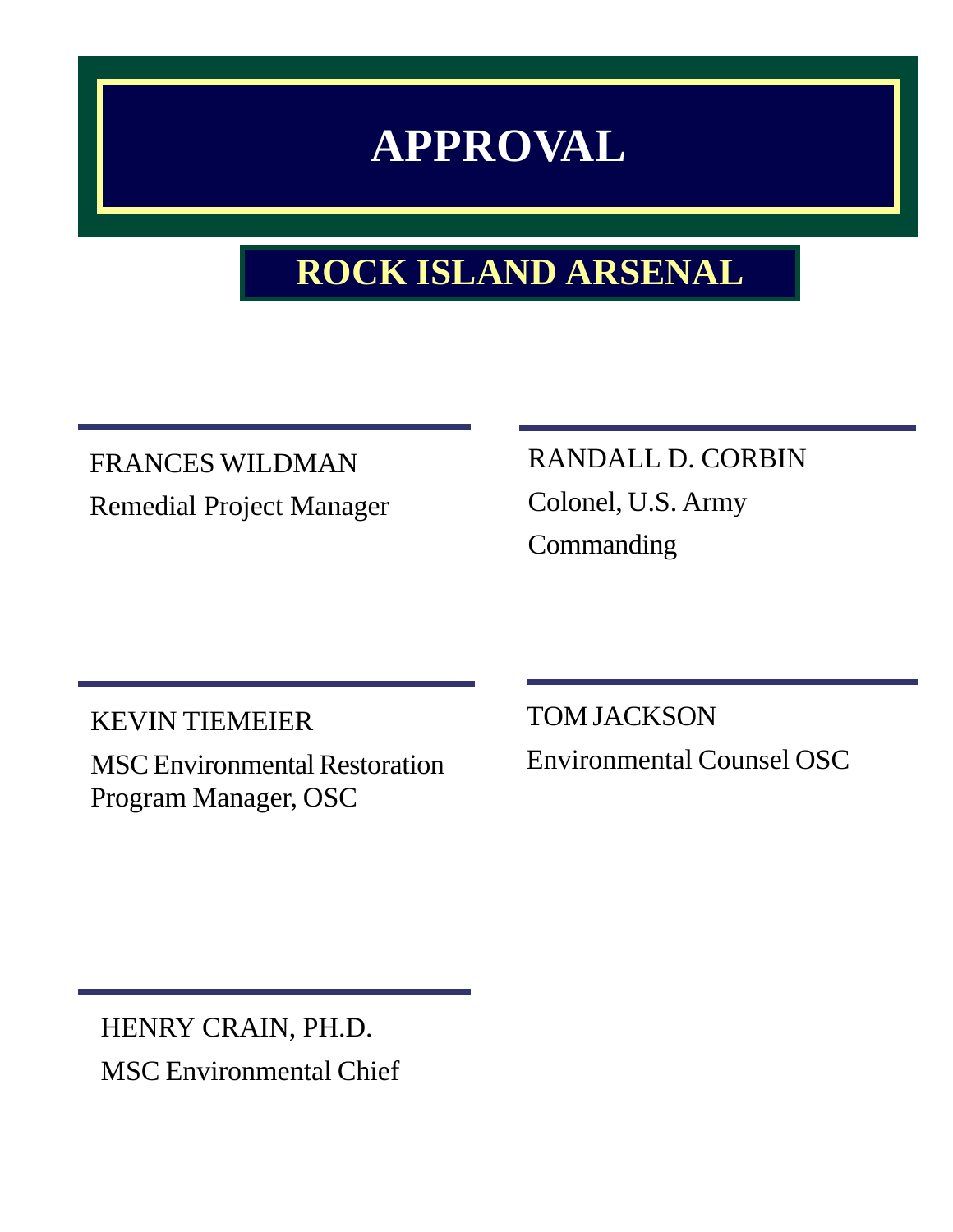## **APPROVAL**

## **ARMY MATERIEL COMMAND**

JEWEL SIMMONS Environmental Restoration Program Manager ARMY MATERIEL COMMAND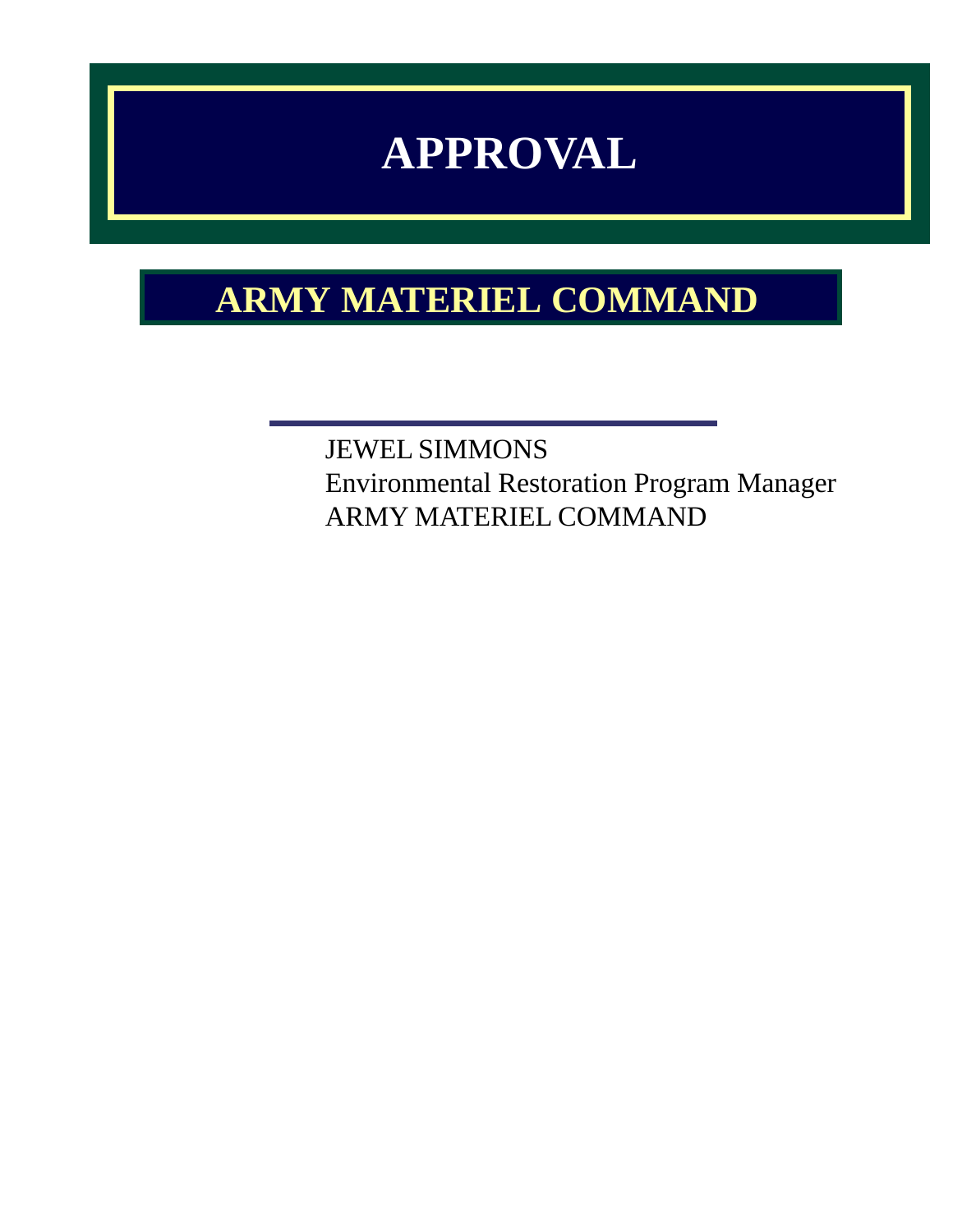# **ACRONYMS & ABBREVIATIONS**

| <b>ABA</b>             | Abondoned Burn Area                                                     |
|------------------------|-------------------------------------------------------------------------|
| <b>AEC</b>             | Army Environmental Center                                               |
| ALF                    | <b>Abandoned Landfill</b>                                               |
| <b>ADRA</b>            | Ammunition Demilitarization and Renovation Area                         |
| <b>ATSDR</b>           | Agency for Toxic Substances & Disease Registry                          |
| <b>CERCLA</b>          | Comprehensive Environmental Response Compensation and Liability Act     |
| $\mathbf{C}$ r         | Chromium                                                                |
| Cu                     | Copper                                                                  |
| <b>DCE</b>             | Deputy Commanding Engineer                                              |
| <b>DERA</b>            | Defense Environmental Restoration Account                               |
| <b>DERP/MIS</b>        | Defense Environmental Restoration Program/Management Infromation System |
| <b>DMA</b>             | Demolition Area                                                         |
| <b>DNT</b>             | 2,4 Dinitrotoluene                                                      |
| <b>DRMO</b>            | Defense Reutilization and Marketing Office                              |
| <b>DRMS</b>            | Defense Reutilization and Marketing Service                             |
| <b>DSA</b>             | Diesel Spill Area                                                       |
| <b>DSERTS</b>          | Defense Site Environmental Restoration Tracking System                  |
| EFFIF                  | Existing Fire-Fighting Training Facility                                |
| <b>ENSR</b>            | <b>Environmental Contractor</b>                                         |
| <b>EPA</b>             | <b>Environmental Protection Agency</b>                                  |
| <b>ERA</b>             | Environmental Restoration, Army (formally called DERA)                  |
| <b>EPIC</b>            | Environmental Photographic Interpretation Center                        |
| $FD - A$               | Fuel Disposal Site A                                                    |
| Fe                     | <b>Iron</b>                                                             |
| <b>FFA</b>             | <b>Federal Facilities Agreement</b>                                     |
| <b>FFSRA</b>           | Federal Facility Site Remediation Agreement                             |
| $_{FS}$                | <b>Feasibility Study</b>                                                |
| $\mathbf{F}\mathbf{Y}$ | <b>Fiscal Year</b>                                                      |
| GOCO                   | Government Owned Contractor Operated                                    |
| gpm                    | gallons per minute                                                      |
| <b>HMX</b>             | Cycloteramethylenetrinitramine                                          |
| <b>HRS</b>             | <b>Hazard Ranking Score</b>                                             |
| <b>IAG</b>             | <b>Interagency Agreement</b>                                            |
| <b>IAP</b>             | <b>Installation Action Plan</b>                                         |
| <b>IRA</b>             | <b>Interim Remedial Action</b>                                          |
| <b>IRIP</b>            | <b>Installation Restoration Incineration Program</b>                    |
| <b>IRP</b>             | <b>Installation Restoration Program</b>                                 |
| K                      | Thousand                                                                |
| LAP                    | Load, Assemble, and Pack                                                |
| <b>LTM</b>             | Long Term Monitoring                                                    |
| <b>MCL</b>             | Maximum Contaminant Level                                               |
| N <sub>B</sub>         | Nitrobenzene                                                            |
| NE                     | Not Evaluated                                                           |
| <b>NFA</b>             | No Further Action                                                       |
| <b>NPL</b>             | National Priority List                                                  |
|                        |                                                                         |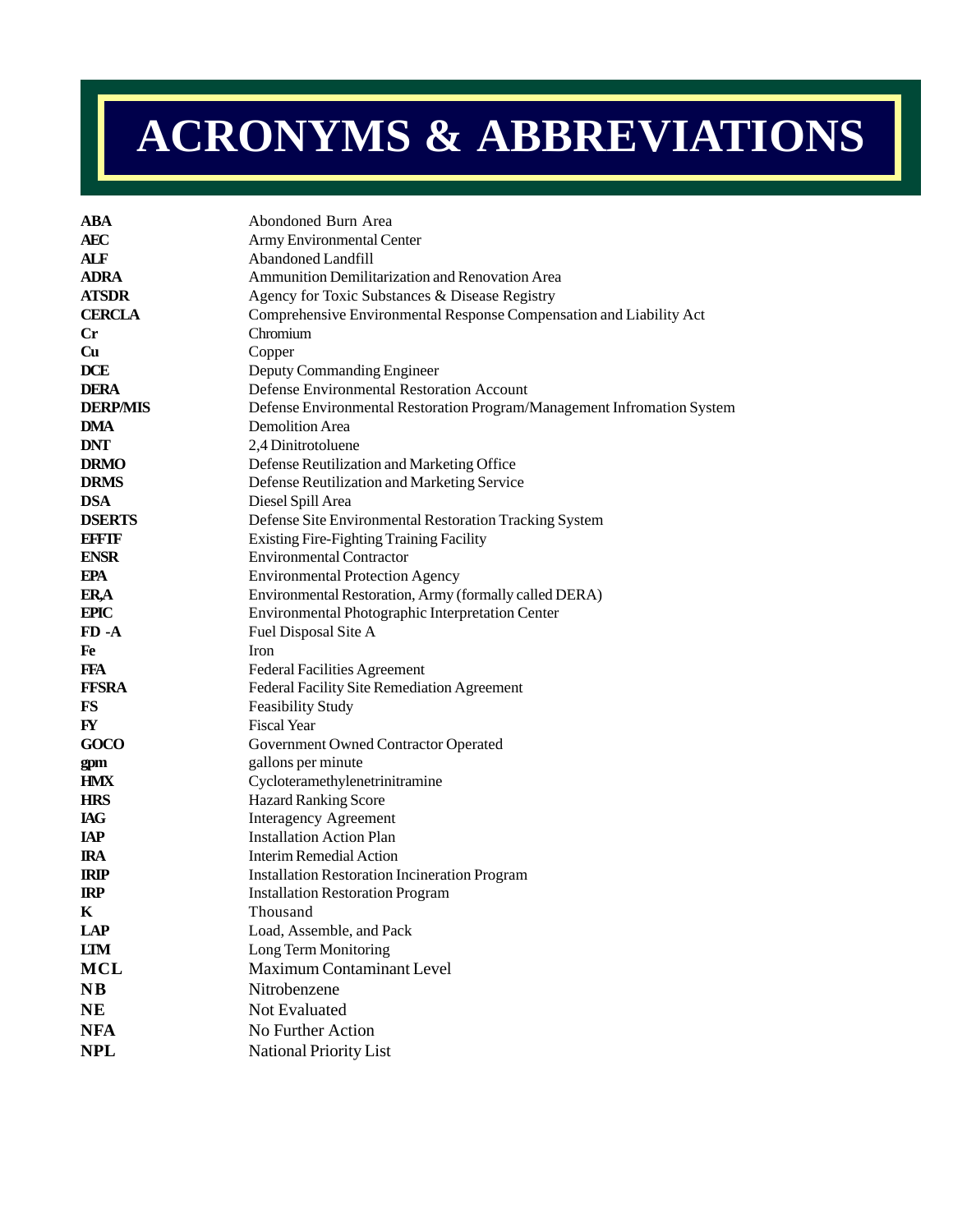# **ACRONYMS & ABBREVIATIONS**

#### *LIST OF ACRONYMS AND ABBREVIATIONS CONTINUED…*

| OB/OD                     | Open Burn/Open Detonation                                                |
|---------------------------|--------------------------------------------------------------------------|
| OU                        | Operable Unit                                                            |
| <b>OSC</b>                | Operation Support Command (replaced IOC)                                 |
| PA                        | <b>Preliminary Assessment</b>                                            |
| <b>PAH</b>                | Polycyclic Aromatic Hydrocarbons                                         |
| Pb                        | Lead                                                                     |
| <b>POL</b>                | Petroleum, Oil & Lubricants                                              |
| <b>PP</b>                 | Proposed Plan                                                            |
| ppb                       | parts per billion                                                        |
| <b>RA</b>                 | <b>Remedial Action</b>                                                   |
| RA(C)                     | Remedial Action - Construction                                           |
| RA(O)                     | Remedial Action - Operation                                              |
| <b>RAB</b>                | <b>Restoration Advisory Board</b>                                        |
| <b>RBC</b>                | <b>Risk Based Concentrations</b>                                         |
| <b>RCRA</b>               | Resource Conservation and Recovery Act                                   |
| <b>RD</b>                 | <b>Remedial Design</b>                                                   |
| <b>RDX</b>                | Cyclonite                                                                |
| <b>REM</b>                | Removal                                                                  |
| RI                        | Remedial Investigation                                                   |
| <b>RIA</b>                | <b>Rock Island Arsenal</b>                                               |
| <b>RIP</b>                | Remedy in Place                                                          |
| <b>ROD</b>                | Record of Decision                                                       |
| <b>RRSE</b>               | <b>Relative Risk Site Evaluation</b>                                     |
| Sb                        | Antimony                                                                 |
| SI                        | Site Inspection                                                          |
| <b>SOC</b>                | <b>Statement of Condition</b>                                            |
| <b>SOP</b>                | <b>Standard Operating Procedures</b>                                     |
| <b>STP</b>                | Sewage Treatment Plant                                                   |
| <b>SWMU</b>               | Solid Waste Management Uniit                                             |
| <b>SVOC</b>               | Semi-Volatile Organic Compounds                                          |
| <b>TCE</b>                | Trichloroethylene                                                        |
| <b>TNB</b>                | 1,3,5 Trinitrobenzene                                                    |
| <b>TNT</b>                | Trinitrotoluene                                                          |
| <b>TPHC</b><br><b>TRC</b> | <b>Total Petroleum Hydrocarbons</b><br><b>Technical Review Committee</b> |
| Ug/g                      | microgram per gallon                                                     |
| Ug/l                      | microgram per liter                                                      |
| <b>USACHPPM</b>           | United States Army Center for Health Promotion and Preventive Medicine   |
| <b>USACE</b>              | United States ArmyCorps of Engineers                                     |
| <b>USAEC</b>              | United States Army Environmental Center                                  |
| <b>USAEHA</b>             | United States Army Environmental Hygiene Agency (replaced by CHPPM)      |
| <b>USATHMA</b>            | United States Army Toxic and Hazardous Material Agency (replaced by AEC) |
| <b>UST</b>                | <b>Underground Storage Tank</b>                                          |
| <b>UXO</b>                | <b>Unexploded Ordnance</b>                                               |
| <b>VOC</b>                | <b>Volatile Organic Compounds</b>                                        |
|                           |                                                                          |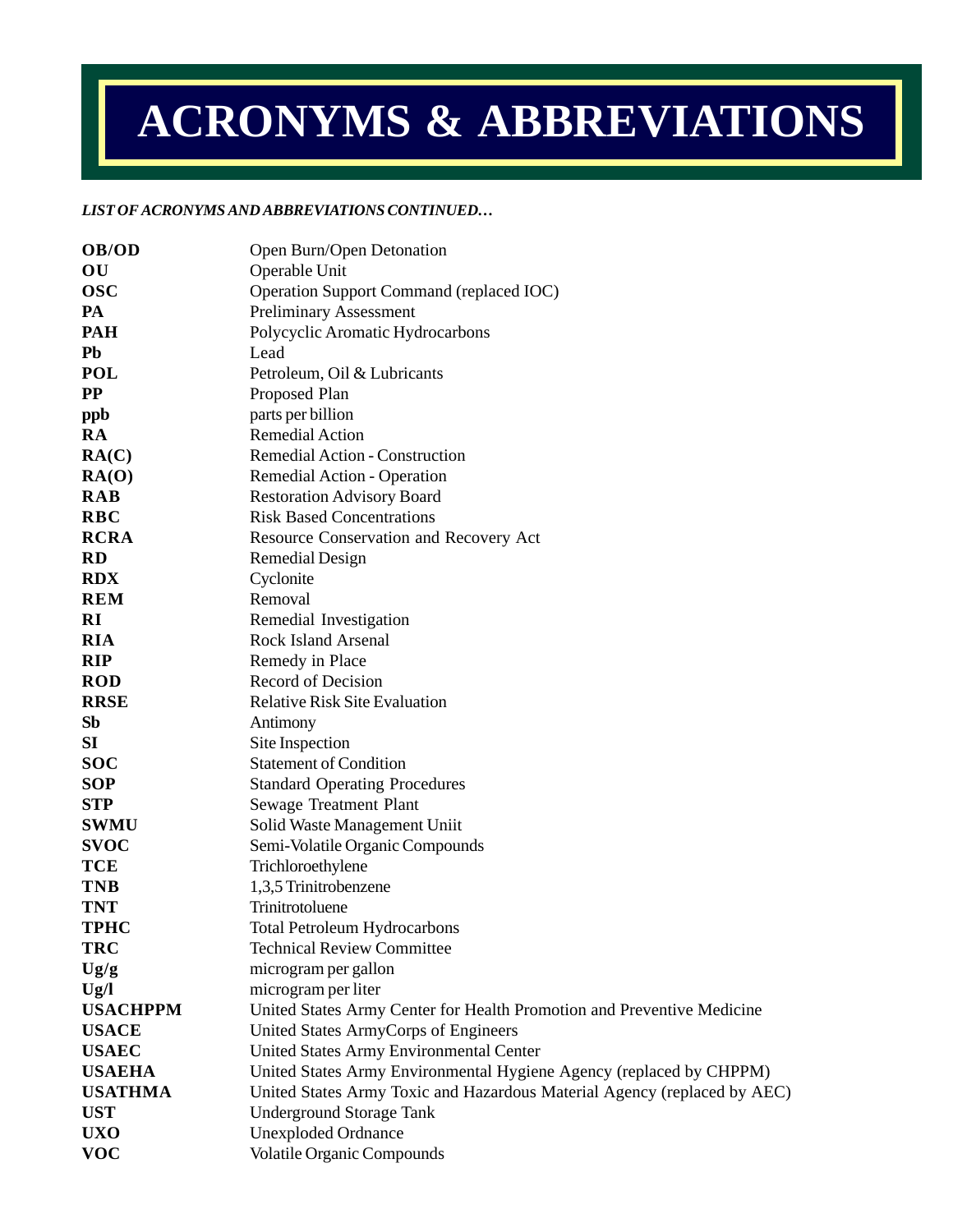## **SUMMARY**

| <b>STATUS</b>                          | Potential off-post ground water contamination<br>Non-NPL with RCRA part A status                                                               |                                                    |                                 |  |  |  |  |
|----------------------------------------|------------------------------------------------------------------------------------------------------------------------------------------------|----------------------------------------------------|---------------------------------|--|--|--|--|
| <b>NUMBER OF DSERTS SITES:</b>         | 30 DSERTS sites<br>3 Active ER.A Eligible Sites<br>2 Response Complete ER, A Eligible<br>25 Not ER, A eligible                                 |                                                    |                                 |  |  |  |  |
| <b>DIFFERENT DSERTS SITE TYPES:</b>    | Landfills<br>3<br>18<br>Hazardous Waste Accumulation Areas<br>3<br>UST/AST<br>$\mathbf{1}$<br>Quarry<br>$\overline{c}$<br><b>Storage Areas</b> | 1<br>2                                             | Ash Pile<br><b>Burial Sites</b> |  |  |  |  |
| <b>CONTAMINANTS OF CONCERN:</b>        | Petroleum, Oil, Lubricants                                                                                                                     |                                                    |                                 |  |  |  |  |
| <b>MEDIA OF CONCERN:</b>               | Groundwater, Soil                                                                                                                              |                                                    |                                 |  |  |  |  |
| <b>COMPLETED REM/IRA/RA:</b>           | UST Removal (1989)                                                                                                                             | \$70K                                              |                                 |  |  |  |  |
| <b>CURRENT IRP PHASES:</b>             | RI/FS at 1 sites,<br>RC at 3 sites,<br>Not Eligible at 25 sites                                                                                | RD/IRA at 1 site                                   |                                 |  |  |  |  |
| <b>PROJECTED IRP PHASES:</b>           | RD/RA (1 sites)<br>LTM at 1 site<br>NFA (25 sites)                                                                                             | RC at 3 sites,                                     |                                 |  |  |  |  |
| <b>IDENTIFIED POSSIBLE REM/IRA/RA:</b> | IRA at 2 sites (RIA-001,014)                                                                                                                   |                                                    |                                 |  |  |  |  |
| <b>FUNDING:</b>                        | PRIOR YEAR THROUGH 2001:<br>FY2001:<br>FUTURE REQUIREMENTS:<br>TOTAL:                                                                          | \$6,266 K<br>\$4,644 K<br>\$ 8,065 K<br>\$18,975 K |                                 |  |  |  |  |
| <b>DURATION:</b>                       | YEAR OF IRP INCEPTION:<br>YEAR OF IRP COMPLETION INCLUDING LTM:                                                                                |                                                    | 1979<br>2030                    |  |  |  |  |
|                                        |                                                                                                                                                |                                                    |                                 |  |  |  |  |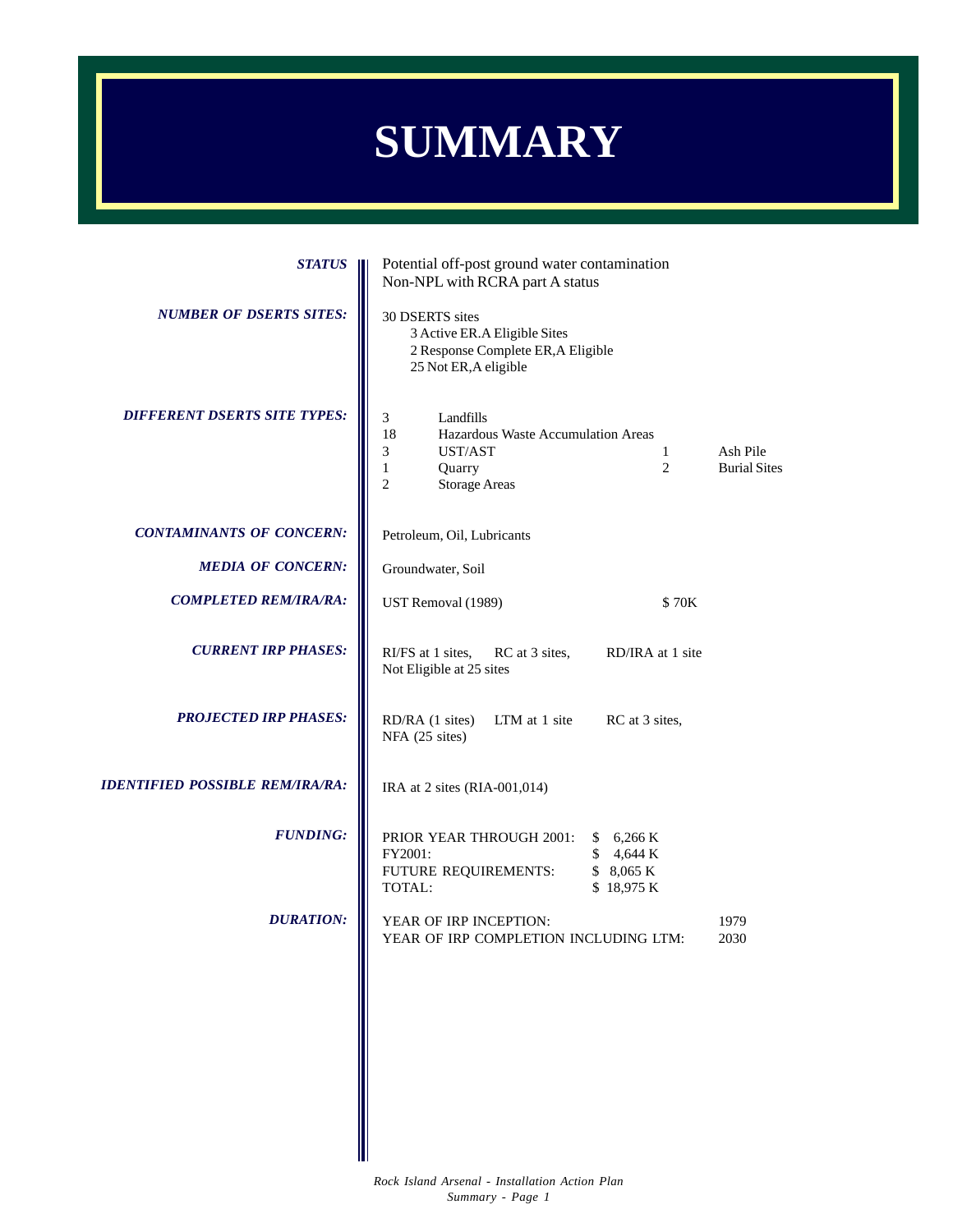## **INSTALLATION INFORMATION**

## **LOCALE**

RIA, located in Rock Island County, Illinois, is a 950 acre island in the Mississippi River. The Iowa cities of Davenport (pop. 95,333) and Bettendorf (pop. 28,139) are located immediately north across the Mississippi River. They are the two large cities in Scott County. The Illinois cities of Rock Island (pop. 40,552) and Moline (pop. 43,202) are located immediately south of RIA and separated by a channel of the Mississippi River called the Sylvan Slough and the Moline Pool. They are two of the larger cities in Rock Island County. Henry County is about 6 miles from the Arsenal.

### **COMMAND ORGANIZATION**

**MAJOR COMMAND:** U.S. Army Materiel Command; Engineering, Housing, Environmental and Installation Logistics, Environmental Quality Division

**SUBCOMMAND:** U.S. Army Operations Support Command; Industrial Base Management Center; Restoration Management Team, Rock Island, IL

**INSTALLATION:** Rock Island Arsenal, Public Works Directorate, Environmental Office

### **INSTALLATION RESTORATION PROGRAM (IRP) EXECUTING AGENCY**

- Investigation Phase Executing Agency: Installation and U.S. Army Corps of Engineers (USACOE), Louisville Division with Nashville as action agency, and other contractors.
- Remedial Design/Action Phase Executing Agency: Installation and U.S. Army Corps of Engineers, Louisville Division with Nashville as action agency.

### **REGULATOR PARTICIPATION**

**FEDERAL:** U.S. Environmental Protection Agency, Region V

**STATE:** Illinois Environmental Protection Agency (IEPA)

### **REGULATORY STATUS**

- Non-NPL, potential off-post contamination
- RCRA Interim Part A status, 1978, Part B Permit withdrawn upon successful closure of Building 242, the Hazardous Waste Container Storage Building, in 1995, now operating as 90-day facility
- RCRA Closure Actions, Building 64, Closure Plan in progress
- Interagency Agreement, None
- Clean Water Act violation of Trihalomethane exceedance prior to December 1995. In December 1995, the Potable Water Treatment Plant modification was successful. Since the modification of the Potable Water Treatment Plant, RIA has met compliance.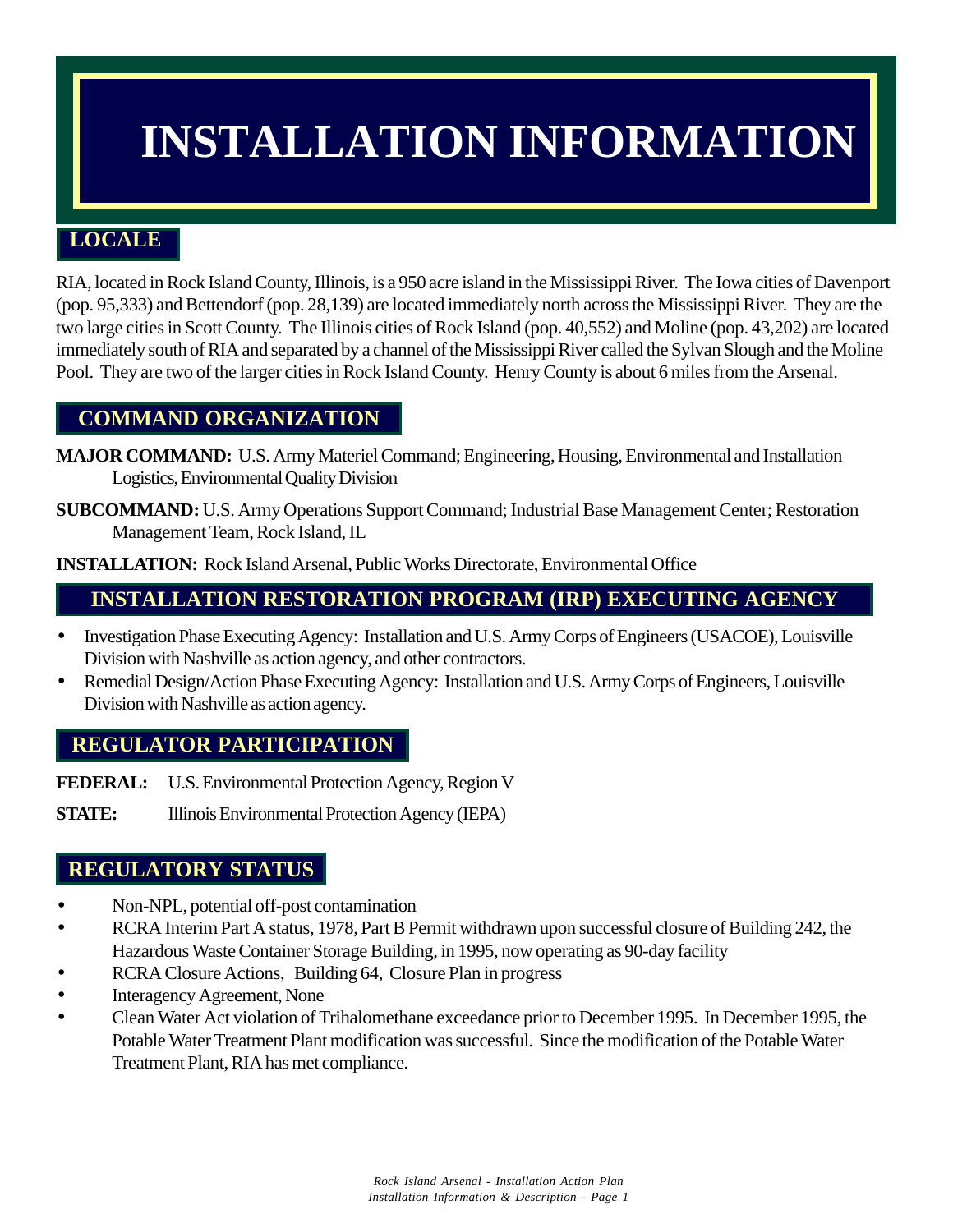## **INSTALLATION DESCRIPTION**

Rock Island Arsenal (RIA) is an active U.S. Army Operations Support Command (OSC) Installation. Rock Island Arsenal has three distinct missions comprised of: (1) Manufacture of artillery, gun mounts, recoil mechanisms, small arms and spare parts; (2) Perform tool set and basic issue items (BII) fabrication and assembly for IOC and other AMC Major Subordinate Commands; and, (3) Provide administrative, logistical and facility support services for RIA, Headquarters, OSC, and a number of tenant activities.

The site (Arsenal Island) is an island about 3 miles long and three-fourths of a mile wide bound on the north by the Mississippi River, and the south by a channel of the Mississippi River called the Sylvan Slough and Moline Pool. Arsenal Island is divided into three separately owned areas: RIA, 907 acres; U.S. Army Corps of Engineers, 11 acres; and the Veterans Administration, 31 acres (National Cemetery, 28 acres; and a Confederate Cemetery, 3 acres).

Arsenal Island is in the center of the Quad-Cities region, surrounded on all sides by four cities. The land used in the cities consists of: retail, services, administrative, industrial; transportation, wholesaling, warehousing, communications, utility, recreation, exhibition, conservation, and cemetery.

Arsenal Island has been owned and operated by the government since the United States acquired the title to the land in 1804 through a treaty with the Sauk and Mesquakie (Fox) Indians. The U.S. flag flew above the island long before any of the communities of the surrounding area were founded. Even before Illinois and Iowa achieved statehood, the U.S. Army established a significant military presence on the island with the building of Fort Armstrong in 1816. The fort served as a sanctuary to early pioneers who sought refuge behind its walls during the threatening days of the early frontier.

In July 1862, the United States Congress passed an act which established an arsenal on Rock Island. Prior to the construction of permanent arsenal buildings, however, the U.S. Army began building a prisoner of war camp on the island. A total of 12,192 Confederate soldiers were confined at Rock Island during the Civil War years of 1863- 1865. Construction of the first manufacturing shop buildings began in 1866 and continued until the last Stone Shop was completed in 1893.

Arsenal Island and the swing span bridge leading to it were nominated to the National Register of Historic Places (NRHP) as an Historic District in 1969. The State Historic Preservation Officer (SHPO) met with the officials from RIA in 1988 to establish contributing structures within the NHRP District.

The historic nineteenth century manufacturing core of RIA was further designated a National Historic Landmark (NHL) District in 1987. The NHL District is composed of two distinct zones: the nineteenth century manufacturing core (Zone 1), and the officers quarters (Zone 2).

The Arsenal has evolved over the years into a center for technical excellence for weaponry and support equipment. Completion of — Renovation of Armament Manufacturing (REARM) — a multi-year (1982-1989) modernization project greatly enhanced the physical plant, machine tool inventory, and data processing capabilities.

Rock Island Arsenal's major tenant is the U.S. Army Operations Support Command (OSC), a field command of the U.S. Army Materiel Command. The OSC directs the operations of 3 Arsenals, 17 active and 6 inactive Ammunition Plants, a Research Development and Engineering Center and a Defense Ammunition Center and School.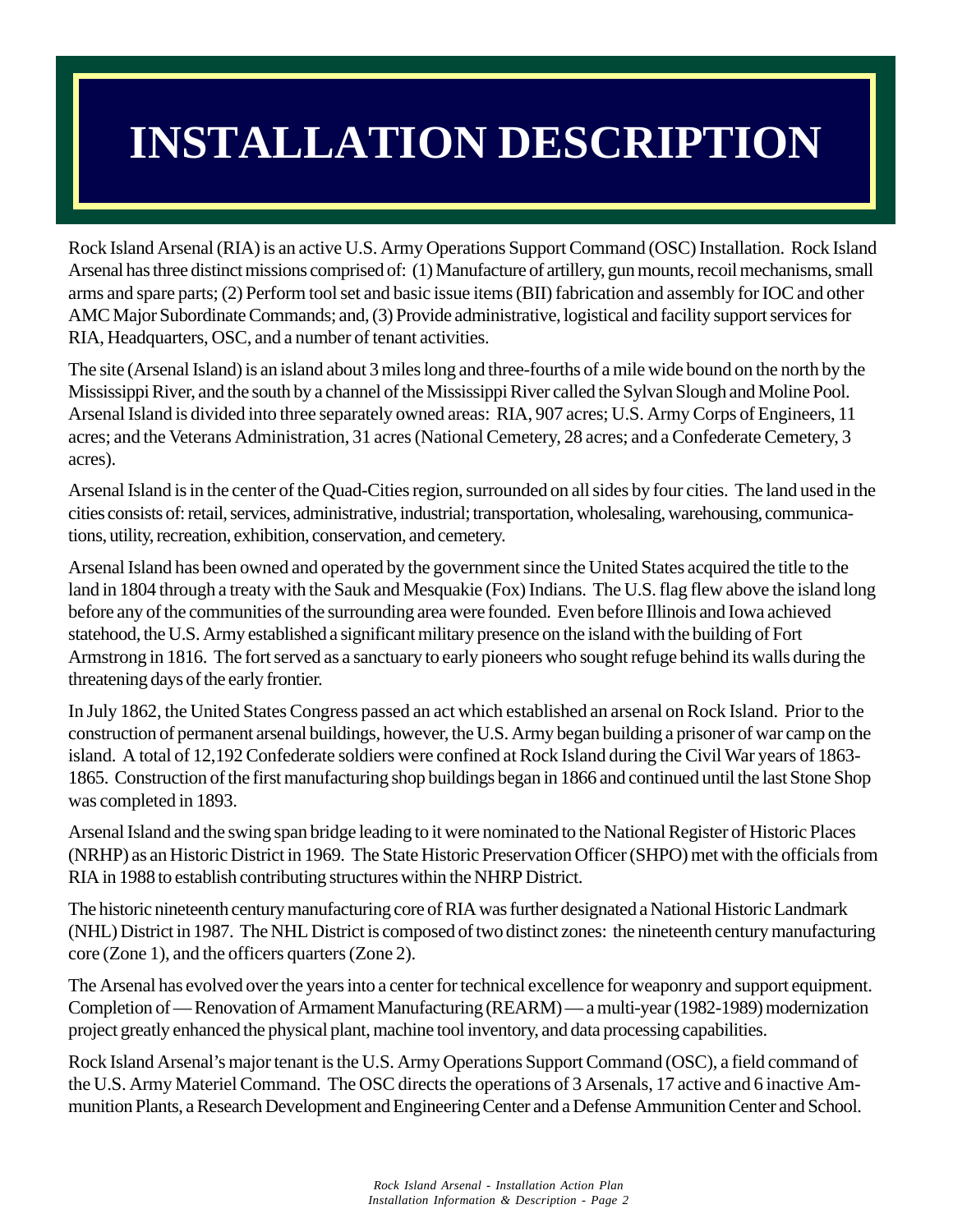## **INSTALLATION DESCRIPTION**

The U.S. Army Corps of Engineers owns and operates Lock and Dam No. 15 and maintains a district office on Arsenal Island which is responsible for administrating federal water resource development programs in Iowa, Illinois, Wisconsin, Missouri, and Minnesota.

The Veterans Administration maintains two cemeteries on Arsenal Island. The National Cemetery, located on the eastern end of Arsenal Island, inters U.S. military Veterans, spouses and dependent children. The Confederate Cemetery, situated near the southern border of the island, contains the remains of 1,959 prisoners who died on Arsenal Island during the Civil War.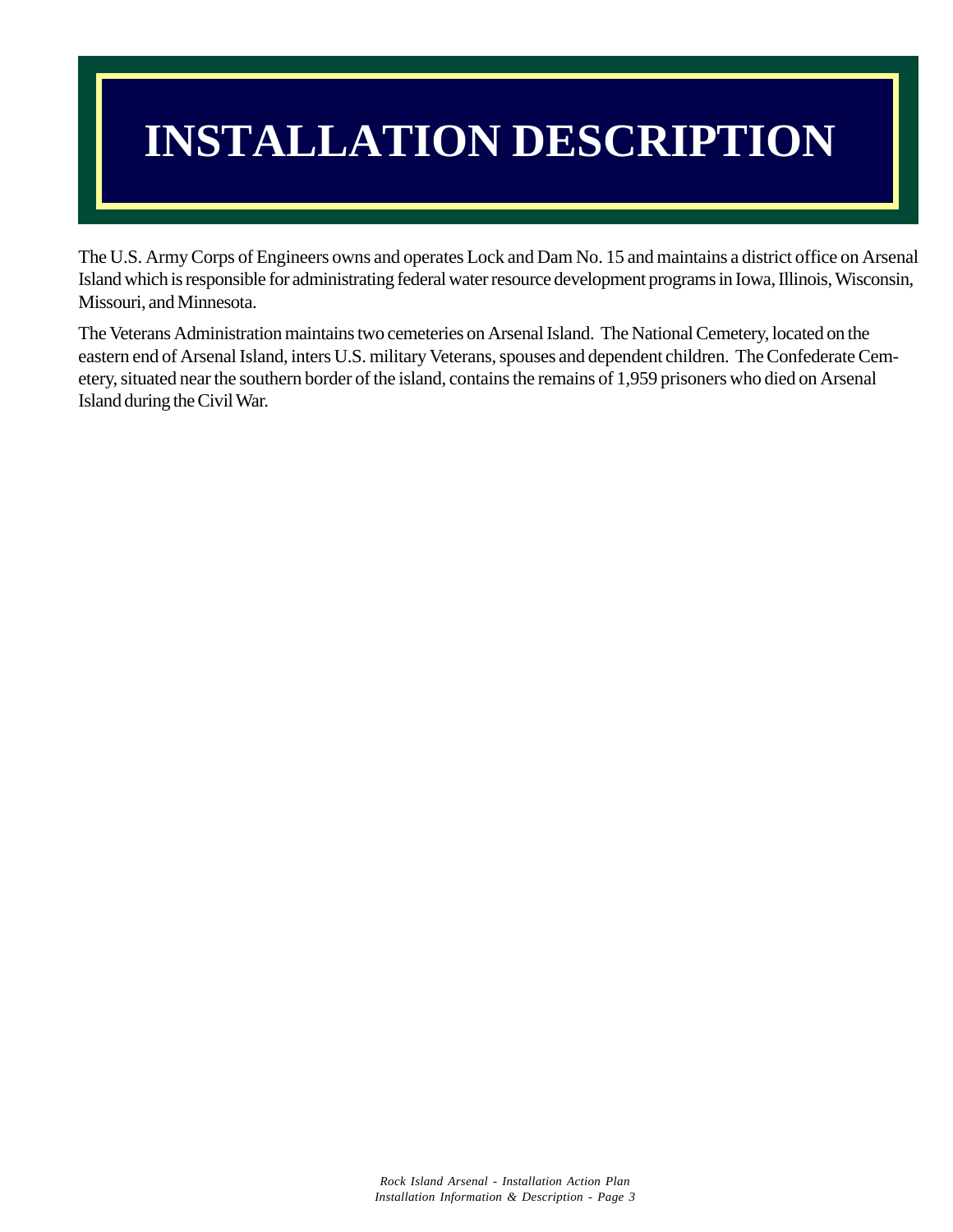## MISSISSPPI RIVER



## Map of Arsenal Island

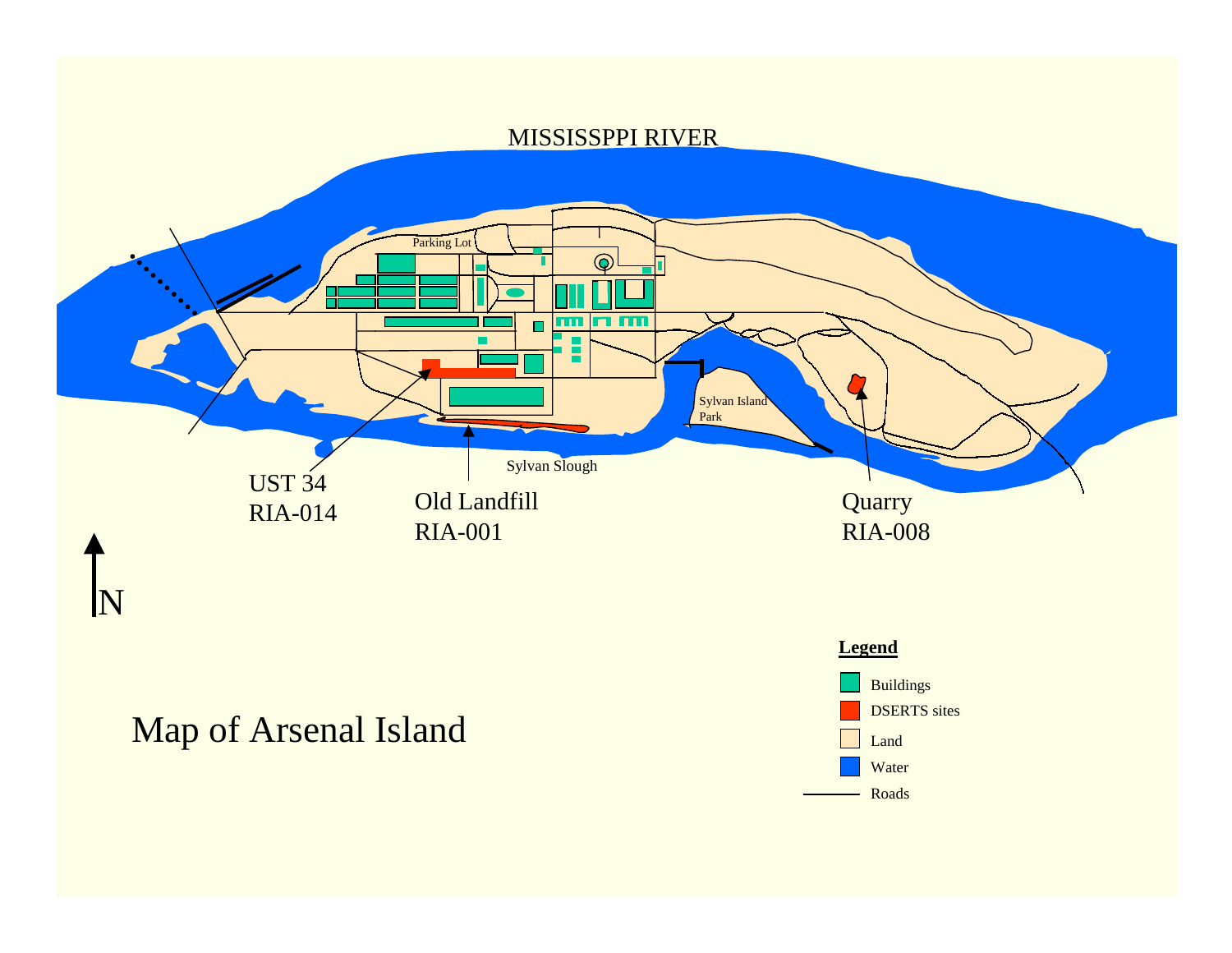## **CONTAMINATION ASSESSMENT**

The Rock Island Arsenal has a total of 3 sites of environmental concern. These sites include industrial and construction debris landfills, storage tanks, quarry, training area, storage areas and burial sites. Three sites are responce complete and two are active at this time. 25 sites that were/are in operation are not ER,A eligible. These include 18 accumulation areas that were in operation at the time of the survey.

Since the early 1900's over 40 underground storage tanks (USTs) have been installed at Rock Island Arsenal. The USTs have been used to store a variety of fuels and solvents, including diesel fuels, gasoline, kerosene, dry cleaning solvent, used oil and used water-soluble cutting fluids. To date, 33 USTs have been removed and 7 USTs are being utilized. The remaining 7 USTs are used for gasoline (1), diesel fuel (2), used water-soluble cutting fluid (1), used oil (1), and as reserve for quench oil emergency fire suppressant (2). There are also many above ground diesel fuel storage tanks used for heating and for emergency power.

During the removal of USTs 8, 9, 10, and 11 soils contaminated with chlorinated solvents were identified. The soil in the immediate area was removed and monitoring wells were installed downgradient. No further contamination of this site (RIA-002) has been observed.

In 1979, and Installation Assessment of RIA was conducted by United States Army Toxic and Hazardous Materials Agency. This assessment was to evaluate the environmental quality of RIA with regard to the use, storage, treatment, and disposal of toxic and hazardous materials and to define any conditions that may adversely affect health and welfare or result in environmental degradation. Thirty-one sites were listed as potentially contaminated sites. (Currently, this list has bee narrowed down to the three open actions, the Quarry site around the test rack, the plume from an underground tank removal south of building 250, and the Old Landfill site.)

In 1987, an Update of the Initial Assessment of RIA was conducted to determine if conditions had changed. This report indicated a clay cap has been placed over the landfill. However, the need to investigate all contaminates is required by the Army. At this point, the three remaining sites became part of the RIA Installation Restoration Action Plan for cleanup.

There are a total of 65 monitoring wells on RIA. The wells are associated with the landfills, the POL/UST areas, the quarry, building 64 RCRA closure, and background areas. After the major Mississippi River flood in 1993 all of the monitoring wells were sampled. There were some changes from previous sampling results. The area of major concern is the landfill, site RIA-001, because of semi-volitile organics. The results identified an increased potential for off-site contamination and ER,A funding was available for the Phase I Remedial Investigation (RI), Technical Management Plan Phase II RIA with a Risk Assessment and a Ground Water Classification Investigation (GWCI). The Technical Management Plan (TMP) is useful for future investigations requiring only modifications and updating. The TMP, which includes the Community Relations Plan (CRP), was completed in FY97. The GWCI was completed in November 1997 and it will be used for determining the basic cleanup objectives not only for the landfill site, RIA-001, but for all sites on Rock Island Arsenal.

RIA is currently a large-quantity 90 day generator of hazardous waste. A Part B permit Application was withdrawn and the Hazardous Waste Container Storage Unit was properly closed. It is now used as an accumulation area.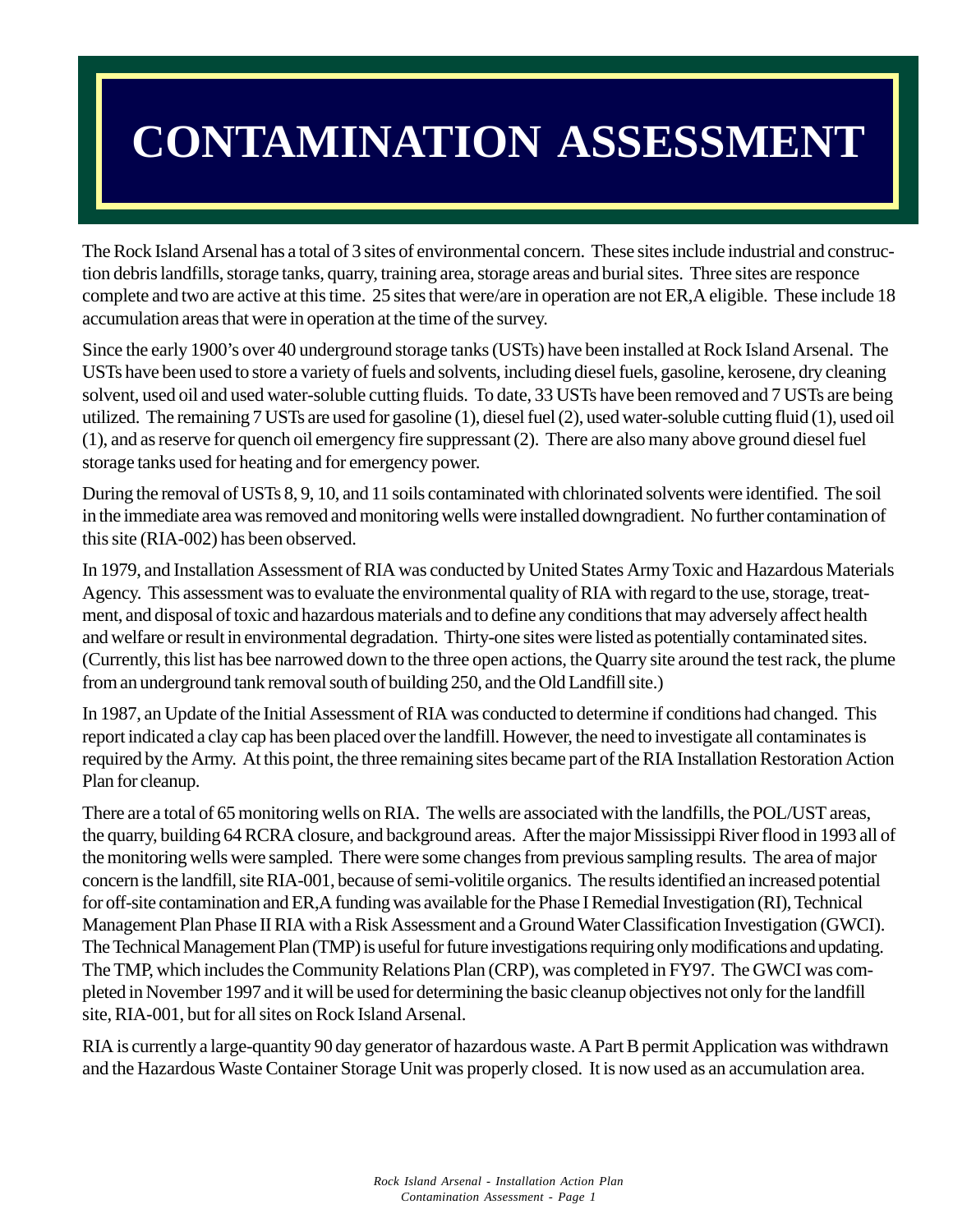# **CONTAMINATION ASSESSMENT**

The RIA water treatment facility processes Mississippi River water. Modifications which allow the use of chlorine and ammonia as disinfectant were completed in 1995. The modified Potable Water Treatment Plant has been in compliance since its inception.

RIA sends its sanitary effluent to the City of Rock Island POTW; the permit with the city includes total effluent and two pretreatment industrial wastewater facilities. The RIA has a general NPDES for storm water. RIA has a NRC materials license for storage and usage of radioactive material. The main sources are thorium and tritium.

RIA has 19 IEPA permits for 191 air emission sources, all of which have been submitted under the Title V section of the Clean Air Act. The Title V application was approved by IEPA for use as blanket coverage for all air permits on RIA that are listed in the application until the permit is approved.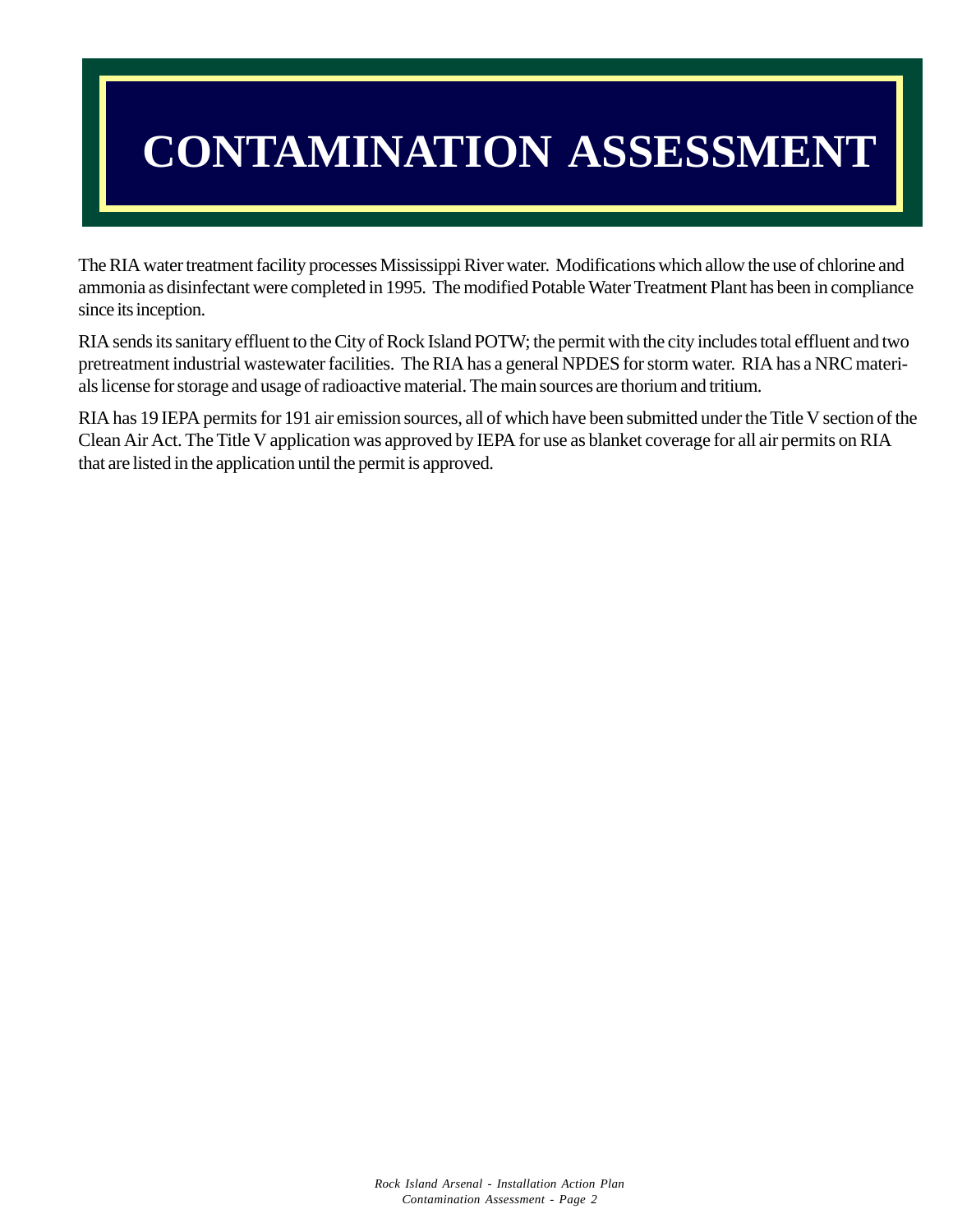## **PREVIOUS STUDIES**

| <b>Title</b>                                                                                             | <b>Author</b>                                     | <b>Date</b>    |
|----------------------------------------------------------------------------------------------------------|---------------------------------------------------|----------------|
| Installation Assessment of Rock Island Arsenal Report No. 164, USATHAMA, Aberdeen Proving Ground,        | US Army Toxic and Hazardous Materials Agency      | $Dec-79$       |
| Maryland.                                                                                                | (USATHAMA)                                        |                |
|                                                                                                          |                                                   |                |
| Water Pollution Study for Rock Island Arsenal, Rock Island Illinois, Contractor: Harland Bartholomew and | US Corps of Engineers (COE), Contractor: Harland  | Mar-79         |
| Associates, Northbrook, Illinois.                                                                        | Bartholomew and Associates, Northbrook, Illinois. |                |
|                                                                                                          |                                                   |                |
| Installation Assessment Relook Program, Working Document, Rock Island Arsenal 85x-27, Contract           | US Army Toxic and Hazardous Materials Agency      | Aug-96         |
| No. 68-03-3161, USATHAMA, Aberdeen Proving Ground, Maryland.                                             | (USATHAMA)                                        |                |
| Update of the Initial Installation Assessment of Rock Island Arsenal, IL, USATHAMA, Aberdeen             | US Army Toxic and Hazardous Materials Agency      | <b>Jul-98</b>  |
| Proving Ground, Maryland.                                                                                | (USATHAMA)                                        |                |
|                                                                                                          |                                                   |                |
| Interim Report, Groundwater Contamination Survey NO. 38-26-0308-89, Evaluation of Solid Waste            | US Army Environmental Hygiene Agency (AEHA)       | 16-21 May 1988 |
| Management Units, Rock Island Arsenal, Rock Island Illinois, AEHA, Aberdeen Proving Ground,              |                                                   |                |
| Maryland                                                                                                 |                                                   |                |
|                                                                                                          |                                                   |                |
| Geohydrologic Study NO. 38-26-8814-90, RCRA Facility Assessment Sampling Investigation, Rock             | US Army Environmental Hygiene Agency (AEHA),      | 18-28          |
| Island Arsenal, Rock Island Illinois, AEHA, Aberdeen Proving Ground, Maryland                            |                                                   | September      |
|                                                                                                          |                                                   | 1989           |
|                                                                                                          |                                                   |                |
| POL Facility Investigation of Leaking Underground Storage Tanks, Rock Island Arsenal D&A,                | Daily and Associates, D&A                         | May-91         |
| Engineers Inc, Peoria, Illinois.                                                                         |                                                   |                |
| Guidance Document for Renovation/Demolition, Buildings 65 and 106, Rock Island Arsenal, Rock             | US Corps of Engineers (COE), Contractor: TCT-     | Jan-92         |
| Island Illinois,                                                                                         | St.Louis, St. Louis, Missouri.                    |                |
|                                                                                                          |                                                   |                |
| Site Investigation in Support of the Closure of the Building 33 Hazardous Waste Management Unit,         | Daily and Associates, D&A                         | Feb-92         |
| <b>Rock Island Arsenal</b>                                                                               |                                                   |                |
|                                                                                                          |                                                   |                |
| Guidance Document for Renovation/Demolition of Buildings 58, 59, 66, 69, and 72 at Rock Island           | US Corps of Engineers (COE) Contractor: TCT-      | Feb-92         |
| Arsenal, Rock Island Illinois,                                                                           | St.Louis, St. Louis, Missouri.                    |                |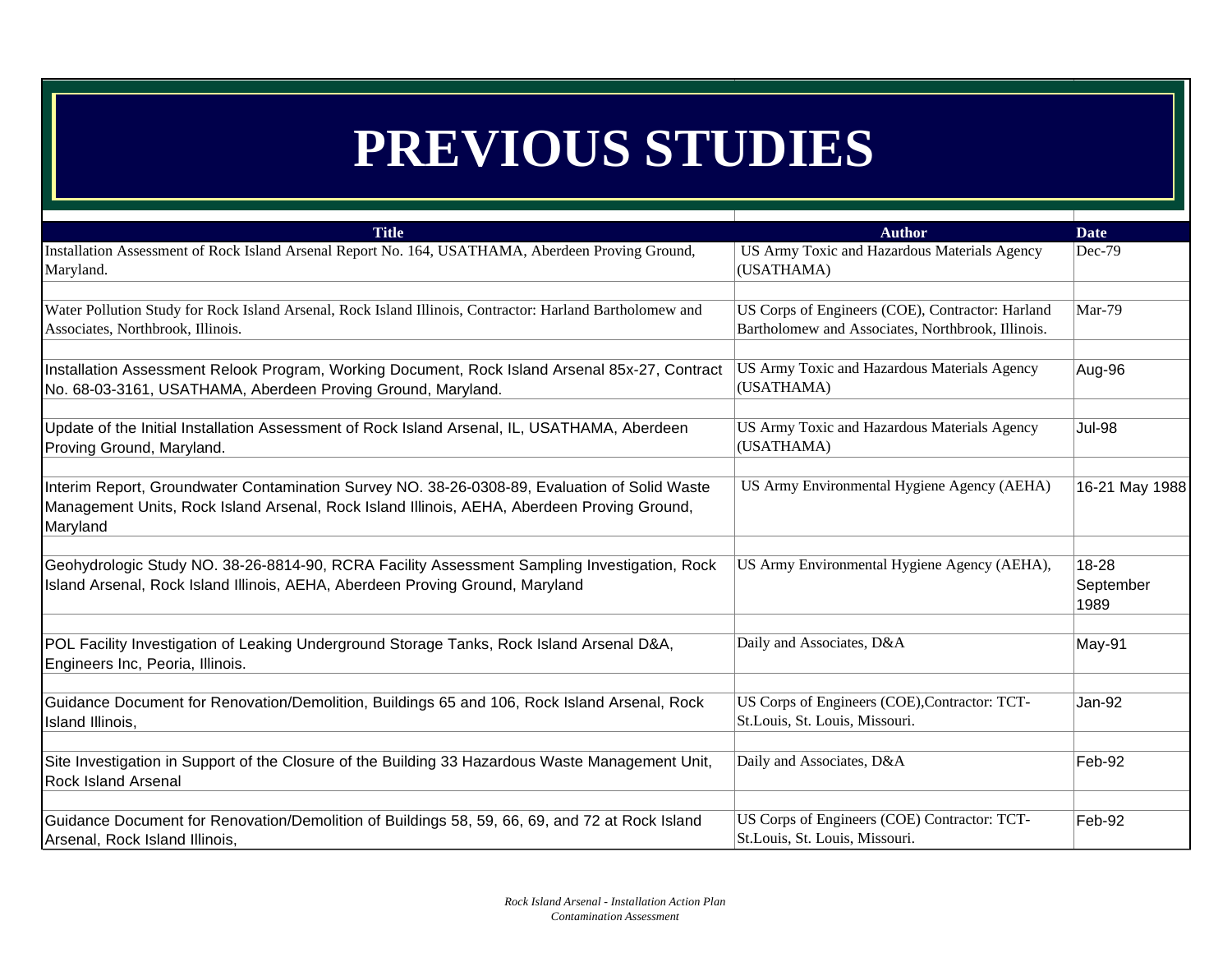## **PREVIOUS STUDIES**

| <b>Title</b>                                                                                                                                                                                                               | <b>Author</b>                                                                                                         | <b>Date</b> |
|----------------------------------------------------------------------------------------------------------------------------------------------------------------------------------------------------------------------------|-----------------------------------------------------------------------------------------------------------------------|-------------|
| Building 251/254 Site Investigation (Former TNT Building), Rock Island Arsenal Final Report, D&A, Engineers Daily and Associates, D&A<br>Inc, Peoria, Illinois.                                                            |                                                                                                                       | May-92      |
| Specification Number 3230-2008, PR Number 8-91, Environmental Cleanup Buildings 64, Rock Island<br>Arsenal, Rock Island Illinois, Contractor:                                                                              | US Corps of Engineers (COE) TCT-St.Louis, St.<br>Louis, Missouri.                                                     | May-93      |
| Addendum No. 1 Site Investigation in Support of Closure of the Building 33 Hazardous Waste Management<br>Unit, Rock Island Arsenal, Final Report D&A, Engineers Inc, Peoria, Illinois.                                     | Daily and Associates, D&A                                                                                             | Dec-93      |
| Groundwater Quality Consultation No. 38-66-kv27-94, Phase I & II, Rock Island Arsenal, Rock Island, Illinois,<br>13-18 September 1993 and 1-5 November 1993, AEHA-W, Fitzsimmons Army Medical Center, Aurora,<br>Colorado. | US Army Environmental Hygiene Agency (AEHA)                                                                           | Feb-94      |
| Technical Management Plan for the Rock Island Arsenal, Rock Island, Illinois                                                                                                                                               | U.S. Army Corps of Engineers, Contractor: Science<br>Applications International Corporation, Oak Ridge,<br>Tennessee. | May-97      |
| Phase I Remedial Investigation Report, Old Landfill, Rock Island Arsenal, Rock Island, Illinois                                                                                                                            | U.S. Army Corps of Engineers, Contractor: Maxim<br>Technologies Inc., St. Louis, Missouri.                            | Jun-97      |
| U.S. Army Rock Island Arsenal, Rock Island, Illinois, Installation Restoration Program, Community<br><b>Relations Plan</b>                                                                                                 | U.S. Army Corps of Engineers, Contractor: Science<br>Applications International Corporation, Oak Ridge,<br>Tennessee. | Aug-97      |
| Phase II Remedial Investigation Report, Old Landfill, Rock Island Arsenal, Rock Island, Illinois,                                                                                                                          | U.S. Army Corps of Engineers, Contractor: Science<br>Applications International Corporation, Oak Ridge,<br>Tennessee. | Dec-99      |
| Extended Site Inspection Report, the Old Quarry Site.                                                                                                                                                                      | U.S. Army Center for Health Promotion and<br>Preventive Medicine                                                      | Sep-99      |
| Remedial Investigation, Old Quarry Site, Rock Island Arsenal, Rock Island IL                                                                                                                                               | U.S. Army Center for Health Promotion and<br>Preventive Medicine                                                      | 1-Jul-00    |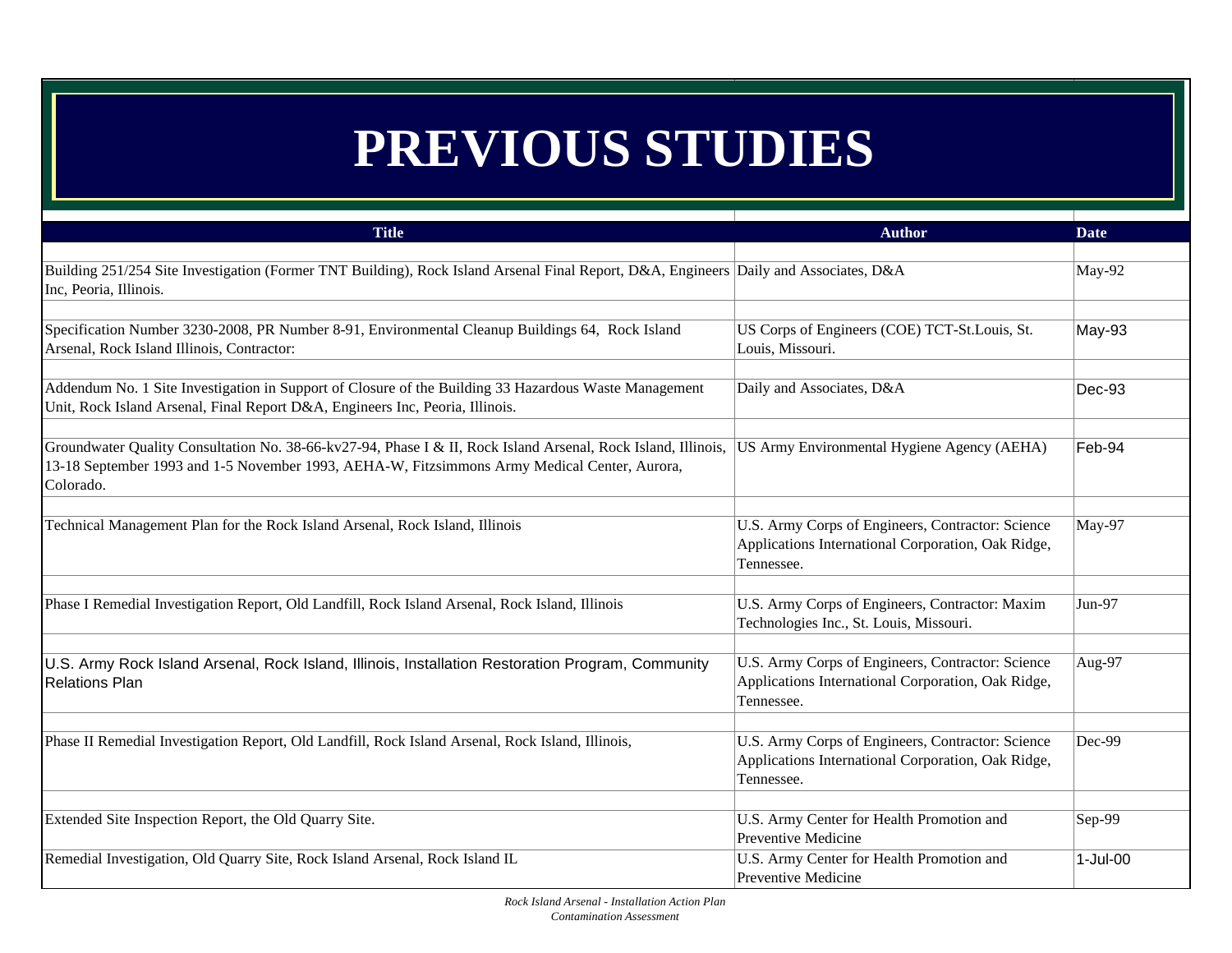## **ER, A ACTIVE ROCK ISLAND ARSENAL DSERTS SITES**

*Rock Island Arsenal - Installation Action Plan Site Descriptions - Page 1*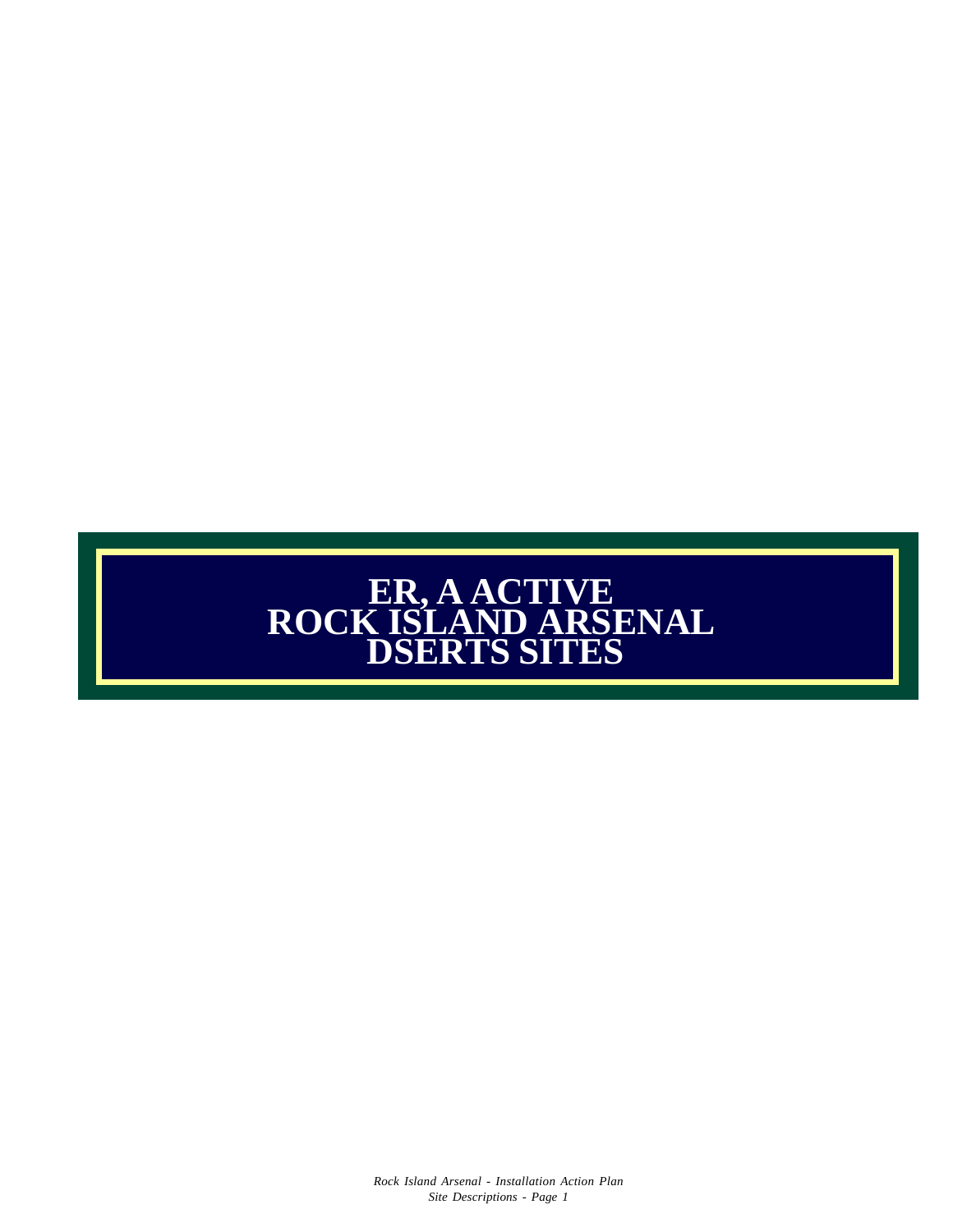## **RIA-001 OLD LANDFILL**

The Old Landfill occupies approximately 20 acres in the south central part of RIA. Historical records have indicated that a variety of wastes generated by the industrial processes at RIA were potentially disposed of in the Old Landfill during its active life. Historical records have also indicated that the Old Landfill was active between 1920 and 1965. Waste oils, solvents, and other liquids were poured into pits and either burned or allowed to percolate into the ground. Additionally, industrial wastes, including degreaser sludges, heat-treating salts, electroplating solutions, sludges, and wastewaters from operation on RIA were disposed of in this area.

In 1978, a Water Pollution Study was conducted by Harland Bartholomew and Associates to evaluate the potential seepage of pollutants from the landfill. Five wells were installed and leachate was extracted and tested. A significant amount of oil was found as well as elevated levels of iron, zinc, and nickel, but it was surmised that the probability of significant movement of heavy metals and oil to the slough was very small.

In 1979, and Installation Assessment of RIA was conducted by United States Army Toxic and Hazardous Materials Agency. This assessment was to evaluate the environmental quality of RIA with regard to the use, storage, treatment, and disposal of toxic and hazardous materials and to define any conditions that may adversely affect health and welfare or result in environmental degradation. Thirty-one sites were listed as potentially contaminated sites. (Currently, this list has bee narrowed down to three open actions, the Quarry site around the test rack, the plume from an underground tank removal south of building 250, and the Old Landfill site.)

In 1987, an Update of the Initial Assessment of RIA was conducted to determine if conditions had changed. This report indicated a clay cap has been placed over the landfill, however, the need to investigate all contaminates is required by the Army. At this point, the three remaining sites became part of the RIA Installation Restoration Action Plan for cleanup.

The Nashville Corps of Engineers was hired to act as the project manager for the cleanup of the landfill.

In 1994 and 1995, a Phase I remedial investigation was conducted by the subcontractor Maxim Technologies. The overall objective was to assess the nature of the contamina-

**SITE DESCRIPTION** tion present at the landfill. In addition to a search of historical records, a topographic survey, site maps, magnetometer sweep, geophysical survey, sampling and analysis of soil and water, permeability testing groundwater elevation, installation of monitoring wells, and other items were performed.

> In 1997 and 1998, a Phase II remedial investigation was conducted by the subcontractor Science Applications International Corporation. The field activities associated with this investigation included obtaining additional characterization data to complement the Phase I results, support the baseline human health risk assessment and ecological risk assessment, and define the extent of contamination with respect to the hot spots.

> In December 1999, a Final Remedial Investigation Report was prepared by the Nashville COE. The recommendations in the report stated the following: The nature and extent data and risk assessment findings should be used in the feasibility study to develop remedial alternatives for the Old Landfill. IEPA-developed alternate concentration limits (ACLs) should be used as remediation goals for groundwater and applied at the point of compliance as part of a long-term groundwater monitoring program. The ACLs should also be used to backcalculate soil cleanup levels for the Old Landfill contaminates of concern.

In March 2000, a Draft Feasibility Study was prepared by the Nashville COE indicating 11 alternatives to close the site. After a screening evaluation of the alternatives, five site-wide alternatives were retained. Based on the detailed evaluation in the feasibility study, alternative 4, capping combined with hot spot removal, product recovery, and monitoring of the groundwater and surface water, was considered to provide the best balance between short and long term effectiveness, implementability, cost, and will reduce the risks to human receptors to within the National Contingency Plan risk range and is protective of ecological receptors. Alternative 4 is approximately 27M. This cost estimate is above the previous estimate as all parameters of the cleanup were not known at the time the previous estimate was made.

In June 2000, an Internal Technical Review by the Army Environmental Center was conducted on the Old Landfill Project at RIA. The review is ongoing. The purpose of the oversight group is to review projects to ensure that installations are attaining the appropriate level of risk reduction while maximizing the effective and efficient use of environmental restoration funds. The Internal Technical Review team is not a decision-making body. They serve only to advise and provide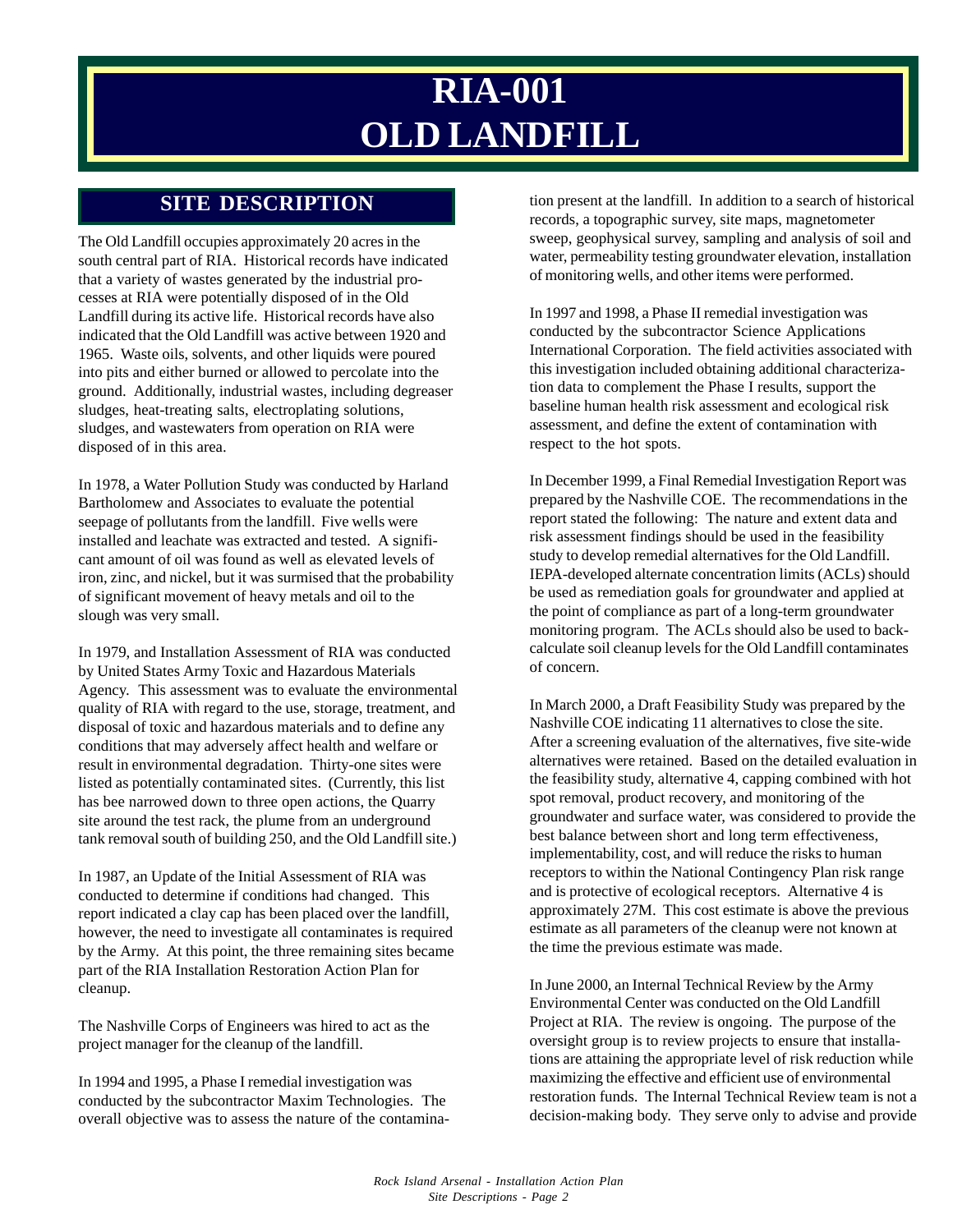## **RIA-001 OLD LANDFILL**

recommendations to the installation. A draft report was received and reviewed by RIA, the Nashville COE, and the Illinois EPA. A final report of recommendations will be written and sent to the installation during FY2001.

Also, in FY2001, a work plan was written for further sampling and analysis of the slough bank to determine groundwater discharge points. Additionally, skimming of free product and installation of compliance wells, as well as soil vapor extraction will occur during this fiscal year. The RA is scheduled for FY02.

In 1996, the XYZ Fire Training Area (RIA - 003) was combined with the Landfill (RIA - 001) per guidance from the Army Environmental Center. The XYZ area was three rows of ten buildings where fire training activities were carried out. The training consisted of fire training personnel using wood and other combustible materials during training exercises inside the buildings. The training was discontinued in 1982. There is no evidence of the use of solvents or fuels. The site was covered with grass after the buildings were removed. Portions of the area have been used for equipment storage and parking.

The following 1383#'s have been discontinued: RI/FS(1383# RIA094-021 & RIA094-022) IRA (1383# RIA095-001) RA (1383# RI0089F007 & RIA0091024) CLEANUP/CAP (1383# RI-SW-8 & RIA0091023)

## **PROPOSED PLAN**

Dependant upon the finding of the Phase II RI/FS, the RA should consist of removal of soil where contamination is significant enough to warrant followed by the capping of the landfill. Following the RA, RAO & LTM will follow for 30 years to insure the site is clean before closing the site in DSERTS.

## **IRP STATUS**

**RRSE RATING:** High Risk (1B) **CONTAMINANTS OF CONCERN:** POL, solvents, pesticide, vinyl chloride, semi-volatiles **MEDIA OF CONCERN:** Groundwater, Soil **COMPLETED IRP PHASE:** PA/SI **CURRENT IRP PHASE:** RI/FS (1383# RIA095-002), IRA, RD, **FUTURE IRP PHASE:** RA, RAO, LTM



### **CONSTRAINED COST TO COMPLETE**

|  |          |           | $\mathbb{E}$ 2001 2002 2003 2004 2005 200 |     |               |     |       |
|--|----------|-----------|-------------------------------------------|-----|---------------|-----|-------|
|  | 2700 193 |           |                                           |     |               |     |       |
|  | 1011     |           |                                           |     |               |     |       |
|  | 500      | $150$ 135 |                                           |     |               |     |       |
|  |          | 3310      |                                           |     |               |     |       |
|  |          |           | 100                                       |     | $100$ 100 100 |     | 19000 |
|  | 100      | 153       | 153                                       | 153 | 153           | 153 | 2295  |
|  |          |           |                                           |     |               |     |       |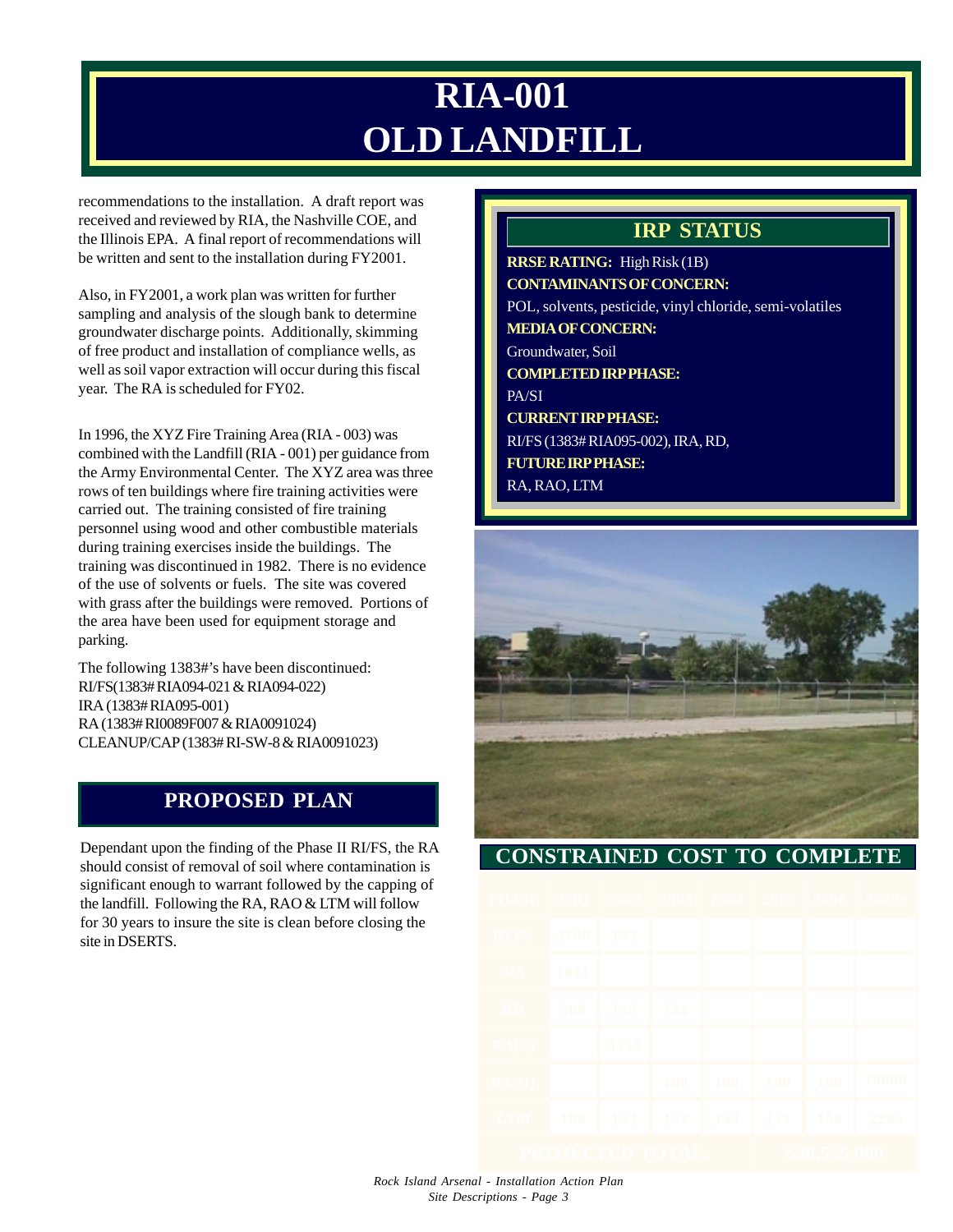## **RIA-008 OLD QUARRY FILLED WITH WATER**

### **SITE DESCRIPTION**

RIA-008 is located on the east end of the island near the National Cemetery. Limestone rock was mined from the quarry until 1862. Since then the quarry filled with water and has been used for disposal of materials, which could include civil war debris. The depth of the quarry is approximately 6 feet and is nearly silted in.

Monitoring wells were installed in the area in 1989, and were sampled again in 1993. The results did not exceed IEPA ground water Standards.

USACHPPM conducted sediment sampling during the RI/FS in FY98 to insure the site is clean before closing the site in DSERTS. Three additional monitoring wells were installed and sampled also.

The RI/FS was conducted and recieved in December 2000. It showed metals contamination above class I groundwater.

### **PROPOSED PLAN**

A recommendation of institutional control is being reviewed by IEPA.

## **IRP STATUS**

**RRSE RATING:** Low Risk (3A) **CONTAMINANTS OF CONCERN:** Inert Material, scrap metal, unknown **MEDIA OF CONCERN:** Groundwater, Soil, **COMPLETED IRP PHASE:** RI **CURRENT IRP PHASE:** RA (institutional control) **FUTURE IRP PHASE:** RA (institutional control)

| <b>CONSTRAINED COST TO COMPLETE</b> |      |      |      |      |      |      |         |
|-------------------------------------|------|------|------|------|------|------|---------|
| <b>PHASE</b>                        | 2001 | 2002 | 2003 | 2004 | 2005 | 2006 | $2007+$ |
| <b>RI/FS</b>                        |      |      |      |      |      |      |         |
| <b>IRA</b>                          |      |      |      |      |      |      |         |
| <b>RD</b>                           |      |      |      |      |      |      |         |
| RA(C)                               |      |      |      |      |      |      |         |
| RA(O)                               |      |      |      |      |      |      |         |
| <b>LTM</b>                          |      |      |      |      |      |      |         |
| <b>PROJECTED TOTAL:</b>             |      |      |      |      | \$0  |      |         |

*Rock Island Arsenal - Installation Action Plan Site Descriptions - Page 4*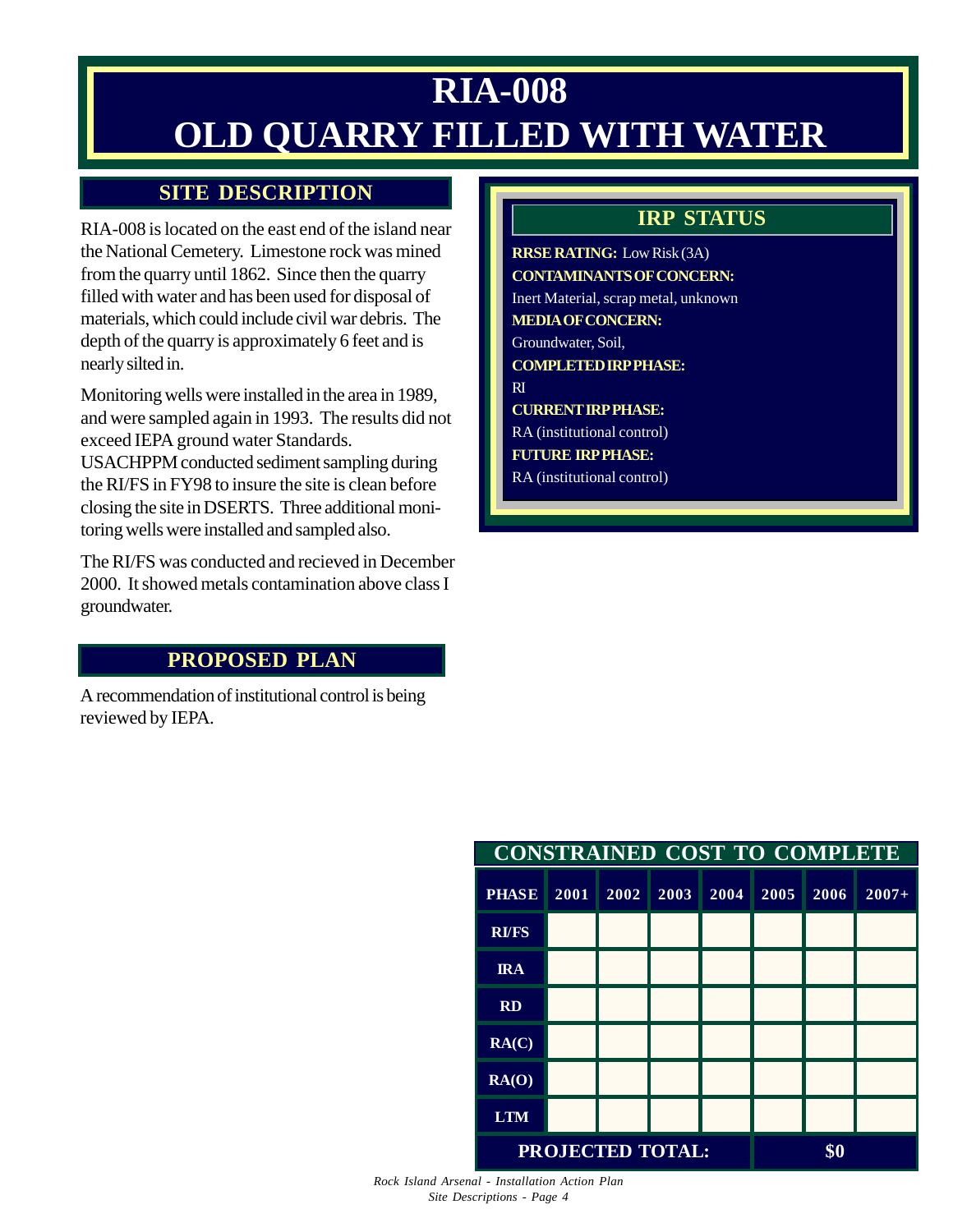## **RIA-014 UST 34**

## **SITE DESCRIPTION**

RIA-014 is a former site near buildings 250, 251, and 254. During the removal of UST 34 contamination was discovered. An interim remedial action removed about 200 cubic yards of contaminated soil in conjunction with the removal of the abandoned UST in 1989. The soil was sent to a permitted landfill manifested as special waste. A partial RI has been completed, and the plume migration pathways have been identified. The Polynuclear Aromatic (PNA) hydrocarbons are the contaminants of concern.

Currently, an RI/FS workplan is being staffed to IEPA for review.

## **IRP STATUS**

**RRSE RATING:** Medium Risk **CONTAMINANTS OF CONCERN:** POL, PNA, other **MEDIA OF CONCERN:** Soil **COMPLETED IRP PHASE:** PA/SI **CURRENT IRP PHASE:** IRA, RD **FUTURE IRP PHASE:** RA (1383 # RIA093-015)



### **CONSTRAINED COST TO COMPLETE**

| <b>B</b> 1     |     |    | 2001 2002 2003 2004 2005 20 |    |    |    |     |
|----------------|-----|----|-----------------------------|----|----|----|-----|
|                |     |    |                             |    |    |    |     |
|                | 133 |    |                             |    |    |    |     |
|                | 200 |    |                             |    |    |    |     |
|                |     |    | $100$   100                 |    |    |    |     |
|                |     |    |                             |    |    |    |     |
|                |     | 60 | 23                          | 23 | 23 | 23 | 345 |
| UÐ,<br>Œ<br>ß, |     |    |                             |    |    | R  |     |

### **PROPOSED PLAN**

The future phase will be RA and possibly LTM.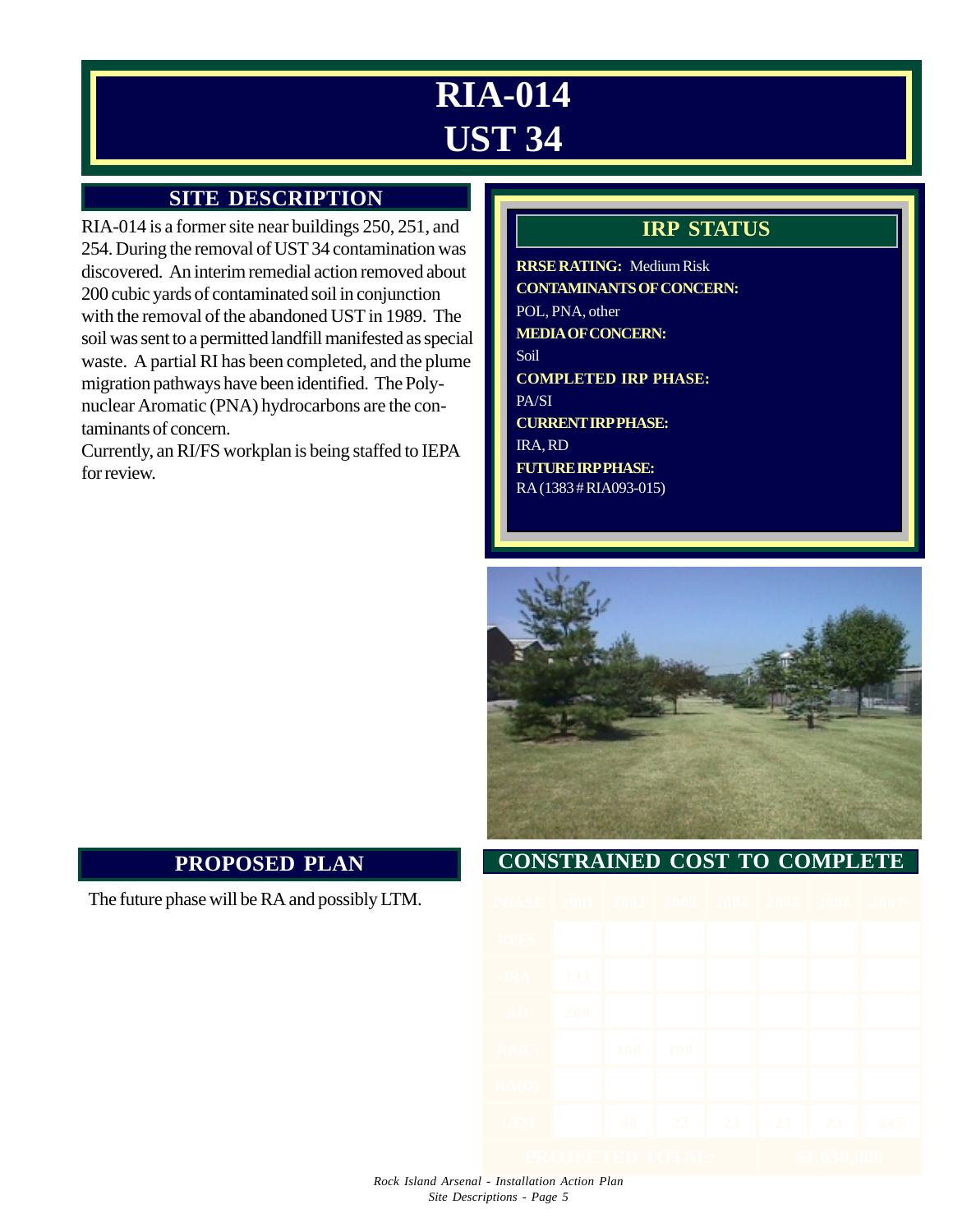## **RESPONSE COMPLETE & NFA ROCK ISLAND ARSENAL DSERTS SITES**

*Rock Island Arsenal - Installation Action Plan Site Descriptions - Page 6*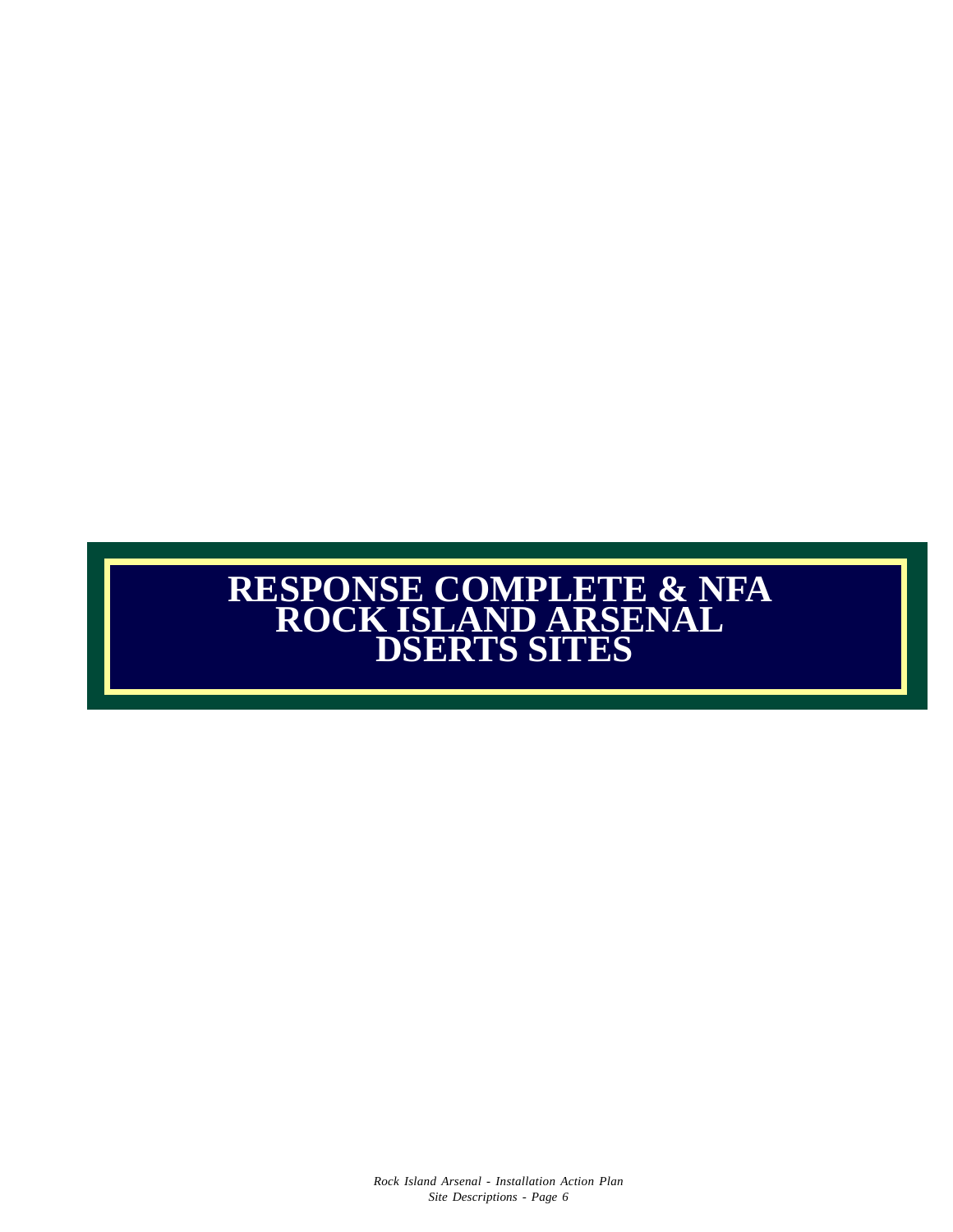## **RIA-002 UST PROPOSED UST 29 - 32**

### **SITE DESCRIPTION**

RIA-002 is located near building 222 in the industrial area. Former Building 216 was four concrete USTs (8, 9, 10, 11); during removal 1,1,1-trichloroethane (TCEA) contaminants were discovered. The site was reported as an incident to IEPA and cleaned up under specific clean-up objectives. Monitoring wells were installed and used to initially remediate the area and verify that remediation was complete.

### **PROPOSED PLAN**

Although it is believed that the site requires no further action, additional information may be required if contamination due to leakage is believed to have occurred. If necessary, the information will be collected as a RI and will be used to verify that the site is clean.

### **IRP STATUS**

**RRSE RATING:** NE **CONTAMINANTS OF CONCERN:** POL, chlorinated solvents **MEDIA OF CONCERN:** Groundwater, Soil **COMPLETED IRP PHASE:** PA/SI **CURRENT IRP PHASE:** RC

## **RIA-004 ASH PILE**

### **SITE DESCRIPTION**

RIA-004 is located west of building 299. The ash is from the main heating plant and contains cinders and ashes from the combustion of coal. The RIA and Quad Cities road crews utilize the ash for road cinders during winter snow and ice conditions. Any runoff from this area flows to a natural limestone lined sump. The ash pile was originally identified based on the potential for heavy metals, however current analyses identify the material as non-hazardous. This site will continue to be used. Future wetlands regulations have a potential to affect this site.

## **PROPOSED PLAN**

Although it is believed that the site requires no further action, additional information may be required dependant upon future wetland regulations

### **IRP STATUS**

**RRSE RATING:** NE **CONTAMINANTS OF CONCERN:** Ash;, inert material **MEDIA OF CONCERN:** Groundwater, Soil **COMPLETED IRP PHASE:** PA/SI **CURRENT IRP PHASE:** RC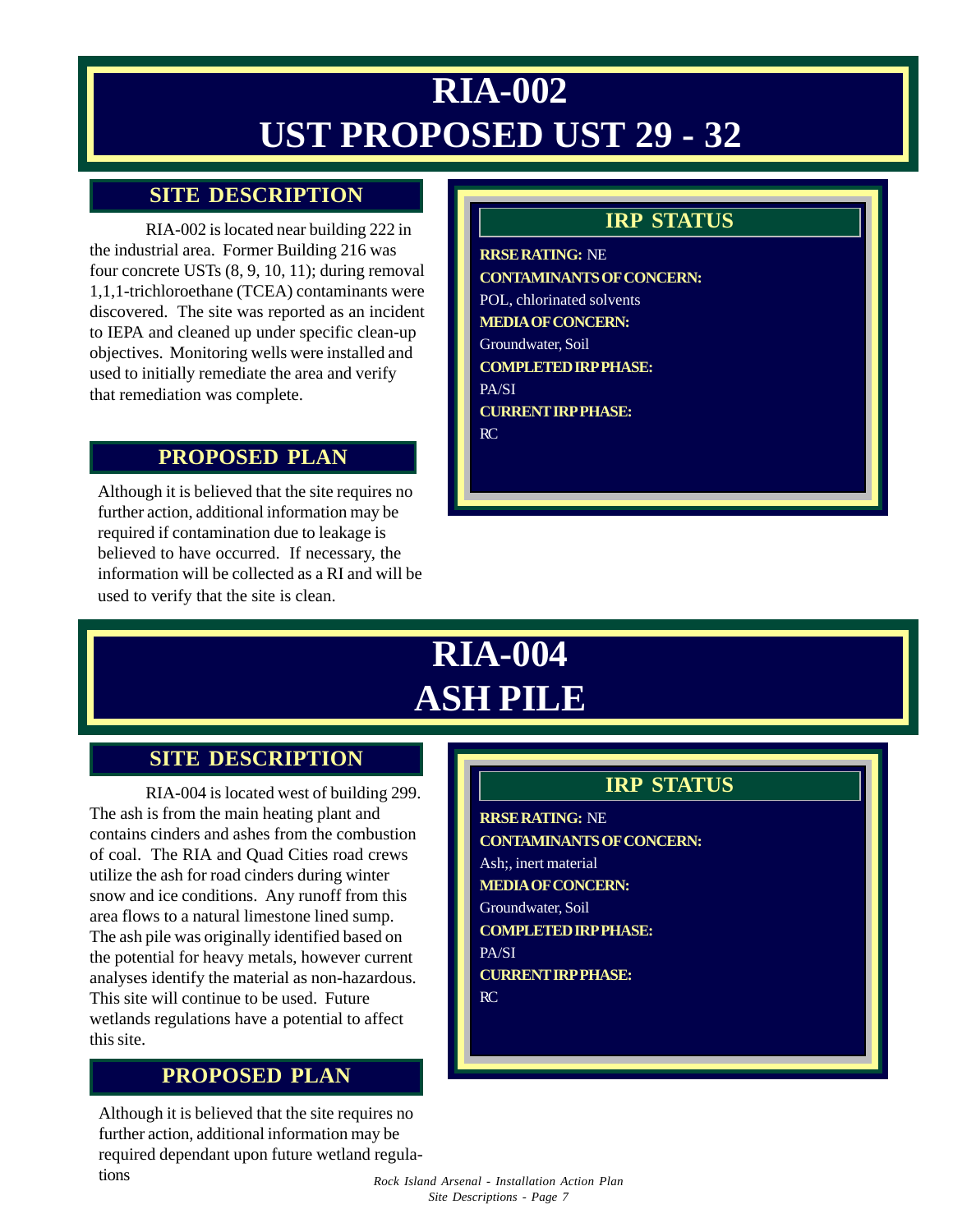## **RIA-005 ABOVE GROUND STORAGE TANK AT BLD 222 TEMPORARY**

### **SITE DESCRIPTION**

RIA-005 was located south of the east wing of building 220. A temporary above ground storage tank was installed during the removal of USTs 8, 9, 10, 11 and subsequent installation of USTs 29, 30, 31, 32. The tank was in place approximately 6-9 months. There were no known leaks or spills during use of the tank. No contamination occurred.

### **PROPOSED PLAN**

**NFA** 

## **IRP STATUS**

**RRSE RATING:** NE **CONTAMINANTS OF CONCERN:** POL **MEDIA OF CONCERN:** Groundwater, Soil **COMPLETED IRP PHASE:** PA/SI **CURRENT IRP PHASE:** NFA

## **RIA-006 LANDFILL CONSTRUCTION DEBRIS**

### **SITE DESCRIPTION**

RIA-006 is located near building 204. The industrial fill area was used until the mid 1970's for the disposal of concrete, cinders and construction ruble. No contaminants were determined during historical review. Sampling has not been performed. Further action is not believed warranted.

### **PROPOSED PLAN**

NFA

## **IRP STATUS**

**RRSE RATING:** NE **CONTAMINANTS OF CONCERN:** Inert Material **MEDIA OF CONCERN:** Groundwater, Soil **COMPLETED IRP PHASE:** PA/SI **CURRENT IRP PHASE:** NFA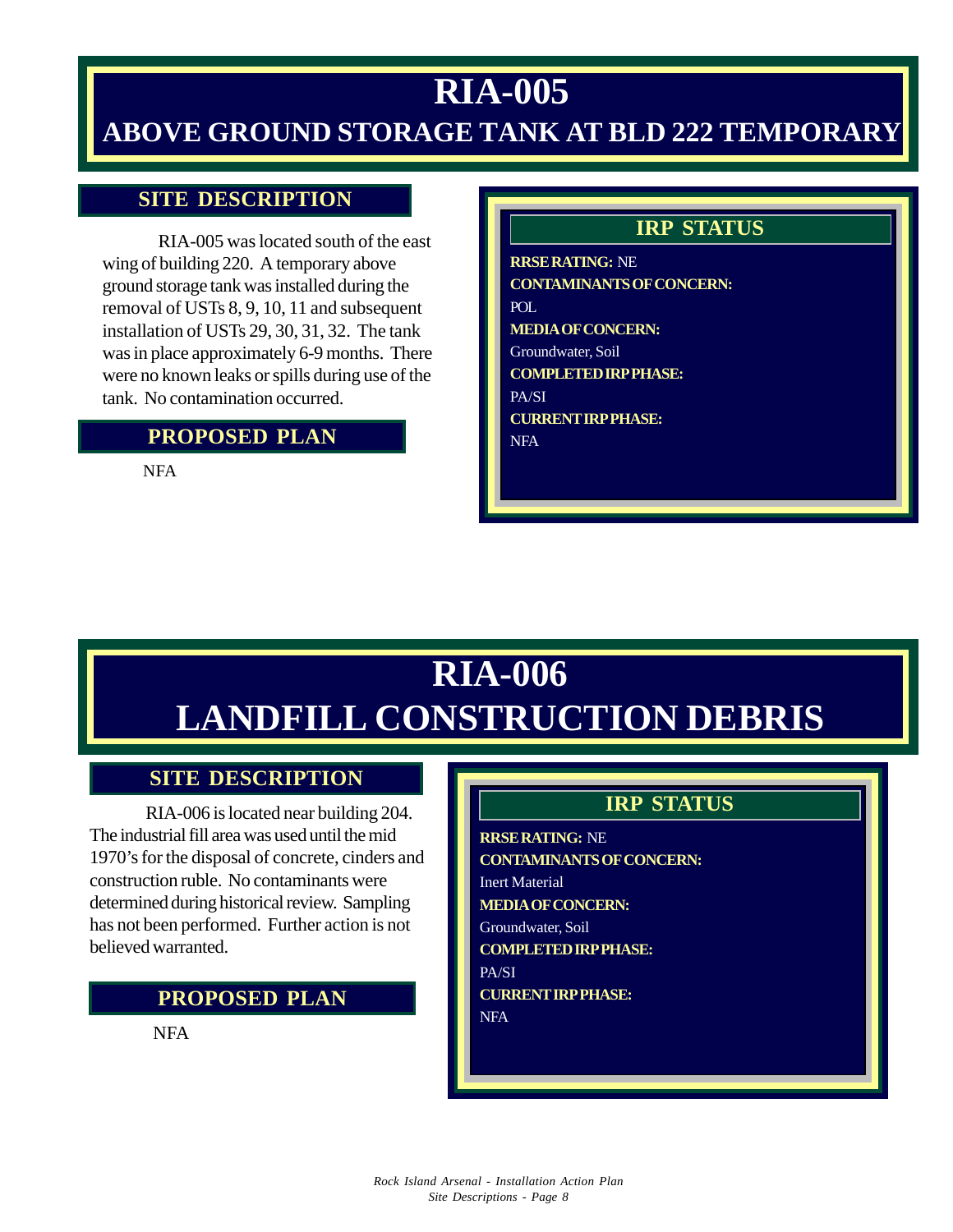## **RIA-007 LANDFILL CONSTRUCTION DEBRIS**

### **SITE DESCRIPTION**

RIA-007 is located near building 204. The industrial fill area was used until the mid 1970's for the disposal of concrete, cinders and construction ruble. No contaminants were determined during historical review. Sampling has not been performed. Further action is not believed warranted.

### **PROPOSED PLAN**

NFA

## **IRP STATUS**

**RRSE RATING:** NE **CONTAMINANTS OF CONCERN:** Inert Material **MEDIA OF CONCERN:** Groundwater, Soil **COMPLETED IRP PHASE:** PA/SI **CURRENT IRP PHASE:** NFA

## **RIA-009 BURIAL SITE NE BLD 342**

#### **SITE DESCRIPTION**

RIA-009 is located north east of building 342. The site was used for general wastes. Site was closed prior to the 1970's. No known contamination. The area was covered with heavy grasses before converting the site to black topped parking lot.

#### **PROPOSED PLAN**

NFA

## **IRP STATUS**

#### **RRSE RATING:** NE

**CONTAMINANTS OF CONCERN:**

Refuse withouth hazardous wate, unknown

**MEDIA OF CONCERN:**

- Groundwater, Soil
- **COMPLETED IRP PHASE:**

PA/SI

**CURRENT IRP PHASE:** NFA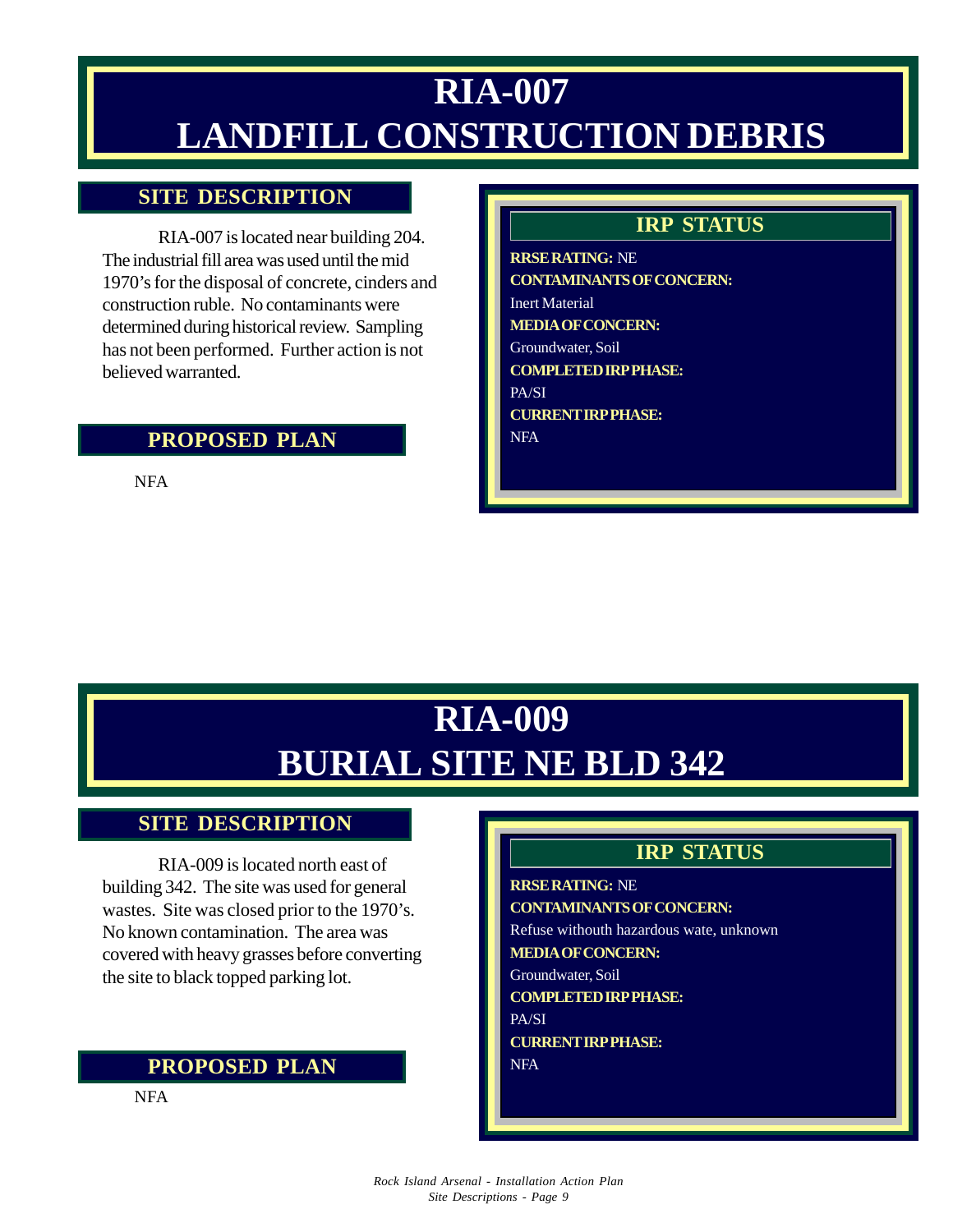## **RIA-010**

## **FORMER SHELLBREAKER AND PRESENT DRMO STORAGE**

### **SITE DESCRIPTION**

RIA-010 is located on the south central portion of the island near the current DRMO site. The area was in use before 1951. There was a burning pit (1870-1880) near building 154. It was referred to the shell breaker area/ pit, where munitions were destroyed during the Civil War and Spanish-American War. Materials stored in bins, drums, and bulk piles. Currently used for salvage items and material storage. Currently there are no hazardous wastes disposed in this area.

### **IRP STATUS**

**RRSE RATING:** Low Risk (3A) **CONTAMINANTS OF CONCERN:** Inert Material, scrap metal, unknown, other, explosive chemicals, POL **MEDIA OF CONCERN:** Groundwater, Soil **COMPLETED IRP PHASE:** PA/SI **CURRENT IRP PHASE:** NFA

## **PROPOSED PLAN**

NFA

## **RIA-011 CASING BURIAL AREA MUNITIONS BURIAL**

### **SITE DESCRIPTION**

 RIA-011 is located near the test track/quarry. In 1978, six concrete-filled bomb casings were discovered. The casings/casting were similar to those manufactured for atomic bomb research in the 1940's. An X-ray analysis revealed, nuts, bolts, and concrete. Because the radiation was twice background level these items were shipped to a low level radioactive waste site (less than one millicurie per container) as a safety precaution. A seventh was discovered in 1979 and another in 1992. The radiation discovered in 1979 and 1992 was slightly elevated to the dirt background but not above background for normal concrete. No further action is required.

## **IRP STATUS**

**RRSE RATING:** NE **CONTAMINANTS OF CONCERN:** Inert Material **MEDIA OF CONCERN:** Soil, Groundwater **COMPLETED IRP PHASE:** PA/SI **CURRENT IRP PHASE:**

NFA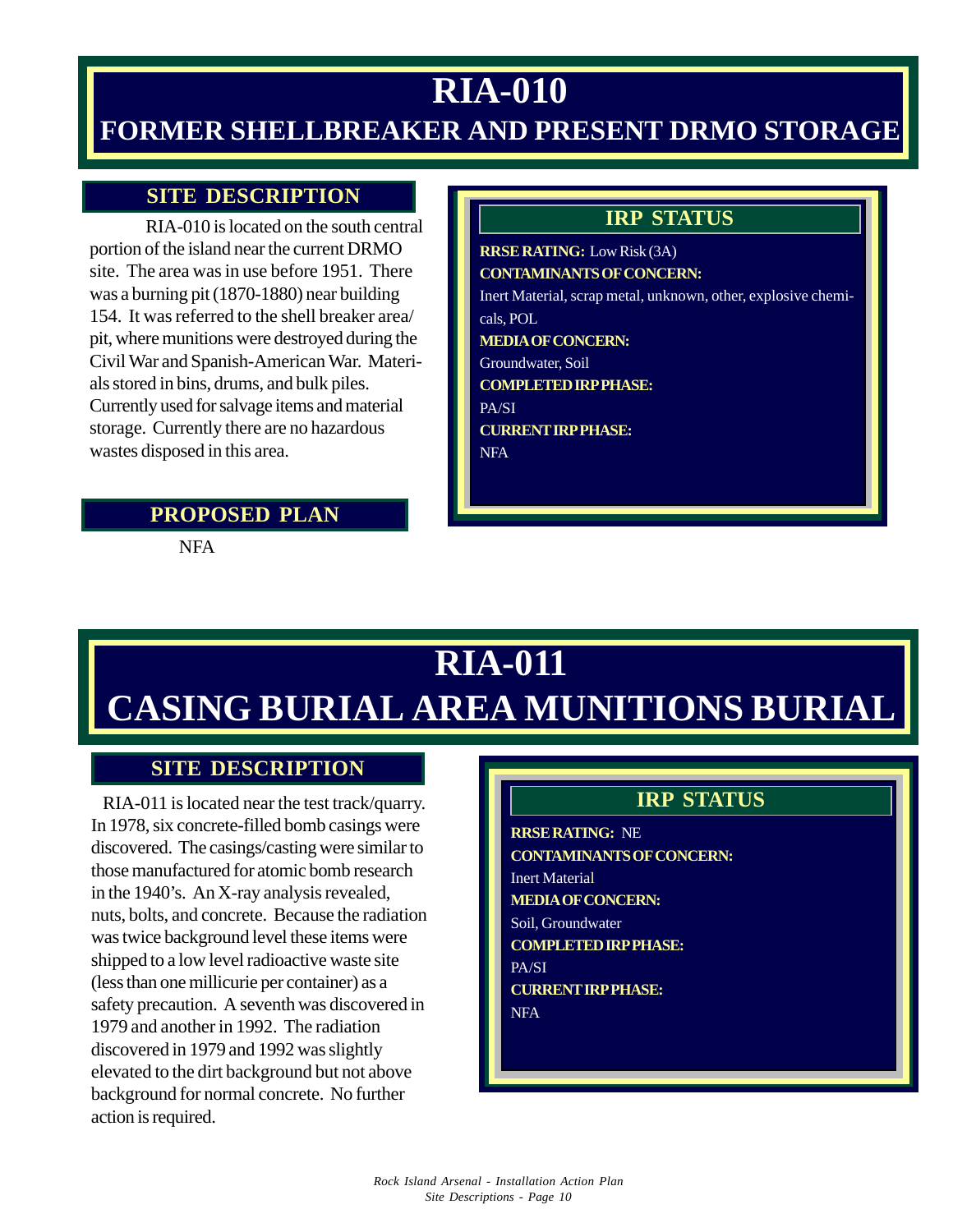## **RIA-012 HAZARDOUS WASTE STORAGE AREA BLD 242**

## **SITE DESCRIPTION**

 RIA-012 is located at building 242. This was an active RCRA interim Part A Hazardous Waste Storage Facility. A Part B application was submitted and denied. An appeal process was implemented, however it was withdrawn. The closure requirements were to clean the building according to an approved closure plan written by a certified Professional Engineer. The requirements were met and the building was approved as closed by the IEPA in 1995. Since the closure of the building, approval has been acquired by IEPA in order to utilize the building as a less than 90-day accumulation area. No major leaks or spills have occurred outside of the building. Major contamination is not expected because leaks or spills within the building were cleaned up on discovery. Since this is an active site it is not eligible for ER,A funding at this time.

### **IRP STATUS**

**RRSE RATING:** NE **CONTAMINANTS OF CONCERN:** Inert Material **MEDIA OF CONCERN:** Soil, Groundwater **COMPLETED IRP PHASE:** PA/SI **CURRENT IRP PHASE:** NFA

## **PROPOSED PLAN**

This is an active site. No action is planned under the restoration program.

## **RIA-013A HAZARDOUS WASTE SATELLITE/ACCUMULATION AREA BLDG 33**

### **SITE DESCRIPTION**

 RIA-013A was located near building 33, under a canopy and was used for less than 90 day storage. Although no spills or leaks occurred at this site, the site is under RCRA closure action because of a violation (More than one drum of the same waste was being filled at the same time). The site was closed under project (1383 # RIA093-014). The IEPA approved the closure on 2 November 1994 and RIA is considered in compliance. This site is a RCRA site and not eligible for DERA funding.

### **PROPOSED PLAN**

This site is inactive. No further response is planned under the restoration program.

## **IRP STATUS**

**RRSE RATING:** NE **CONTAMINANTS OF CONCERN:** Solvent, explosive chemicals, heavy metals **MEDIA OF CONCERN:** Soil, Groundwater **COMPLETED IRP PHASE:**

PA/SI

**CURRENT IRP PHASE:** NFA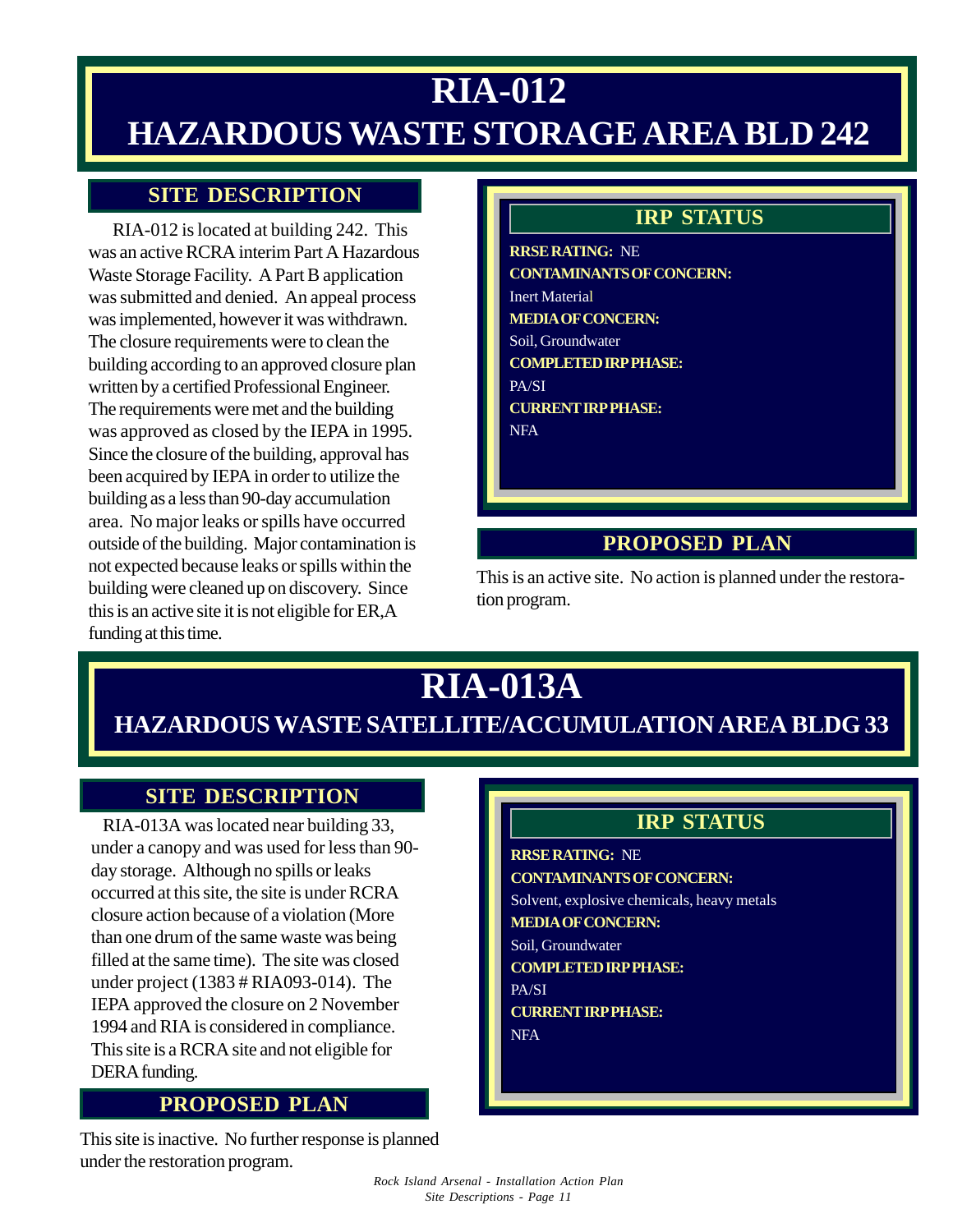## **RIA-013B**

## **HAZARDOUS WASTE SATELLITE/ACCUMULATION AREA BLDG 64**

## **SITE DESCRIPTION**

 RIA-013B was located in building 64, the former metal finishing facility, and was used for less than 90-day storage. The site is under RCRA closure action because of a tank usage violation. The project to cleanup the facility is proceeding according to the closure plan (1383 # RIA0091004 & RIA0091023). This site is a RCRA site and not eligible for DERA funding at this time.

### **PROPOSED PLAN**

This site is inactive. No further response is planned under the restoration program.

### **IRP STATUS**

**RRSE RATING:** NE **CONTAMINANTS OF CONCERN:** Inert Material **MEDIA OF CONCERN:** Soil, Groundwater **COMPLETED IRP PHASE:** PA/SI **CURRENT IRP PHASE:** NFA

## **RIA-013C**

## **HAZARDOUS WASTE SATELLITE/ACCUMULATION AREA BLDG 65**

### **SITE DESCRIPTION**

 RIA-013C was located in building 65, the former wastewater industrial pretreatment facility. The site was previously used for less than 90-day storage. No spills or leaks have occurred at this site. The hazardous waste site requires no further action, however there will be voluntary cleanup of this facility before reuse or demolition.

## **PROPOSED PLAN**

This site is inactive. No further response is planned under the restoration program.

## **IRP STATUS**

**RRSE RATING:** NE **CONTAMINANTS OF CONCERN:** Industrial sludge **MEDIA OF CONCERN:** Soil, Groundwater **COMPLETED IRP PHASE:** PA/SI **CURRENT IRP PHASE:** NFA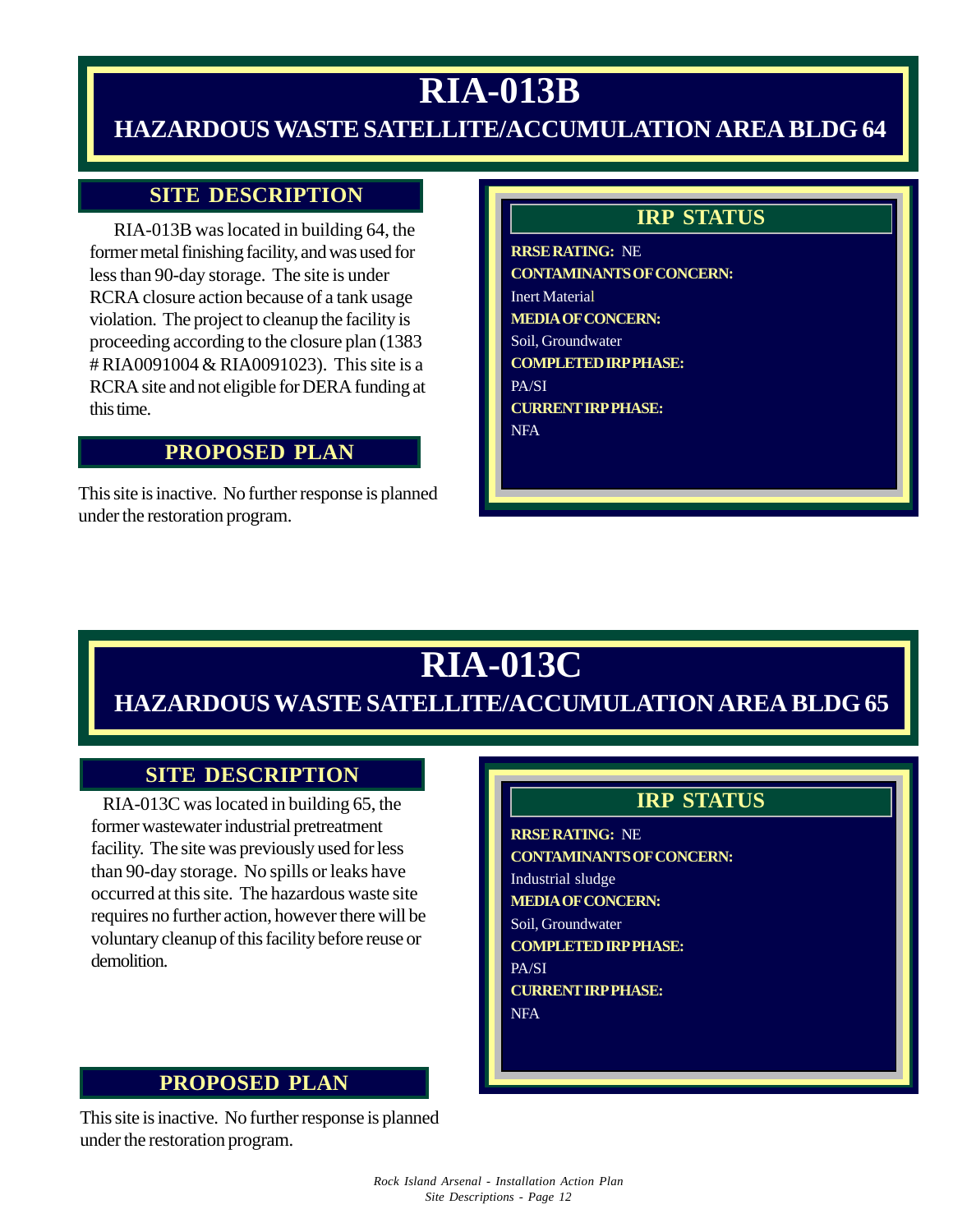## **RIA-013D**

## **HAZARDOUS WASTE SATELLITE/ACCUMULATION AREA BLDG 69**

### **SITE DESCRIPTION**

 RIA-013D was located in building 69, the former phosphating area, and was used for less than 90-day storage. No spills or leaks occurred at this site. The hazardous waste site requires no further action, however there will be voluntary verification of cleanup of this facility before reuse or demolition.

#### **PROPOSED PLAN**

This site is inactive. No further response is planned under the restoration program.

### **IRP STATUS**

**RRSE RATING:** NE **CONTAMINANTS OF CONCERN:** Explosive Chemicals, heavy metals **MEDIA OF CONCERN:** Soil, Groundwater **COMPLETED IRP PHASE:** PA/SI **CURRENT IRP PHASE:** NFA

## **RIA-013E**

## **HAZARDOUS WASTE SATELLITE/ACCUMULATION AREA BLDG 106**

### **SITE DESCRIPTION**

 RIA-013E was located in building 106, the former foundry, and was used for less than 90 day storage. No spills or leaks occurred at this site. The hazardous waste site requires no further action. The building is used for industrial purposes, however there will be voluntary verification of cleanup of this facility before nonindustrial use.

### **PROPOSED PLAN**

This site is inactive. No further response is planned under the restoration program.

## **IRP STATUS**

**RRSE RATING:** NE **CONTAMINANTS OF CONCERN:** Scrap metal, heavy metals **MEDIA OF CONCERN:** Soil, Groundwater **COMPLETED IRP PHASE:** PA/SI **CURRENT IRP PHASE:**

NFA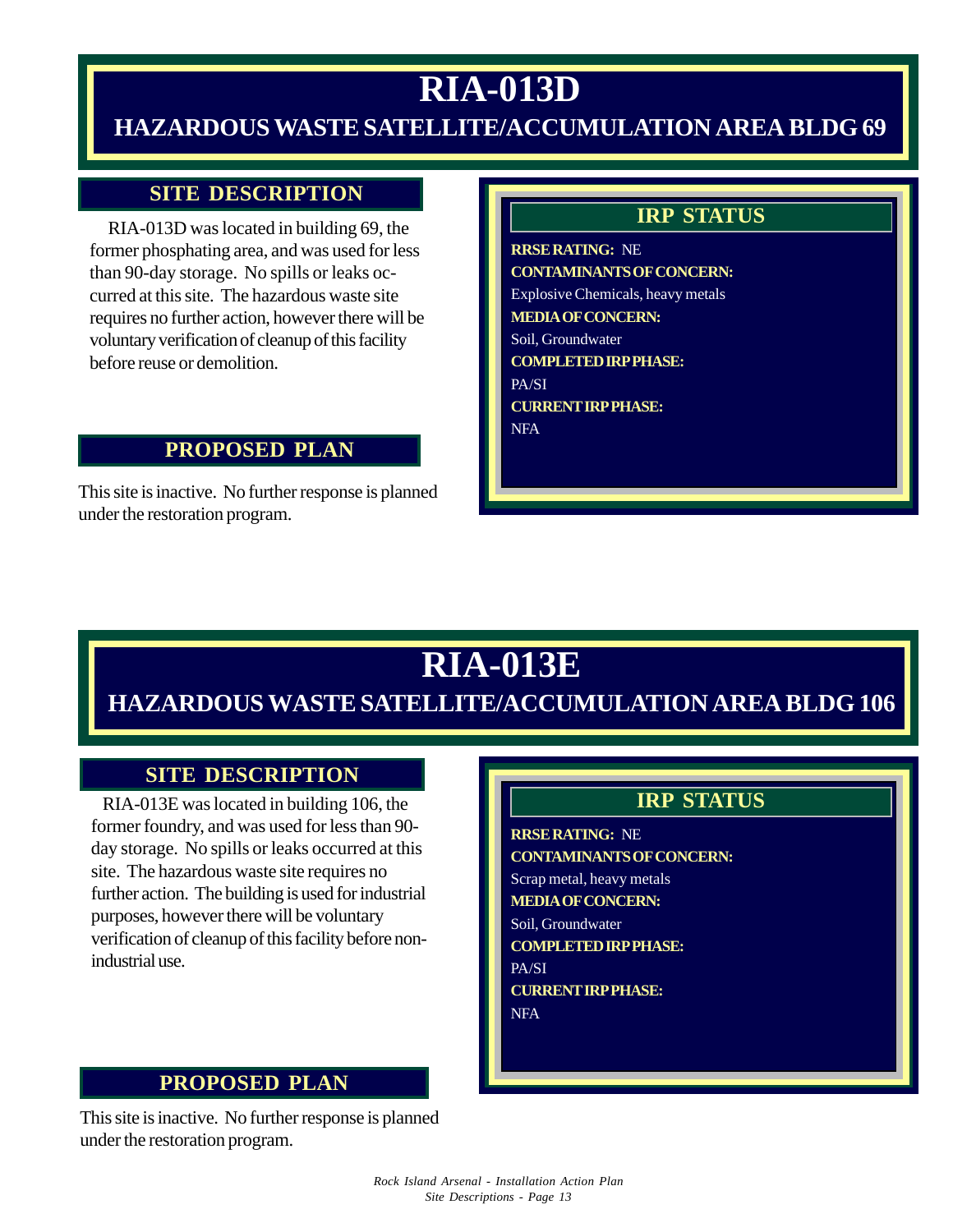## **RIA-013F**

## **HAZARDOUS WASTE SATELLITE/ACCUMULATION AREA BLDG 108**

### **SITE DESCRIPTION**

 RIA-013F was located in building 108, Print Shop and was used for less than 90-day storage. The processes that generated hazardous waste was discontinued in FY 93. No spills or leaks occurred at this site and the site was closed. The hazardous waste site requires no further action. The site is not DERA eligible.

#### **PROPOSED PLAN**

This site is inactive. No further response is planned under the restoration program.

### **IRP STATUS**

**RRSE RATING:** NE **CONTAMINANTS OF CONCERN:** Solvent, chlorinated solvents **MEDIA OF CONCERN:** Soil, Groundwater **COMPLETED IRP PHASE:** PA/SI **CURRENT IRP PHASE:** NFA

## **RIA-013G**

## **HAZARDOUS WASTE SATELLITE/ACCUMULATION AREA BLDG 112**

### **SITE DESCRIPTION**

 RIA-013G is an active site located in building 112, Headquarters MOP Shop and is used for less than 90-day storage. No spills or leaks have occurred at this site. This site is not DERA eligible.

## **IRP STATUS**

**RRSE RATING:** NE **CONTAMINANTS OF CONCERN:** Solvent, oil with chlorinated solvents **MEDIA OF CONCERN:**

Soil, Groundwater

**COMPLETED IRP PHASE:**

PA/SI **CURRENT IRP PHASE:**

NFA

### **PROPOSED PLAN**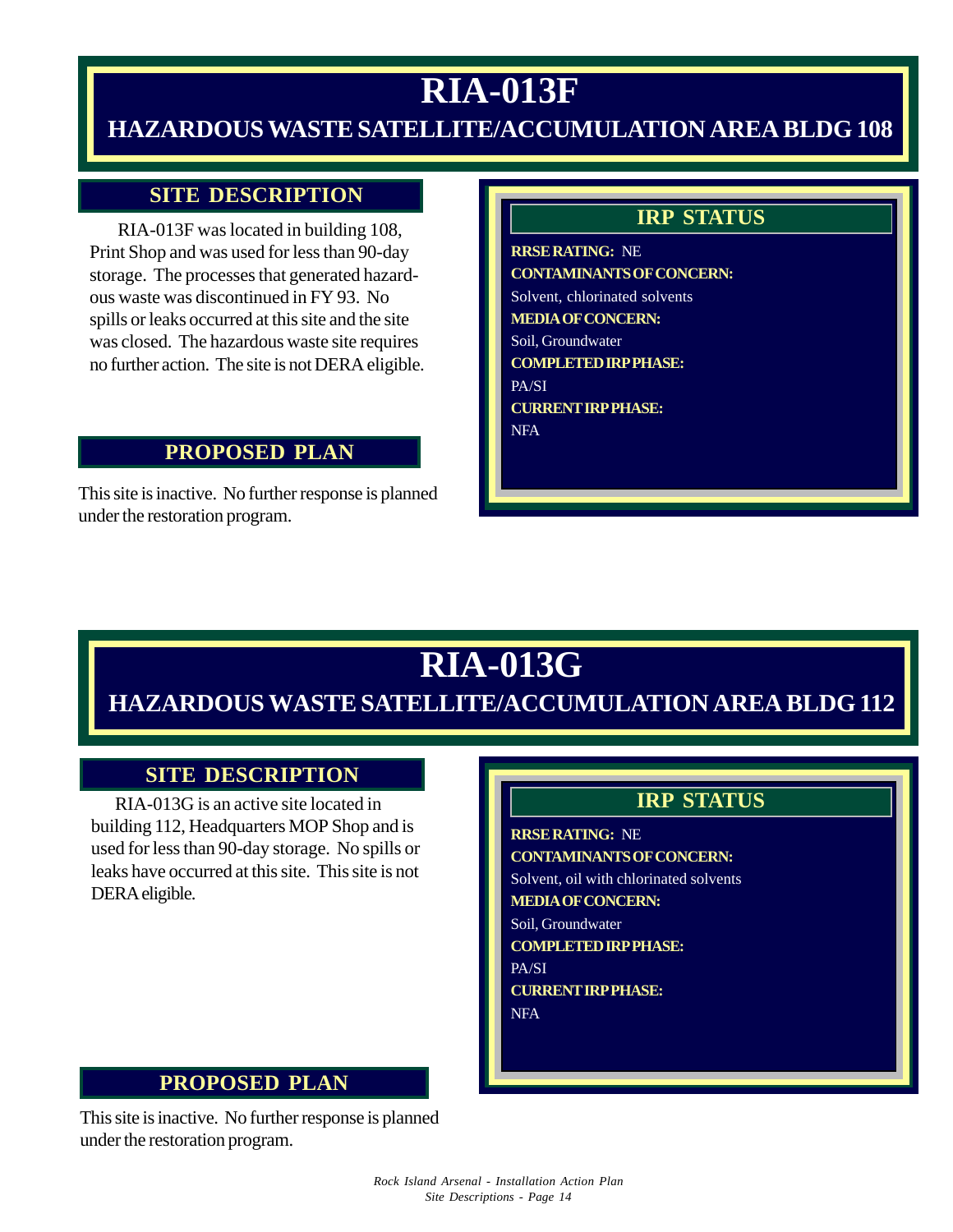## **RIA-013H**

## **HAZARDOUS WASTE SATELLITE/ACCUMULATION AREA BLDG 131**

### **SITE DESCRIPTION**

 RIA-013H was located in building 131, quality assurance, and was used for less than 90-day storage. No spills or leaks have occurred at this site. The hazardous waste site requires no further action and the site was closed. The site is not DERA eligible.

#### **PROPOSED PLAN**

This site is inactive. No further response is planned under the restoration program.

### **IRP STATUS**

**RRSE RATING:** NE **CONTAMINANTS OF CONCERN:** Solvent **MEDIA OF CONCERN:** Soil, Groundwater **COMPLETED IRP PHASE:** PA/SI **CURRENT IRP PHASE:** NFA

## **RIA-013I**

## **HAZARDOUS WASTE SATELLITE/ACCUMULATION AREA BLDG 133**

### **SITE DESCRIPTION**

 RIA-013I was located in building 133 and was used for less than 90-day storage. No spills or leaks have occurred at this site and the site was closed. The hazardous waste site requires no further action. The building has been demolished.

### **IRP STATUS**

**RRSE RATING:** NE **CONTAMINANTS OF CONCERN:** Solvent **MEDIA OF CONCERN:** Soil, Groundwater **COMPLETED IRP PHASE:** PA/SI **CURRENT IRP PHASE:** NFA

### **PROPOSED PLAN**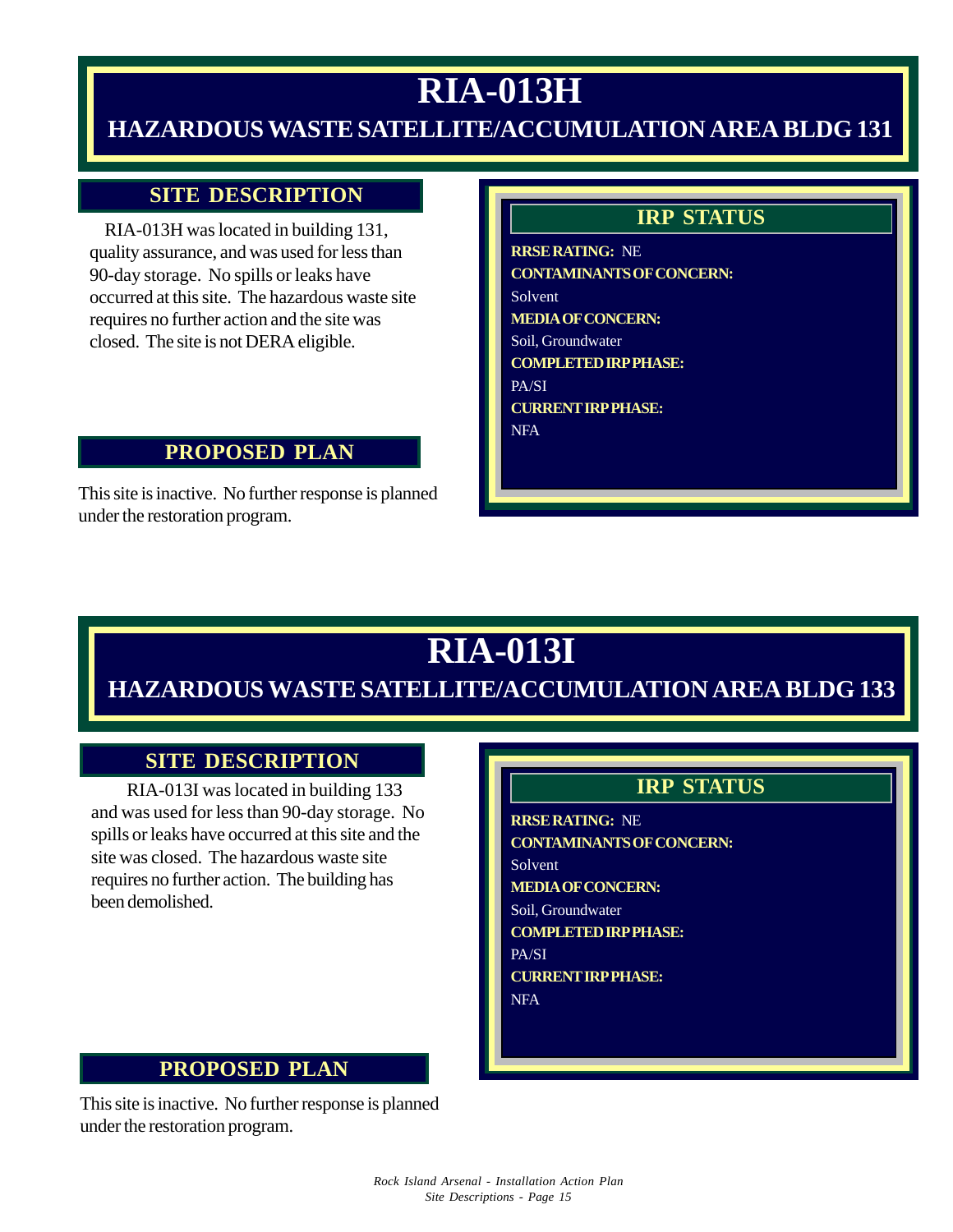## **RIA-013K**

## **HAZARDOUS WASTE SATELLITE/ACCUMULATION AREA BLDG 139**

### **SITE DESCRIPTION**

 RIA-013K is an active site located in building 139, paint shop, and is used for less than 90 day storage. No spills or leaks have occurred at this site. The site is not DERA eligible.

#### **PROPOSED PLAN**

This site is inactive. No further response is planned under the restoration program.

### **IRP STATUS**

**RRSE RATING:** NE **CONTAMINANTS OF CONCERN:** Solvent, Paint **MEDIA OF CONCERN:** Soil, Groundwater **COMPLETED IRP PHASE:** PA/SI **CURRENT IRP PHASE:** NFA

## **RIA-013L**

## **HAZARDOUS WASTE SATELLITE/ACCUMULATION AREA BLDG 208**

### **SITE DESCRIPTION**

 RIA-013L is an active site located in building 208, paint shop, and is used for less than 90-day storage. No spills or leaks have occurred at this site. The site is not DERA eligible.

## **IRP STATUS**

**RRSE RATING:** NE **CONTAMINANTS OF CONCERN:** Solvent, Paint **MEDIA OF CONCERN:** Soil, Groundwater **COMPLETED IRP PHASE:** PA/SI **CURRENT IRP PHASE:** NFA

### **PROPOSED PLAN**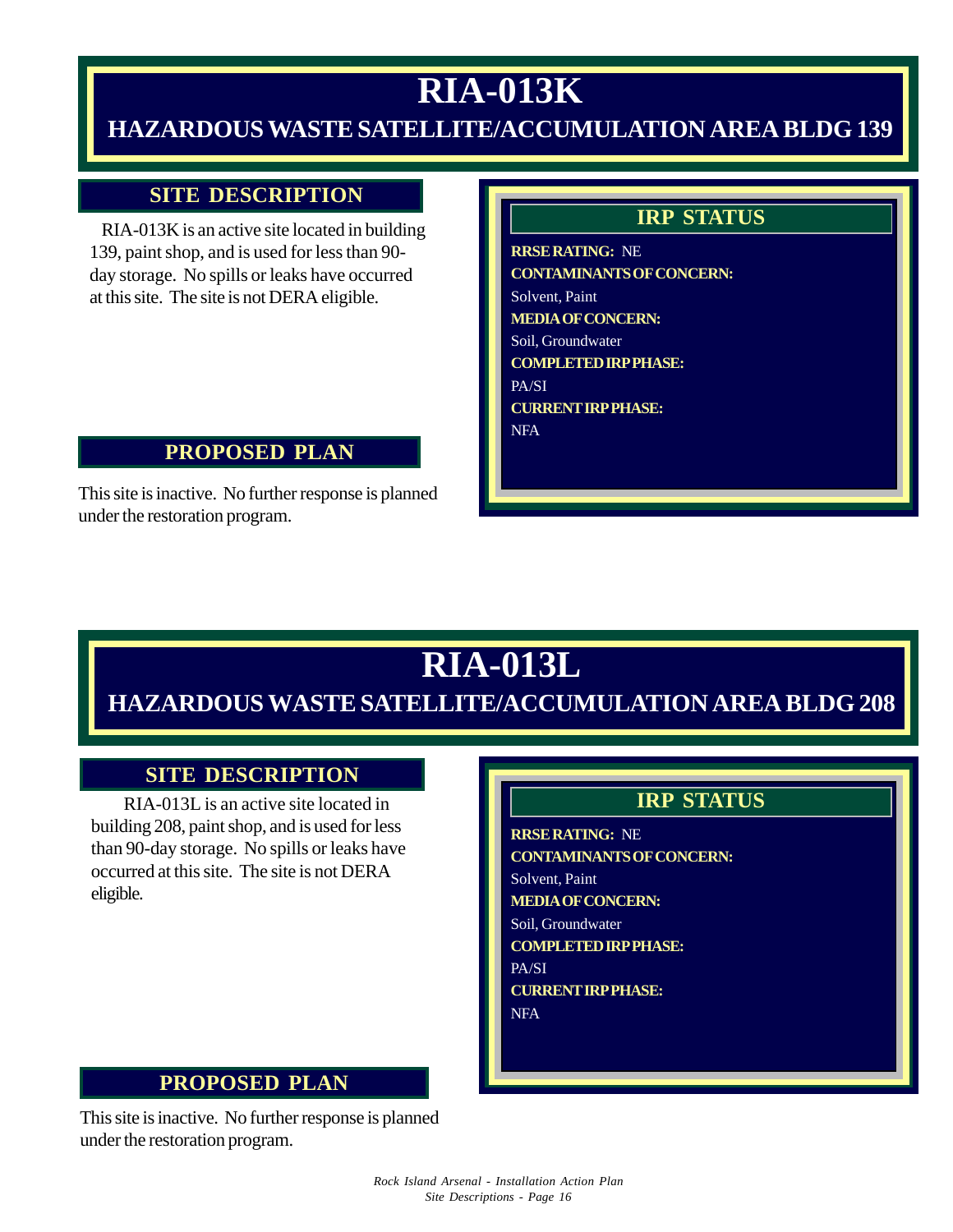## **RIA-013M**

## **HAZARDOUS WASTE SATELLITE/ACCUMULATION AREA BLDG 220**

### **SITE DESCRIPTION**

 RIA-013M was located in building 220 and was used for spill kits and for less than 90 day storage. No spills or leaks have occurred at this site. The hazardous waste site requires no further action. The site is not DERA eligible.

#### **PROPOSED PLAN**

This site is inactive. No further response is planned under the restoration program.

### **IRP STATUS**

**RRSE RATING:** NE **CONTAMINANTS OF CONCERN:** Solvent **MEDIA OF CONCERN:** Soil, Groundwater **COMPLETED IRP PHASE:** PA/SI **CURRENT IRP PHASE:** NFA

## **RIA-013N**

## **HAZARDOUS WASTE SATELLITE/ACCUMULATION AREA BLDG 220**

#### **SITE DESCRIPTION**

 RIA-013N (Oil) is an active site located in building 220-Oil Room and is used for less than 90-day storage. No spills or leaks have occurred at this site. The hazardous waste site requires no further action. The site is not DERA eligible.

### **IRP STATUS**

**RRSE RATING:** NE **CONTAMINANTS OF CONCERN:** Solvent, POL **MEDIA OF CONCERN:** Soil, Groundwater **COMPLETED IRP PHASE:** PA/SI **CURRENT IRP PHASE:** NFA

#### **PROPOSED PLAN**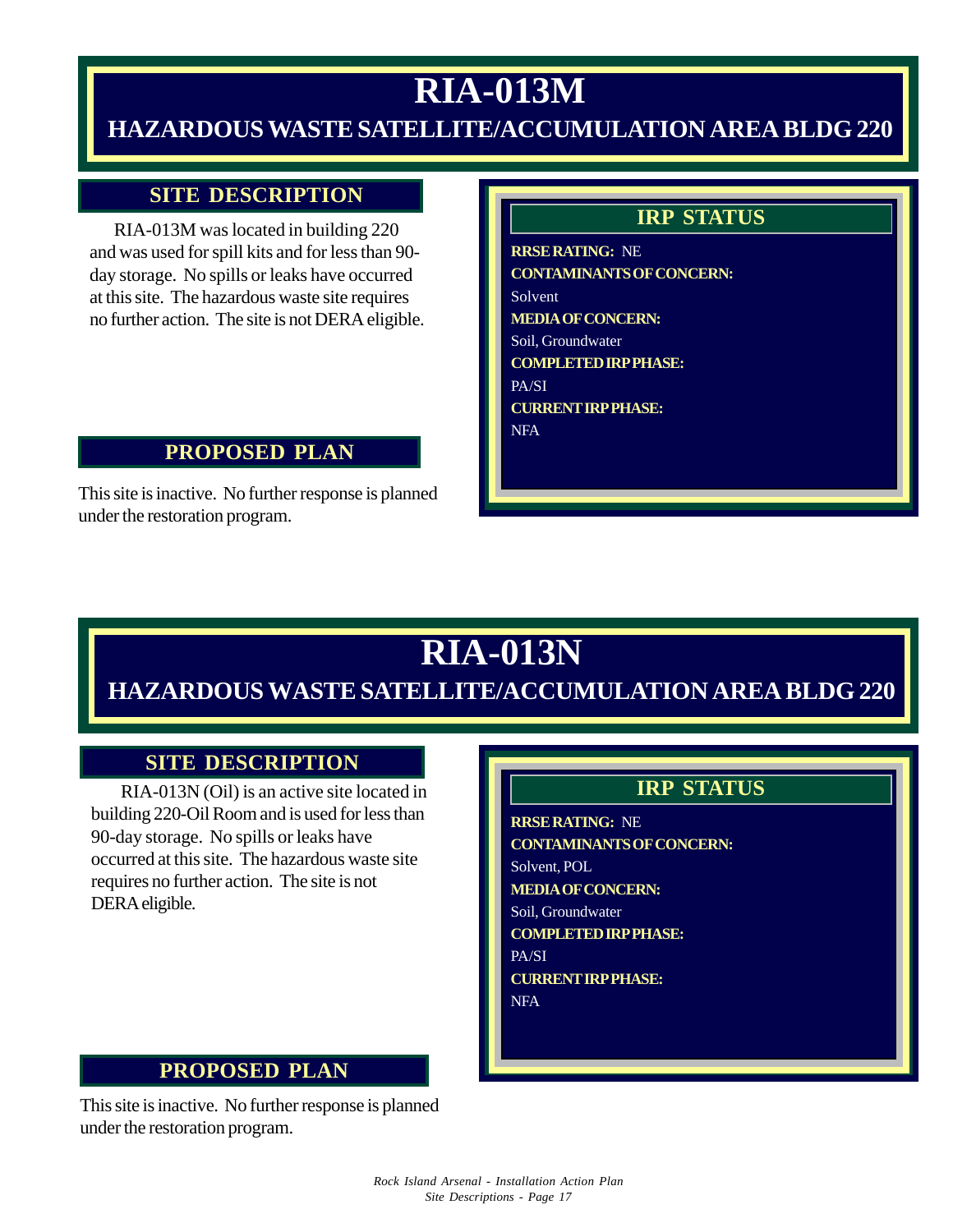## **RIA-013O**

## **HAZARDOUS WASTE SATELLITE/ACCUMULATION AREA BLDG 222**

### **SITE DESCRIPTION**

 RIA-013O is an active site located in building 222, heat treat/forge shop, and is used for less than 90-day storage. No spills or leaks have occurred at this site. The site is not DERA eligible.

#### **PROPOSED PLAN**

This site is inactive. No further response is planned under the restoration program.

### **IRP STATUS**

**RRSE RATING:** NE **CONTAMINANTS OF CONCERN:** Solvent, Scrap metal **MEDIA OF CONCERN:** Soil, Groundwater **COMPLETED IRP PHASE:** PA/SI **CURRENT IRP PHASE:** NFA

## **RIA-013P**

**HAZARDOUS WASTE SATELLITE/ACCUMULATION AREA BLDG 231**

### **SITE DESCRIPTION**

 RIA-013P was located in building 231, maintenance, and was used for less than 90-day storage. No spills or leaks have occurred at this site. The hazardous waste site requires no further action. The site is not ER, A eligible.

## **IRP STATUS**

**RRSE RATING:** NE **CONTAMINANTS OF CONCERN:** Unknown, other **MEDIA OF CONCERN:** Soil, Groundwater **COMPLETED IRP PHASE:** PA/SI **CURRENT IRP PHASE:** NFA

### **PROPOSED PLAN**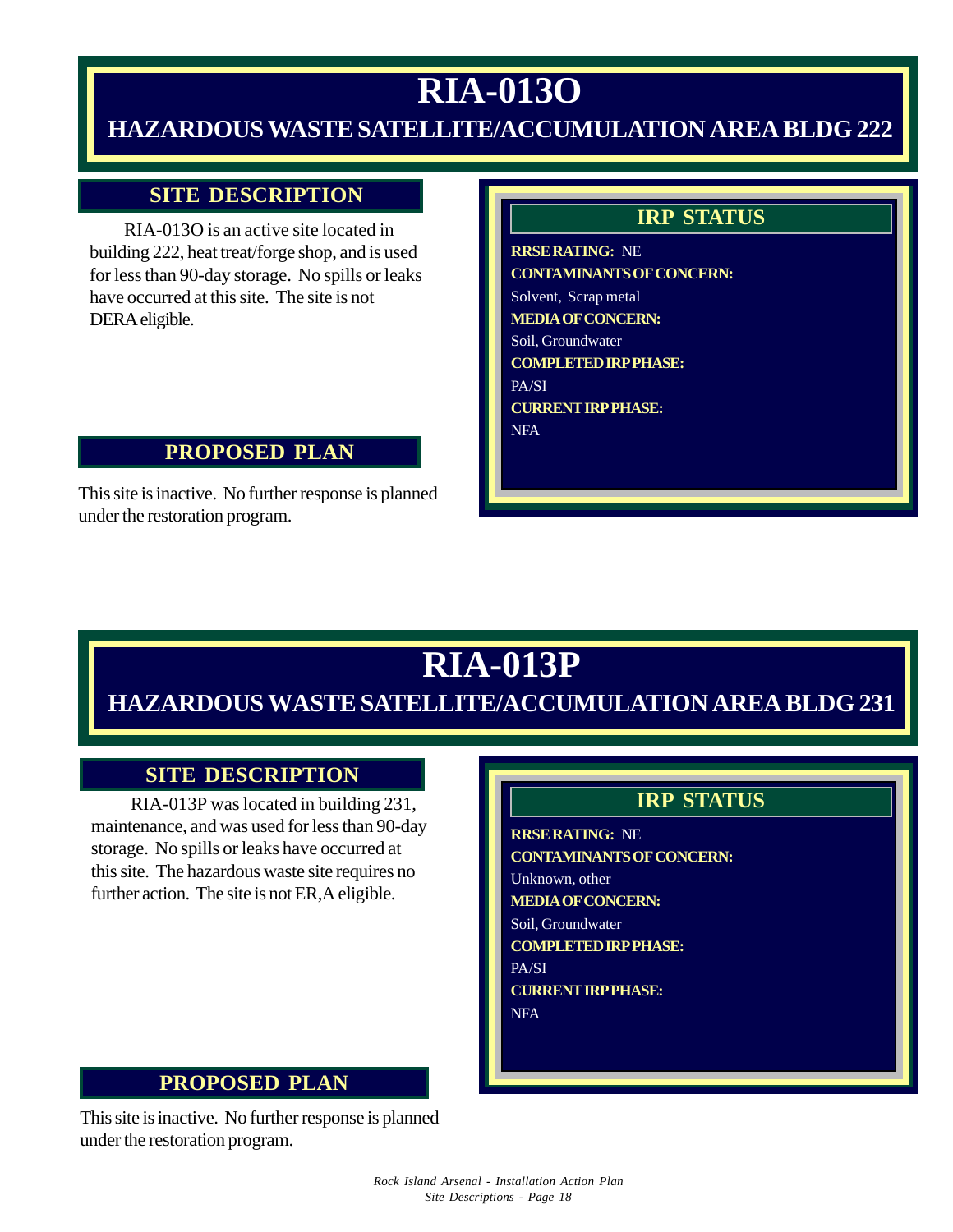## **RIA-013R**

## **HAZARDOUS WASTE SATELLITE/ACCUMULATION AREA BLDG 250**

### **SITE DESCRIPTION**

 RIA-013R was located in building 250, machine repair, and was used for less than 90 day storage. No spills or leaks have occurred at this site and the site was closed. The hazardous waste site requires no further action. The site is not DERA eligible.

#### **PROPOSED PLAN**

This site is inactive. No further response is planned under the restoration program.

### **IRP STATUS**

**RRSE RATING:** NE **CONTAMINANTS OF CONCERN:** POL, PCB, solvent **MEDIA OF CONCERN:** Soil, Groundwater **COMPLETED IRP PHASE:** PA/SI **CURRENT IRP PHASE:** NFA

## **RIA-013S**

## **HAZARDOUS WASTE SATELLITE/ACCUMULATION AREA BLDG 299**

### **SITE DESCRIPTION**

 RIA-013S was located in building 299, care and preservation, and was used for less than 90-day storage. No spills or leaks have occurred at this site. The site was closed in conjunction with the violation that required the formal closure of the building 33 site. The hazardous waste site requires no further action. The site is not DERA eligible.

#### **PROPOSED PLAN**

This site is inactive. No further response is planned under the restoration program.

### **IRP STATUS**

**RRSE RATING:** NE **CONTAMINANTS OF CONCERN:** Paint, Solvent **MEDIA OF CONCERN:** Soil, Groundwater **COMPLETED IRP PHASE:** PA/SI **CURRENT IRP PHASE:** NFA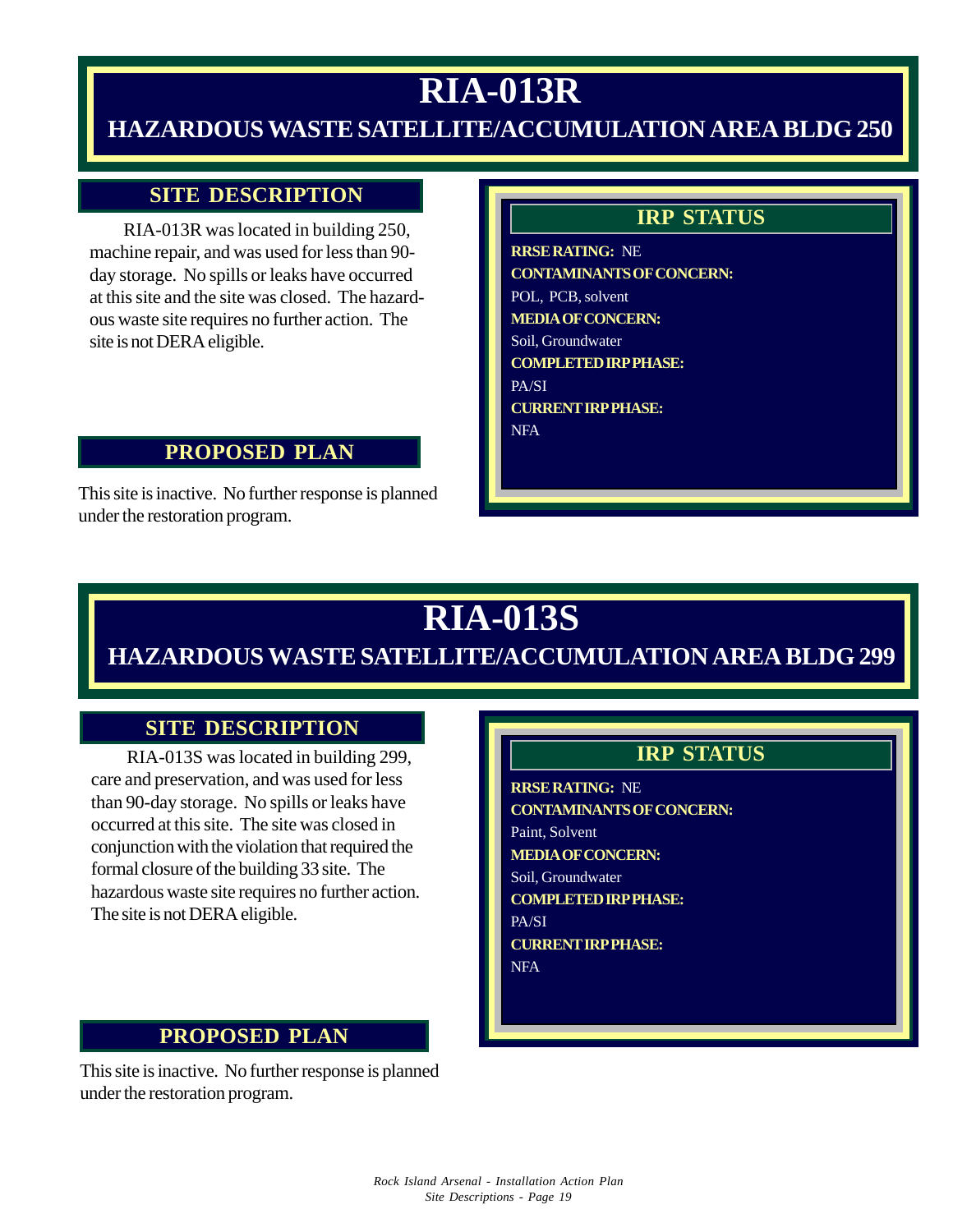## **RIA-013T**

## **HAZARDOUS WASTE SATELLITE/ACCUMULATION AREA BLDG 337**

### **SITE DESCRIPTION**

 RIA-013T was located in building 337, Quality Assurance Storage, and was used for less than 90-day storage. No spills or leaks occurred at this site. The site is not ER,A eligible.

### **PROPOSED PLAN**

This site is inactive. No further response is planned under the restoration program.

### **IRP STATUS**

**RRSE RATING:** NE **CONTAMINANTS OF CONCERN:** Acid, solvent, chlorinated solvent **MEDIA OF CONCERN:** Soil, Groundwater **COMPLETED IRP PHASE:** PA/SI **CURRENT IRP PHASE:** NFA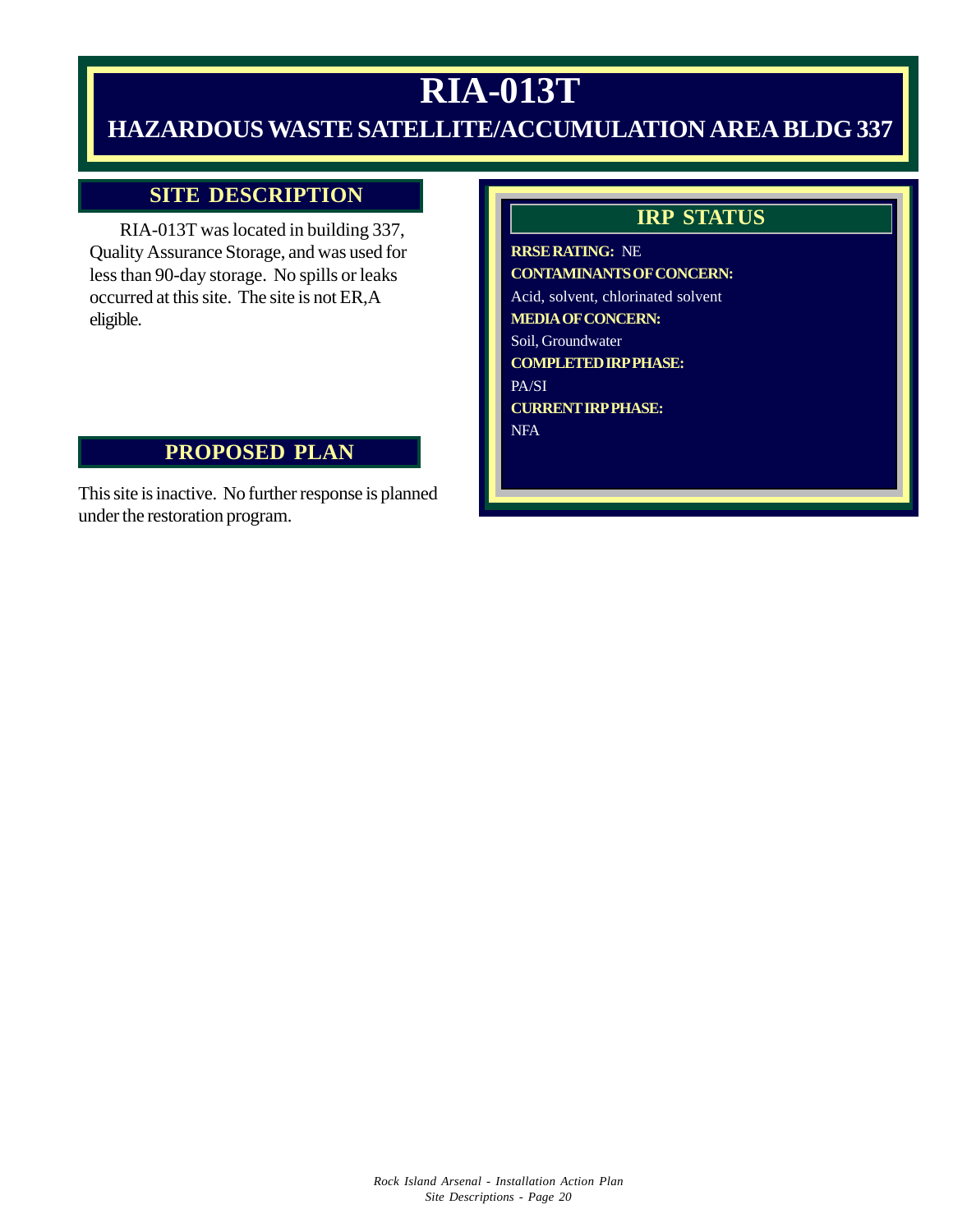## **SCHEDULE**

## **PAST MILESTONES**

## **IRP Phase Completion Date**

| <b>IRPPA</b> Initiation    | Dec 79        |
|----------------------------|---------------|
| PA/SI, Installation        | <b>Jul 88</b> |
| RI/FS Phase I (RIA-001)    | Jun 97        |
| Groundwater Classification | <b>Nov 97</b> |
| RI/FS Phase II (RIA-001)   | Sept 99       |
| Draft FS (RIA-001)         | Feb 00        |
| 2nd Draft FS (RIA-001)     | Mar 00        |
| RI/BRA (RIA-008)           | <b>Jul 00</b> |

## **PROJECTED MILESTONES**

| <b>IRP Phase</b>      | <b>Completion Date</b> |
|-----------------------|------------------------|
| <b>IRA (RIA-001)</b>  | Jun 01                 |
| RD (RIA-001)          | Jun 01                 |
| $RI/FS (RIA-014)$     | Jun 01                 |
| Final FS (RIA-001)    | Nov $01$               |
| RA (RIA-001)          | Jun 02                 |
| $RD(RIA-014)$         | Jun 02                 |
| RA (RIA-014)          | Aug $02$               |
| $LTM(RIA-014)$        | Aug $02$               |
| LTM/LTO, PP (RIA-001) | Sept 30                |
|                       |                        |

#### *Projected completion date of IRP including LTO/LTM: Sep 2030*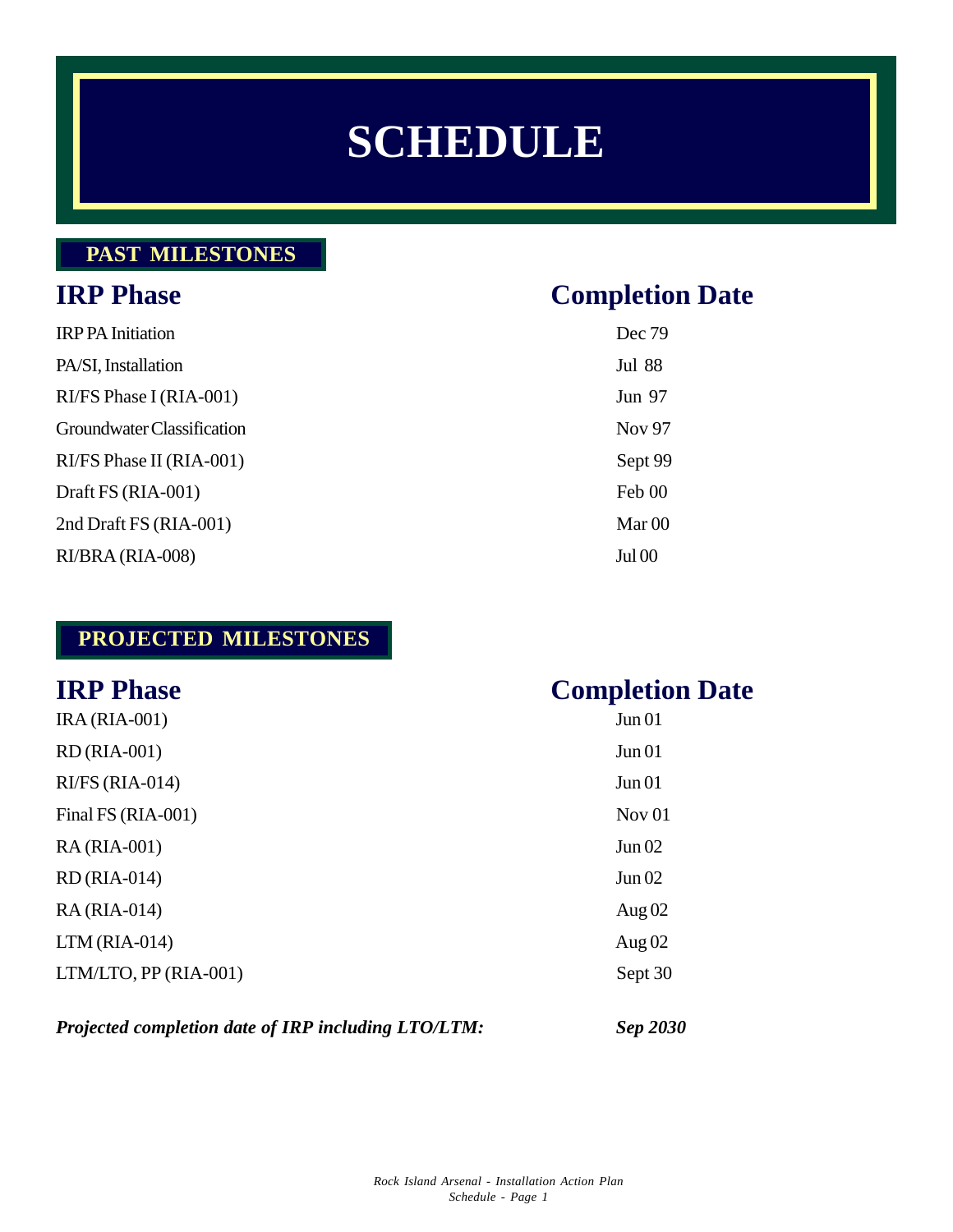## **SCHEDULE**

## **NO FURTHER ACTION SITES**

The following sites currently require no further action under the ER,A program:

| <b>RIA-002</b>  | <b>PROPOSED UST 29 - 32</b>                         |
|-----------------|-----------------------------------------------------|
| <b>RIA-004</b>  | <b>ASH PILE</b>                                     |
| <b>RIA-005</b>  | <b>AGST AT BLD 222 TEMP</b>                         |
| <b>RIA-006</b>  | <b>LANDFILL CONSTRUCTION DEBRIS</b>                 |
| <b>RIA-007</b>  | <b>LANDFILL CONSTRUCTION DEBRIS</b>                 |
| <b>RIA-009</b>  | <b>BURIAL SITE NE BLD 342</b>                       |
| <b>RIA-010</b>  | HAZARDOUS WASTE SATELLITE/ACCUMULATION AREA BLD 64  |
| <b>RIA-011</b>  | CASING BURIAL AREA/MUNITIONS BURIAL                 |
| <b>RIA-012</b>  | <b>HAZARDOUS WASTE STORAGE AREA BLD 242</b>         |
| <b>RIA-013A</b> | HAZARDOUS WASTE SATELLITE/ACCUMULATION AREA BLD 33  |
| <b>RIA-013B</b> | HAZARDOUS WASTE SATELLITE/ACCUMULATION AREA BLD 64  |
| <b>RIA-013C</b> | HAZARDOUS WASTE SATELLITE/ACCUMULATION AREA BLD 65  |
| <b>RIA-013D</b> | HAZARDOUS WASTE SATELLITE/ACCUMULATION AREA BLD 69  |
| <b>RIA-013E</b> | HAZARDOUS WASTE SATELLITE/ACCUMULATION AREA BLD 106 |
| $RIA-013F$      | HAZARDOUS WASTE SATELLITE/ACCUMULATION AREA BLD 108 |
| <b>RIA-013G</b> | HAZARDOUS WASTE SATELLITE/ACCUMULATION AREA BLD 112 |
| <b>RIA-013H</b> | HAZARDOUS WASTE SATELLITE/ACCUMULATION AREA BLD 131 |
| RIA-013I        | HAZARDOUS WASTE SATELLITE/ACCUMULATION AREA BLD 133 |
| $RIA-013K$      | HAZARDOUS WASTE SATELLITE/ACCUMULATION AREA BLD 139 |
| <b>RIA-013L</b> | HAZARDOUS WASTE SATELLITE/ACCUMULATION AREA BLD 208 |
| <b>RIA-013M</b> | HAZARDOUS WASTE SATELLITE/ACCUMULATION AREA BLD 220 |
| $RIA-013N$      | HAZARDOUS WASTE SATELLITE/ACCUMULATION AREA BLD 220 |
| RIA-013O        | HAZARDOUS WASTE SATELLITE/ACCUMULATION AREA BLD 222 |
| RIA-013P        | HAZARDOUS WASTE SATELLITE/ACCUMULATION AREA BLD 231 |
| <b>RIA-013R</b> | HAZARDOUS WASTE SATELLITE/ACCUMULATION AREA BLD 250 |
| <b>RIA-013S</b> | HAZARDOUS WASTE SATELLITE/ACCUMULATION AREA BLD 299 |
| <b>RIA-013T</b> | HAZARDOUS WASTE SATELLITE/ACCUMULATION AREA BLD 337 |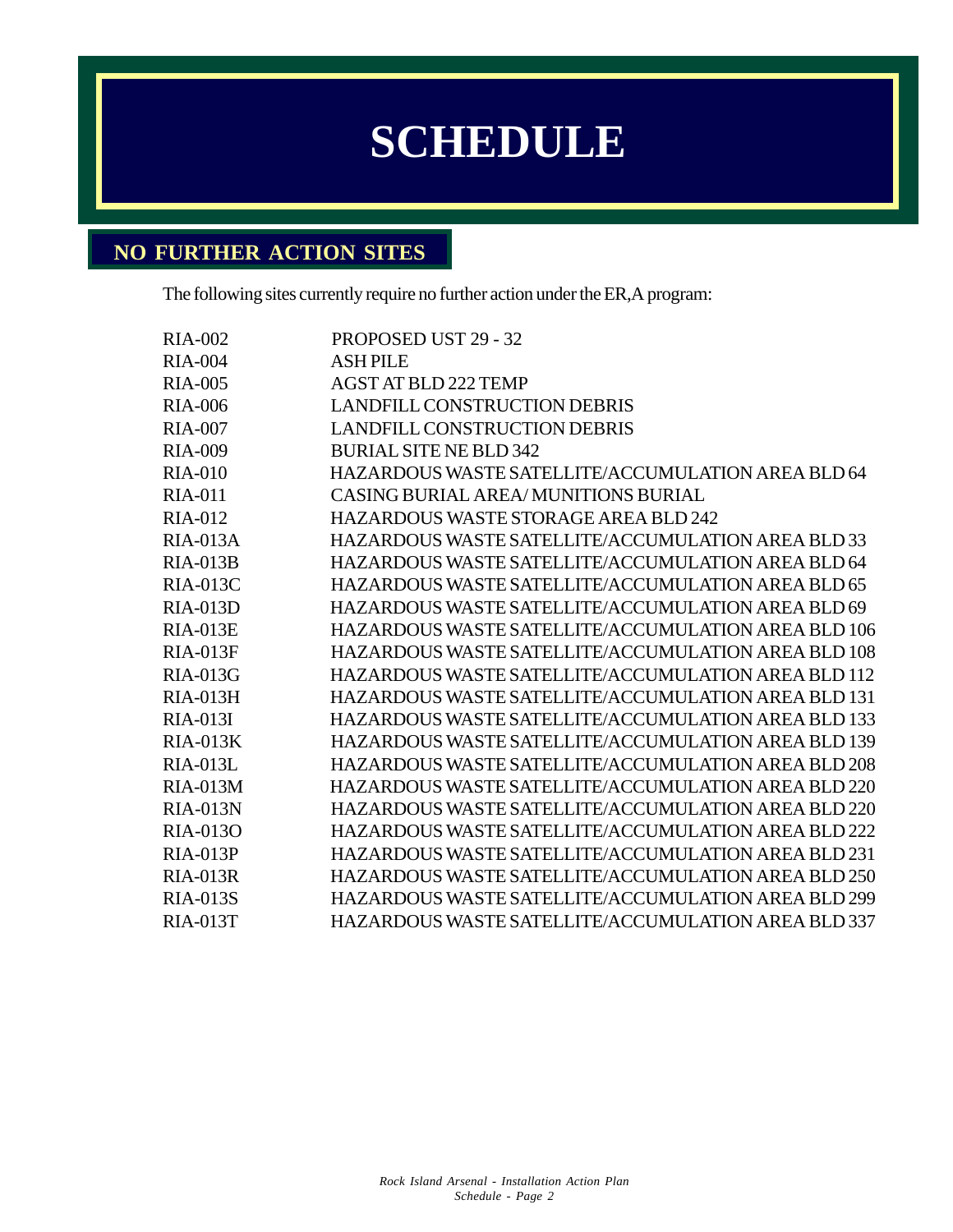## Rock Island Arsenal IRP Schedule

(Based on current funding constraints)

**DSERTS # PHASE FY01 FY02 FY03 FY04 FY05 FY06 FY07+** RIA-001 RI/FS IRA RD RA(C)  $RA(O)$ LTM IRA RD RA(C) IRA RD RA(C) LTM RIA-014 RIA-008 **Current Phase Future Phase Future Phase** 

> Rock Island Arsenal IRP Schedule 3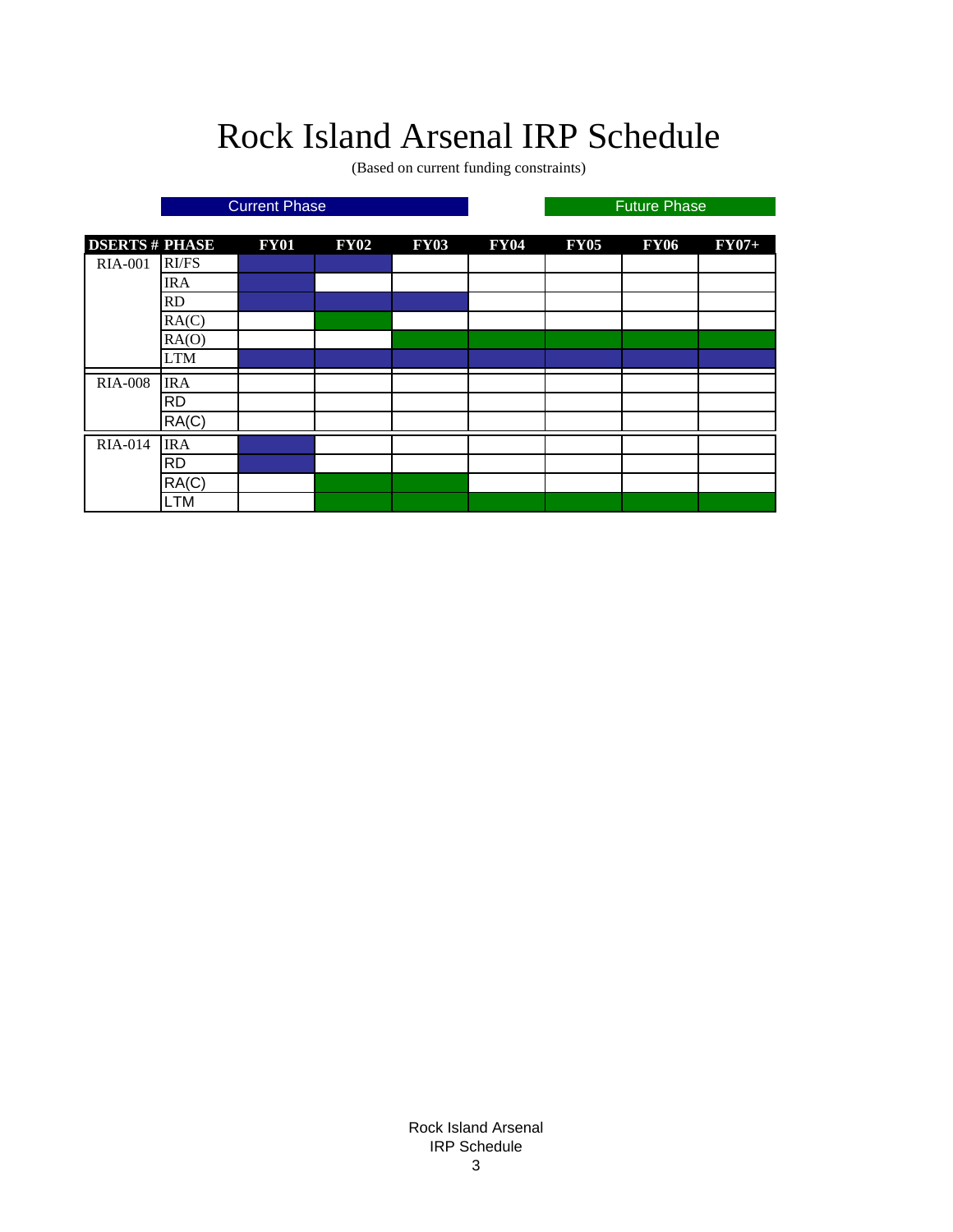#### **DEFENSE SITE ENVIRONMENTAL RESTORATION TRACKING SYSTEM**

|                                                                                      | Site, 4.         | <b>Installation Phase Summary Report</b><br>$1/4/01$ |                                                  |                |                  |                         |                |  |
|--------------------------------------------------------------------------------------|------------------|------------------------------------------------------|--------------------------------------------------|----------------|------------------|-------------------------|----------------|--|
| <b>Installation: ROCK ISLAND ARSENAL</b><br>Programs:                                |                  | BRAC I, BRAC II, BRAC III, BRAC IV, IRP              |                                                  |                |                  |                         |                |  |
| Subprograms:<br><b>Installation count for Programs:</b>                              |                  | Compliance, Restoration, UXO<br>$\,1$                |                                                  |                |                  |                         |                |  |
| <b>NPL Options:</b>                                                                  |                  |                                                      | Delisted, No, Proposed, Yes                      |                |                  |                         |                |  |
| <b>Installations count for Programs and NPL:</b><br>Site count for Programs and NPL: |                  | $1\,$<br>29                                          |                                                  |                |                  |                         |                |  |
|                                                                                      |                  |                                                      | <b>Phase / Status / Sites</b>                    |                |                  |                         |                |  |
| PA                                                                                   |                  |                                                      |                                                  |                |                  | ${\bf SI}$              |                |  |
| $\mathbf C$<br>$\mathbf U$                                                           | $\mathbf F$      | RC                                                   |                                                  | $\mathbf C$    | ${\bf U}$        | $\mathbf F$             | RC             |  |
| $\mathbf 0$<br>29<br>RI/FS                                                           | $\mathbf 0$      | $\boldsymbol{0}$                                     |                                                  | 29             | $\mathbf{0}$     | $\boldsymbol{0}$<br>RD  | 24             |  |
| $\mathbf C$<br>$\mathbf U$                                                           | $\mathbf F$      | RC                                                   |                                                  | $\mathbf C$    | ${\bf U}$        | $\mathbf F$             |                |  |
| $\mathfrak{Z}$<br>$\,1\,$<br>RA(C)                                                   | $\boldsymbol{0}$ | $\sqrt{2}$                                           |                                                  | $\overline{0}$ | $\boldsymbol{0}$ | $\overline{c}$<br>RA(O) |                |  |
| $\mathbf C$<br>$\mathbf U$                                                           | $\mathbf F$      | RC                                                   |                                                  | $\mathbf C$    | U                | $\mathbf F$             | RC             |  |
| $\overline{0}$<br>$\mathbf{1}$                                                       | $\overline{2}$   | $1\,$                                                | $\bf LTM$                                        | $\overline{0}$ | $\mathbf{0}$     | $\mathbf{1}$            | $\overline{0}$ |  |
|                                                                                      |                  | $\mathbf C$                                          | $\mathbf U$                                      | $\mathbf F$    | $\mathbf N$      |                         |                |  |
|                                                                                      |                  | $\boldsymbol{0}$                                     | $\mathbf 0$<br>Remedy / Status / Sites (Actions) | $\mathbf{1}$   | 28               |                         |                |  |
|                                                                                      |                  |                                                      | <b>IRA</b>                                       |                |                  |                         |                |  |
| $\mathbf C$                                                                          |                  |                                                      | $\mathbf U$                                      |                |                  | $\mathbf F$             |                |  |
| 1(1)                                                                                 |                  | 0(0)                                                 |                                                  |                |                  | 2(2)                    |                |  |
|                                                                                      |                  |                                                      | <b>FRA</b>                                       |                |                  |                         |                |  |
| $\mathbf C$                                                                          |                  |                                                      | $\mathbf U$                                      |                |                  | $\mathbf F$             |                |  |
| 1(1)                                                                                 |                  |                                                      | 0(0)                                             |                |                  |                         | 2(2)           |  |
| $\boldsymbol{0}$<br><b>RIP Total:</b>                                                |                  |                                                      |                                                  |                |                  |                         |                |  |
| <b>RC</b> Total:<br>27                                                               |                  |                                                      | Reporting Period End Date: 09/30/2000            |                |                  |                         |                |  |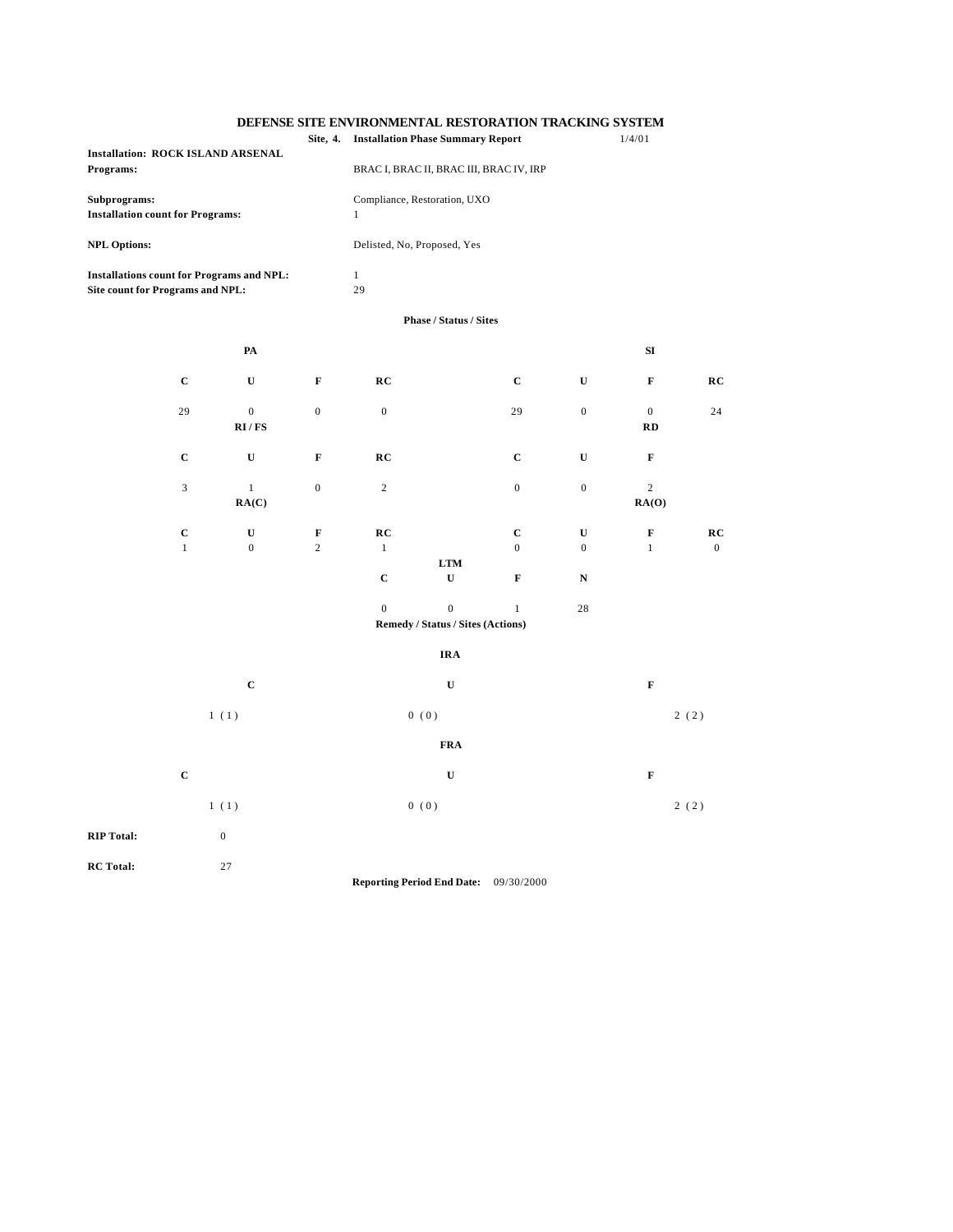#### **DEFENSE SITE ENVIRONMENTAL RESTORATION TRACKING SYSTEM**

#### **Site, 9. RISK INSTALLATION ACTION PLAN REPORT** 01/04/2001

| <b>Installation:</b><br><b>Major Command:</b> | ROCK ISLAND ARSENAL<br>AMC   |                                         |             |           |               |           |          |               |               |            |         |
|-----------------------------------------------|------------------------------|-----------------------------------------|-------------|-----------|---------------|-----------|----------|---------------|---------------|------------|---------|
| SubCommand:<br><b>Program Options:</b>        | <b>OSC</b>                   | IRP, BRAC I, BRAC II, BRAC III, BRAC IV |             |           |               |           |          |               |               |            |         |
| <b>Subprogram Options:</b>                    | Compliance, Restoration, UXO | Media                                   | Phase $(s)$ | Phase (s) | Phase (s)     | #IRA      | #IRA     | #IRA          | <b>LTM</b>    | <b>RIP</b> | $_{RC}$ |
| Site                                          | <b>RRSE</b>                  | Evaluated                               | Completed   | Underway  | <b>Future</b> | Completed | Underway | <b>Future</b> | <b>Status</b> | Date       | Date    |

SI

| $_{\rm 511c}$  | <b>KKOL</b>     | evaluated           | Compieted               | Unuerway               | ruture       | compreted | Unuerway | ruture | status       | Date   | Date   |
|----------------|-----------------|---------------------|-------------------------|------------------------|--------------|-----------|----------|--------|--------------|--------|--------|
| <b>RIA-001</b> | $1\,\mathrm{B}$ | $\rm{GW}$           | PA                      | $\mathbf{R}\mathbf{I}$ | RAC          |           |          |        | ${\bf N}$    | 200210 | 201509 |
|                |                 | $\operatorname{SH}$ | $\rm{SI}$               |                        | $_{\rm RAO}$ |           |          |        |              |        |        |
|                |                 | $\operatorname{SL}$ |                         |                        | RD           |           |          |        |              |        |        |
|                |                 | WH                  |                         |                        |              |           |          |        |              |        |        |
| RIA-002        | $\rm NE$        |                     | PA                      |                        |              |           |          |        | $\, {\rm N}$ |        | 198809 |
|                |                 |                     | $_{\rm RAC}$            |                        |              |           |          |        |              |        |        |
|                |                 |                     | $\rm{SI}$               |                        |              |           |          |        |              |        |        |
| <b>RIA-004</b> | $\rm NE$        |                     | PA                      |                        |              |           |          |        | $\, {\rm N}$ |        | 198805 |
|                |                 |                     | $\rm{SI}$               |                        |              |           |          |        |              |        |        |
| RIA-005        | $\rm NE$        |                     | $\mathbf{PA}$           |                        |              |           |          |        | ${\bf N}$    |        | 198805 |
|                |                 |                     | $\rm{SI}$               |                        |              |           |          |        |              |        |        |
| <b>RIA-006</b> | $\rm NE$        |                     | $\mathbf{PA}$           |                        |              |           |          |        | ${\bf N}$    |        | 198805 |
|                |                 |                     | ${\rm SI}$              |                        |              |           |          |        |              |        |        |
| <b>RIA-008</b> | $3\,\mathrm{B}$ | $\rm{GW}$           | $\mathbf{PA}$           |                        |              |           |          |        | ${\bf N}$    |        | 200008 |
|                |                 |                     | $\mathbf{R}\mathbf{I}$  |                        |              |           |          |        |              |        |        |
|                |                 |                     | $\rm{SI}$               |                        |              |           |          |        |              |        |        |
| RIA-009        | $\rm NE$        |                     | $\mathbf{PA}$           |                        |              |           |          |        | ${\rm N}$    |        | 198805 |
|                |                 |                     | $\rm{SI}$               |                        |              |           |          |        |              |        |        |
| RIA-010        | $\rm NE$        |                     | $\mathbf{PA}$           |                        |              |           |          |        | ${\bf N}$    |        | 198805 |
|                |                 |                     | $\rm{SI}$               |                        |              |           |          |        |              |        |        |
| RIA-011        | $\rm NE$        |                     | $\mathbf{PA}$           |                        |              |           |          |        | $\, {\rm N}$ |        | 198805 |
|                |                 |                     | $\rm SI$                |                        |              |           |          |        |              |        |        |
| RIA-012        | $\rm NE$        |                     | $\mathbf{PA}$           |                        |              |           |          |        | ${\bf N}$    |        | 198805 |
|                |                 |                     | $\rm{SI}$               |                        |              |           |          |        |              |        |        |
| RIA-013A       | $\rm NE$        |                     | $\mathbf{PA}$           |                        |              |           |          |        | $\, {\rm N}$ |        | 199407 |
|                |                 |                     | $\mathbb{R}\mathcal{I}$ |                        |              |           |          |        |              |        |        |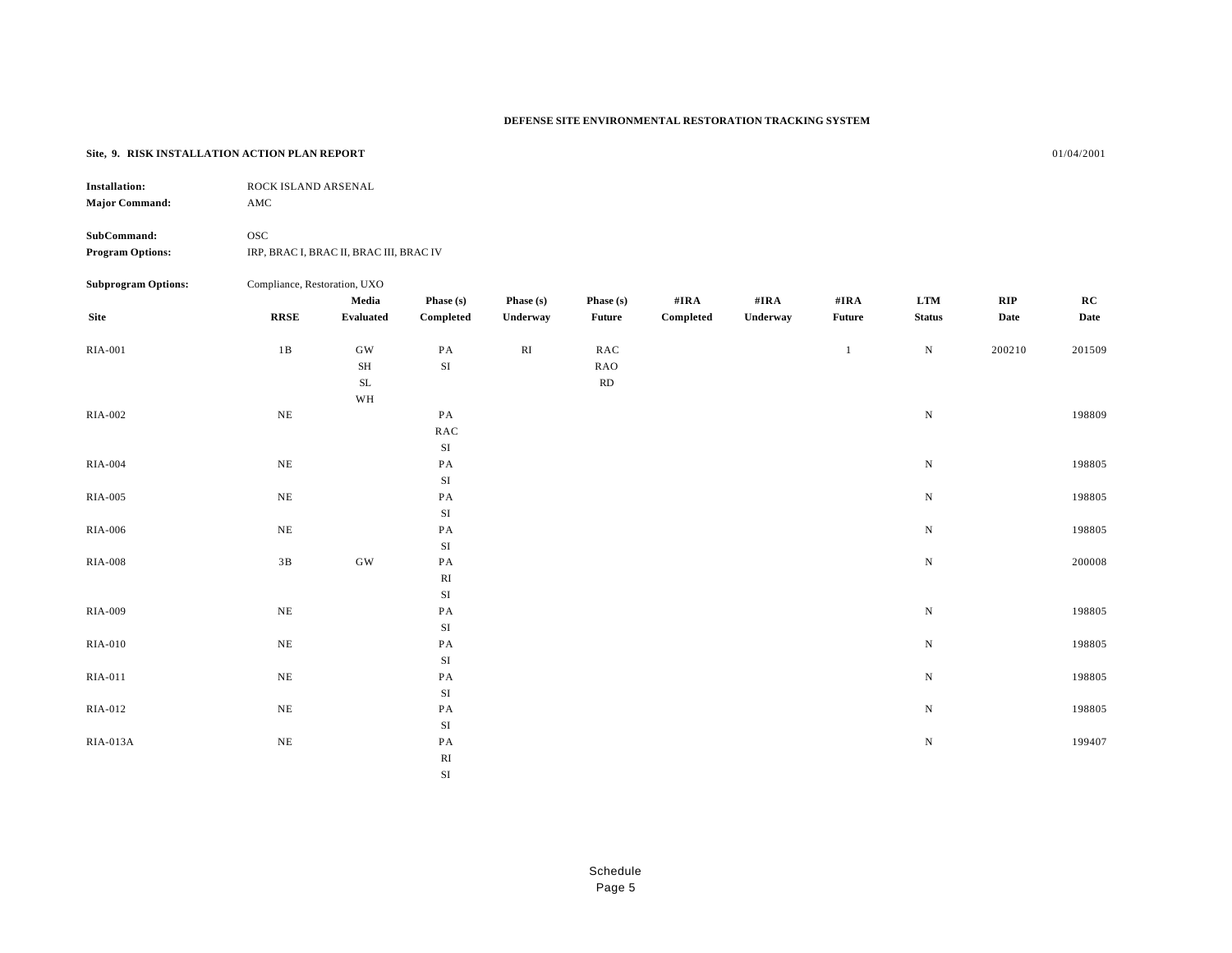|             |                 | Media     | Phase (s)                 | Phase (s) | Phase (s)              | $\#$ <b>IRA</b> | $\#$ <b>IRA</b> | $\#\mathbf{IRA}$ | $\bf LTM$     | RIP  | RC     |
|-------------|-----------------|-----------|---------------------------|-----------|------------------------|-----------------|-----------------|------------------|---------------|------|--------|
| <b>Site</b> | <b>RRSE</b>     | Evaluated | Completed                 | Underway  | <b>Future</b>          | Completed       | Underway        | <b>Future</b>    | <b>Status</b> | Date | Date   |
| RIA-013B    | $\rm NE$        |           | $\mathbf{PA}$             |           |                        |                 |                 |                  | ${\bf N}$     |      | 198805 |
|             |                 |           | $\rm SI$                  |           |                        |                 |                 |                  |               |      |        |
| RIA-013C    | $\rm NE$        |           | $\mathbf{PA}$             |           |                        |                 |                 |                  | ${\bf N}$     |      | 198805 |
|             |                 |           | $\rm SI$                  |           |                        |                 |                 |                  |               |      |        |
| RIA-013D    | $\rm NE$        |           | $\mathbf{PA}$             |           |                        |                 |                 |                  | ${\bf N}$     |      | 198805 |
|             |                 |           | $\rm SI$                  |           |                        |                 |                 |                  |               |      |        |
| $RIA-013E$  | $\rm NE$        |           | $\mathbf{PA}$             |           |                        |                 |                 |                  | ${\bf N}$     |      | 198805 |
|             |                 |           | $\rm SI$                  |           |                        |                 |                 |                  |               |      |        |
| RIA-013F    | $\rm NE$        |           | $\mathbf{PA}$             |           |                        |                 |                 |                  | ${\bf N}$     |      | 198805 |
|             |                 |           | $\rm SI$                  |           |                        |                 |                 |                  |               |      |        |
| RIA-013G    | $\rm NE$        |           | $\mathbf{PA}$             |           |                        |                 |                 |                  | ${\bf N}$     |      | 198805 |
|             |                 |           | $\rm SI$                  |           |                        |                 |                 |                  |               |      |        |
| RIA-013H    | $\rm NE$        |           | $\mathbf{PA}$             |           |                        |                 |                 |                  | ${\bf N}$     |      | 198805 |
|             |                 |           | $\rm SI$                  |           |                        |                 |                 |                  |               |      |        |
| RIA-013I    | $\rm NE$        |           | $\mathbf{PA}$             |           |                        |                 |                 |                  | ${\bf N}$     |      | 198805 |
|             |                 |           | $\rm SI$                  |           |                        |                 |                 |                  |               |      |        |
| $RIA-013K$  | $\rm NE$        |           | $\mathbf{PA}$             |           |                        |                 |                 |                  | ${\bf N}$     |      | 198805 |
|             |                 |           | $\rm SI$                  |           |                        |                 |                 |                  |               |      |        |
| RIA-013L    | $\rm NE$        |           | $\mathbf{PA}$             |           |                        |                 |                 |                  | ${\bf N}$     |      | 198805 |
|             |                 |           | $\rm SI$                  |           |                        |                 |                 |                  |               |      |        |
| RIA-013M    | $\rm NE$        |           | $\mathbf{PA}$             |           |                        |                 |                 |                  | ${\bf N}$     |      | 198805 |
|             |                 |           | $\rm SI$                  |           |                        |                 |                 |                  |               |      |        |
| RIA-013N    | $\rm NE$        |           | $\mathbf{PA}$             |           |                        |                 |                 |                  | ${\bf N}$     |      | 198805 |
|             |                 |           | $\rm SI$                  |           |                        |                 |                 |                  |               |      |        |
| RIA-013O    | $\rm NE$        |           | $\mathbf{PA}$             |           |                        |                 |                 |                  | ${\bf N}$     |      | 198805 |
|             |                 |           | $\rm SI$                  |           |                        |                 |                 |                  |               |      |        |
| RIA-013P    | $\rm NE$        |           | $\mathbf{PA}$             |           |                        |                 |                 |                  | ${\bf N}$     |      | 198805 |
|             |                 |           | $\rm SI$                  |           |                        |                 |                 |                  |               |      |        |
| RIA-013R    | $\rm NE$        |           | $\mathbf{PA}$             |           |                        |                 |                 |                  | ${\bf N}$     |      | 198805 |
|             |                 |           | $\rm SI$                  |           |                        |                 |                 |                  |               |      |        |
| RIA-013S    | $\rm NE$        |           | $\mathbf{PA}$             |           |                        |                 |                 |                  | ${\bf N}$     |      | 198805 |
| RIA-013T    | $\rm NE$        |           | $\rm SI$<br>PA            |           |                        |                 |                 |                  | ${\bf N}$     |      | 198805 |
|             |                 |           |                           |           |                        |                 |                 |                  |               |      |        |
| RIA-014     | $3\,\mathrm{B}$ | $\rm{GW}$ | $\rm SI$<br>$\mathbf{PA}$ |           | $_{\rm RAC}$           | $\mathbf{1}$    |                 | $1\,$            | $\mathbf F$   |      | 200308 |
|             |                 |           | $\mathbb{R}\mathcal{I}$   |           | $\mathbb{R}\mathbb{D}$ |                 |                 |                  |               |      |        |
|             |                 |           | SI                        |           |                        |                 |                 |                  |               |      |        |
|             |                 |           |                           |           |                        |                 |                 |                  |               |      |        |

RRSE - Relative Risk Site Evaluation; Risk Category - 1=High, 2=Medium, 3=Low;

Legal Agreement - A = with agreement, B = without agreement;  $C =$  Complete, U = Underway, F = Future, N = Not Applicable

**Reporting Period End Date:** 09/30/2000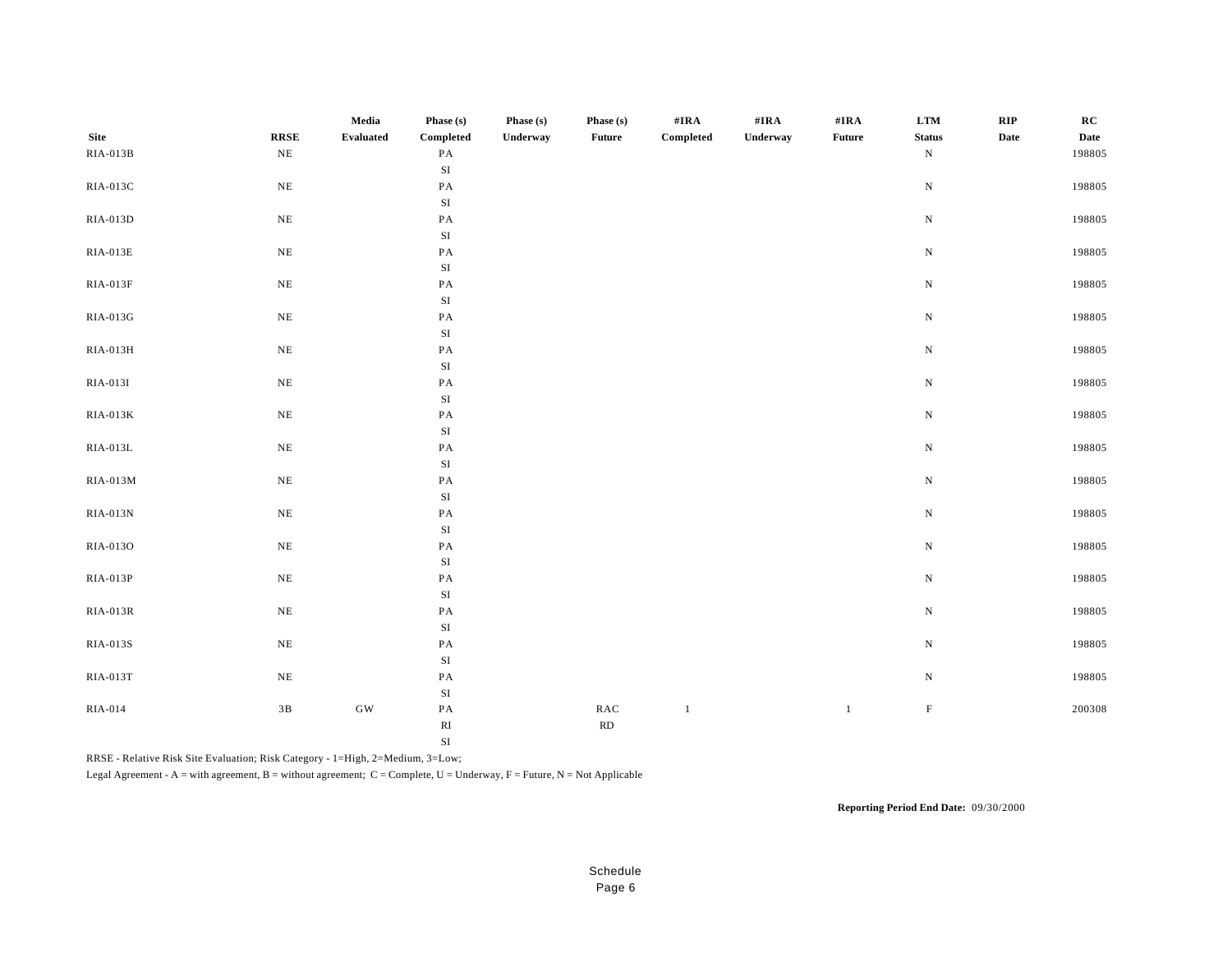## **REM/IRA/RA ASSESSMENT**

Phase I investigated 29 sites, RIA-001 through RIA-014.

No further remedial action is planned at 26 sites. Three sites require additional investigation. One of the sites, RIA-001 is under going FS subject to funding and will require remedial action as an accelerated action. Site RIA-008 will undergo a RI/BRA. RIA-014 will undergo a RI/ FS.

#### **PAST REM/IRA/RA**

\* RIA-002 Four USTs were removed, soil in the immediate area contaminated with TCEA was removed, Sep 88. (Removal was conducted under non-DERA funds.)

\* RIA-014, during removal of a UST contaminated soil was removed from the immediate area of the UST Jun 92. (Removal was conducted under non-DERA funds.)

#### **CURRENT REM/IRA/RA**

\* RIA-001, a removal action, if necessary, is scheduled when the investigation information warrants action.

\* RIA-014 , an additional removal action, if necessary, is scheduled when the investigation information warrants action.

#### **FUTURE REM/IRA/RA**

- \* IRA for RIA-001
- \* RA for RIA-001
- \* IRA for RIA-014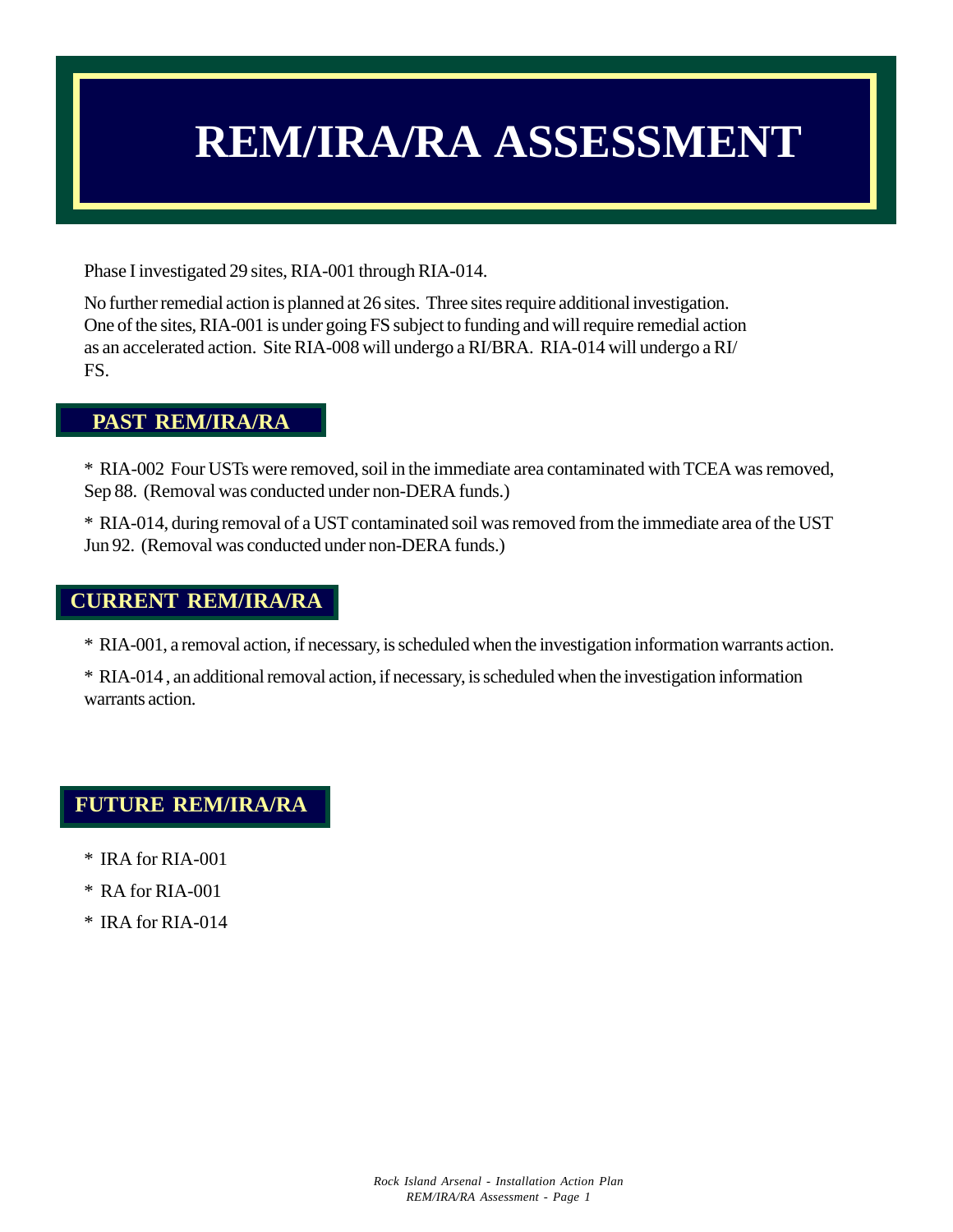## **PRIOR YEAR FUNDING**

## **FY89**

| <b>TOTAL PRIOR YEAR ER, A FUNDS</b>                                                                 | \$5,933 K         |
|-----------------------------------------------------------------------------------------------------|-------------------|
| <b>FY00</b><br>RI/FS Landfill PYSA site 001(RIA095-002)                                             | \$2,442K          |
| <b>FY99</b><br>RI/FS Landfill PYSA site 001(RIA095-002)                                             | \$<br>77 K        |
| <b>FY98</b><br>RI/FS Old Quarry site 008 (RIA097-001)                                               | \$157K            |
| <b>FY97</b><br>RI/FS Landfill PYSA site 001 (RIA095-002)<br>RI/FS Landfill<br>site 001 (RIA095-022) | \$79K<br>\$1,449K |
| <b>FY96</b><br>RI/FS Landfill site 001<br>(RIA094-021 & RIA094-022)                                 | \$288K            |
| <b>FY95</b><br>RI/FS Landfill site 001<br>(RIA094-021 & RIA094-022)                                 | \$782K            |
| <b>FY94</b><br>Intial RI Landfill site 001<br>(RIA094-021 & RIA094-022)                             | \$555K            |
| <b>FY92</b><br>DERA Funding On Site<br>UST Removal Bldg 254 site 014(RI0091001)                     | \$72K             |
| DERA Funding Off Site, NON IRP<br>PRP Consent Agreement (RI0089S001)                                | \$32K             |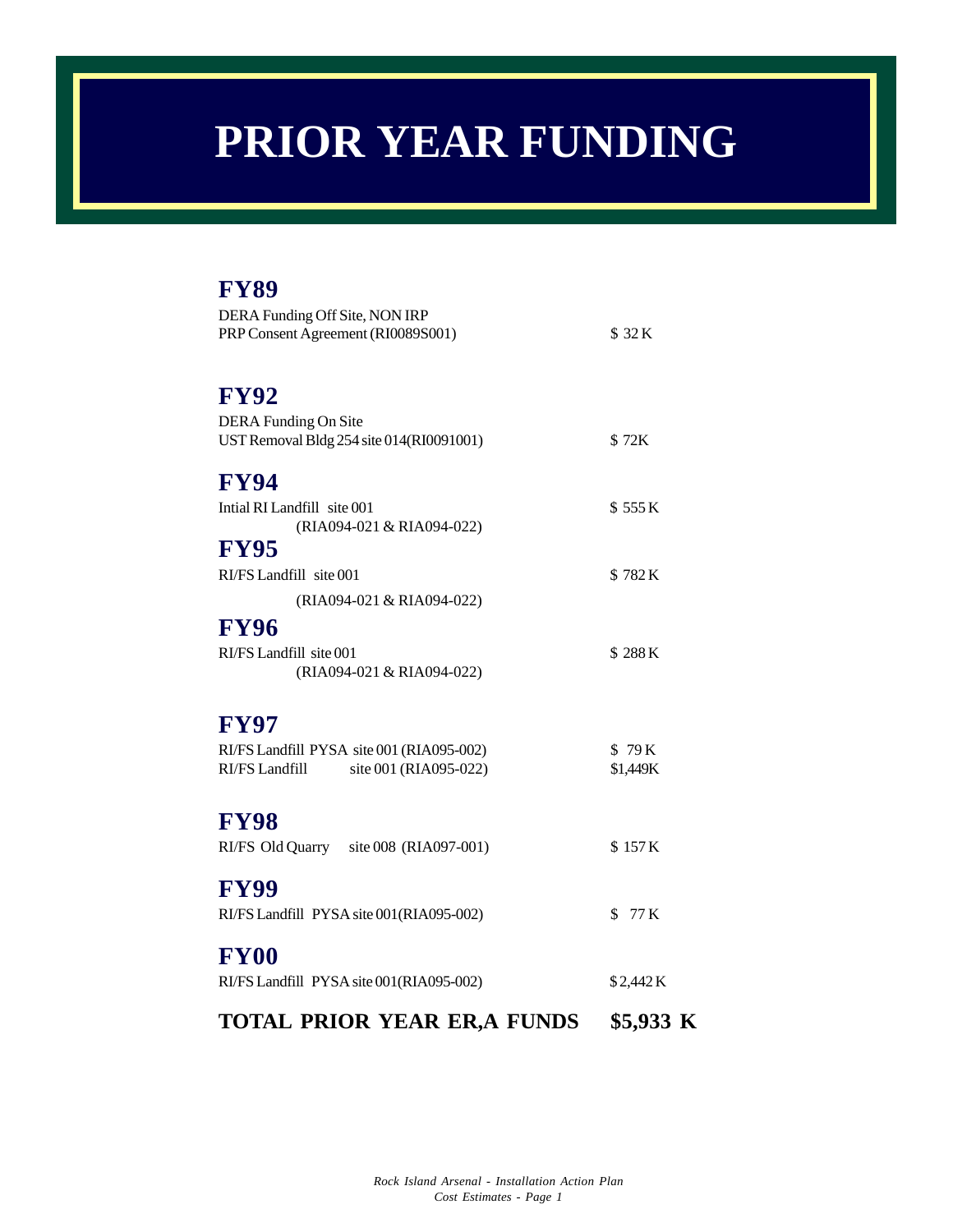## **FUTURE FUNDING**

| FY 01:  | RI/FS Landfill PYSA site 001(RIA095-002) \$4,311 K |           |
|---------|----------------------------------------------------|-----------|
|         | RI/FS UST Removal site 014 (RIA-0091991)           | \$333 K   |
|         | Sub Total                                          | \$4,644 K |
| FY 02:  | RI/FS Landfill                                     | \$193 K   |
|         | <b>RD</b> Landfill                                 | \$150K    |
|         | RA(C) Landfill<br>site $001(RIA095-002)$           | \$3,310 K |
|         | site 001(RIA095-002)<br>LTM Landfill               | \$153 K   |
|         | site 014(RIA093-015)<br>$RA(C)$ UST $(34)$         | \$100 K   |
|         | RA(O) Landfill                                     | $$60 K$   |
|         | Sub Total                                          | \$3,966 K |
| FY 03:  | <b>RD</b> Landfill                                 | \$135 K   |
|         | RA(O) Landfill site 001(RIA095-002)                | \$100 K   |
|         | site 001(RIA095-002)<br>LTM Landfill               | \$153 K   |
|         | RAC UST 34                                         | \$100 K   |
|         | LTM UST 34                                         | \$23K     |
|         | Sub Total                                          | \$511K    |
| FY 04:  | RA(O) Landfill<br>site 001(RIA095-002)             | \$100 K   |
|         | LTM Landfill<br>site 001(RIA095-002)               | \$153 K   |
|         | LTM UST 34                                         | \$23K     |
|         | Sub Total                                          | \$276 K   |
| FY 05 : | site 001(RIA095-002)<br>$RA(O)$ Landfill           | \$100 K   |
|         | site 001(RIA095-002)<br>LTM Landfill               | \$153 K   |
|         | LTM UST 34                                         | \$ 23 K   |
|         | Sub Total                                          | \$276 K   |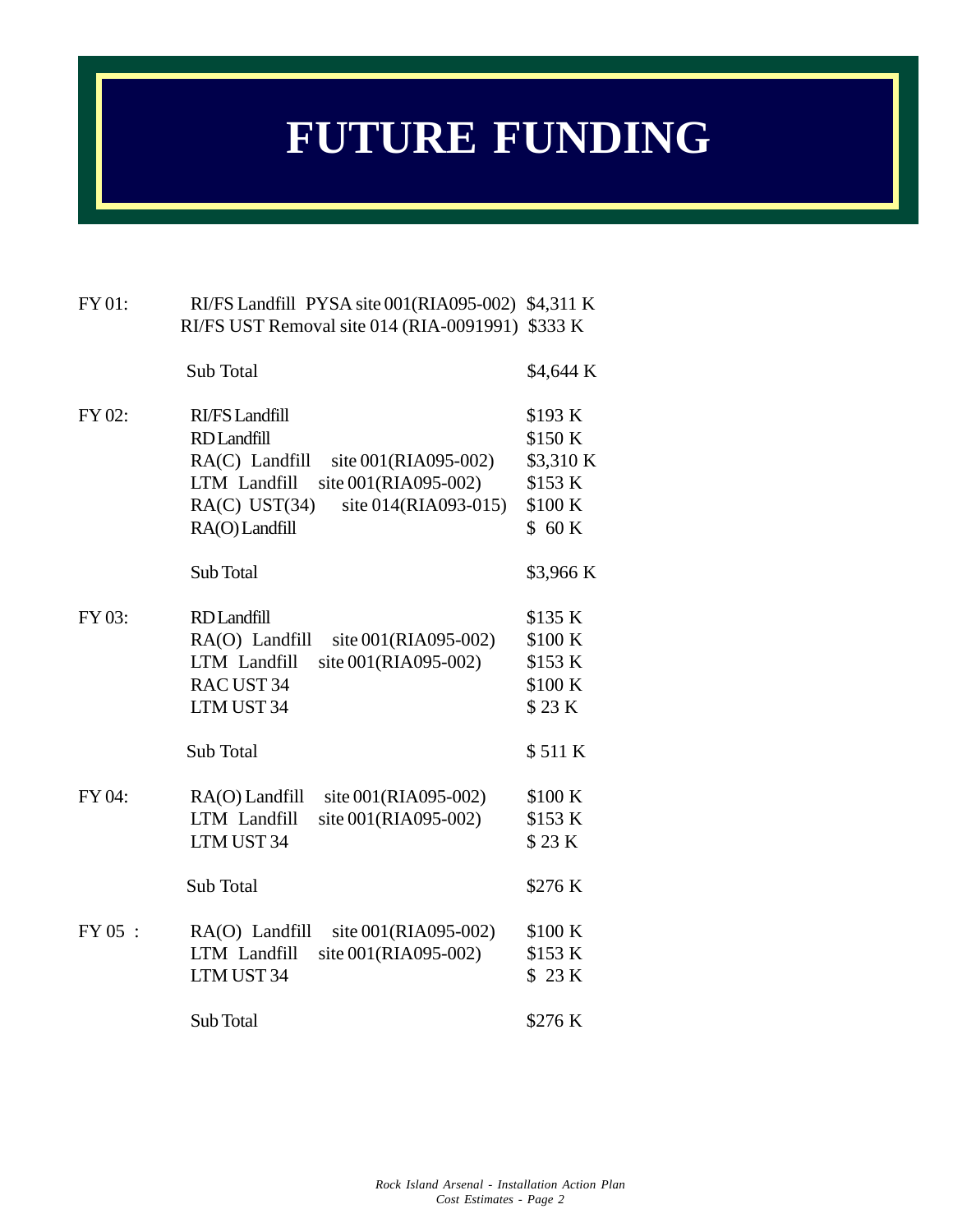## **FUTURE FUNDING**

| FY 06 :    | site 001(RIA095-002)<br>LTM Landfill<br>site 001(RIA095-002)<br>RA(O) Landfill<br>LTM UST 34   | \$153 K<br>\$100 K<br>\$23K   |
|------------|------------------------------------------------------------------------------------------------|-------------------------------|
|            | Sub Total                                                                                      | \$276 K                       |
| $FY 07 +:$ | site 001(RIA095-002)<br>$RA(O)$ Landfill<br>site 001(RIA095-002)<br>LTM Landfill<br>LTM UST 34 | \$1000 K<br>\$1530 K<br>\$230 |
|            | Sub Total                                                                                      | \$2,760 K                     |

### **TOTAL FUTURE FUNDING \$8,065 K (not including FY01)**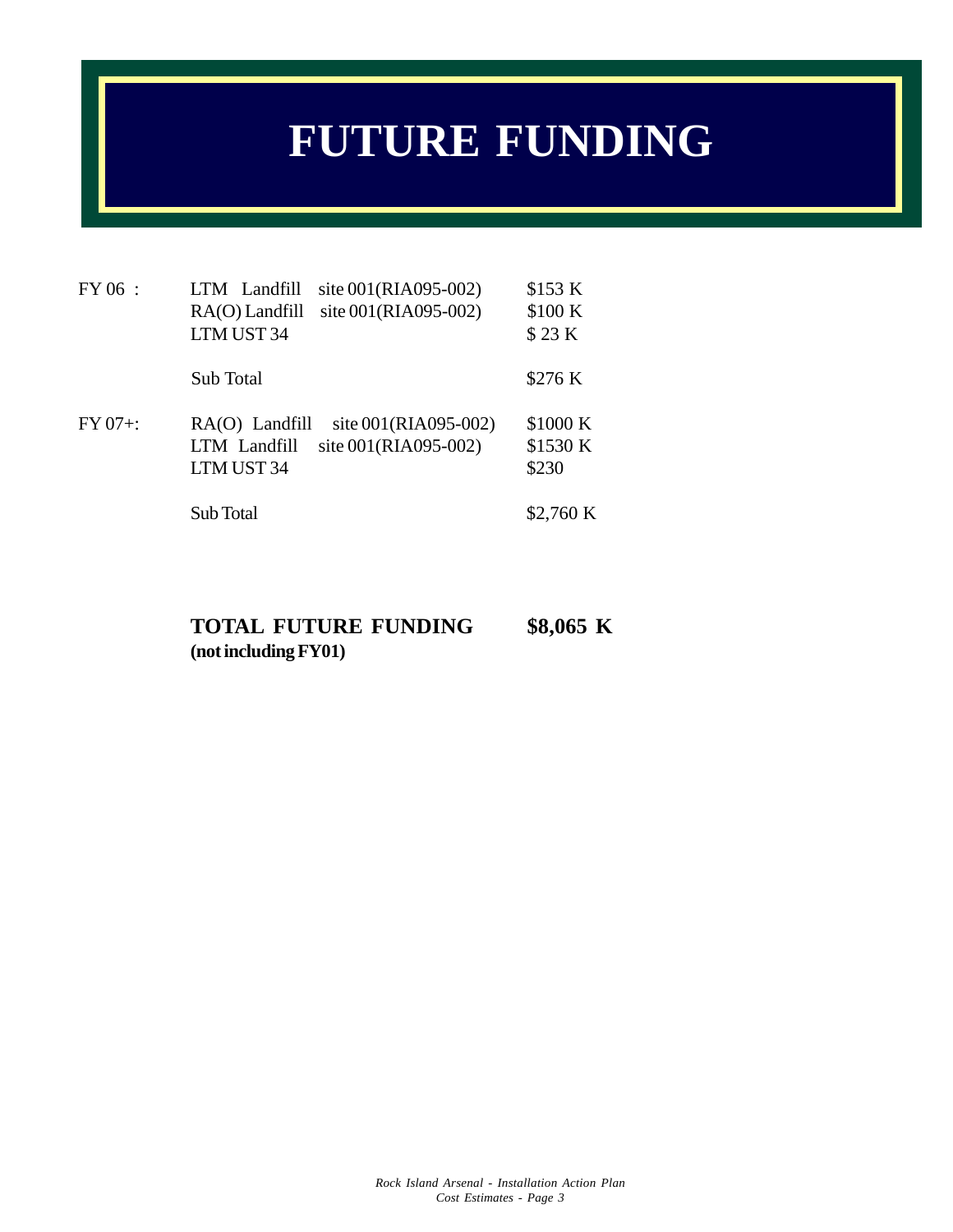### ROCK ISLAND ARSENAL COST TO COMPLETE

| <b>DSERTS</b><br># | <b>SITE TITLE</b>                      | <b>PHASE</b> | <b>FY01</b> | <b>FY02</b> | <b>FY03</b> | <b>FY04</b> | <b>FY05</b> | <b>FY06</b> | <b>FY07+</b> | <b>PHASE</b><br><b>TOTALS</b> | <b>SITE</b><br><b>TOTAL</b> | <b>DESCRIPTION OF WORK</b>          |
|--------------------|----------------------------------------|--------------|-------------|-------------|-------------|-------------|-------------|-------------|--------------|-------------------------------|-----------------------------|-------------------------------------|
| <b>RIA-001</b>     | <b>Old Landfill</b>                    | <b>RI/FS</b> | 2700        | 193         |             |             |             |             |              | 2893                          |                             | Assumes awarding scope developed    |
|                    |                                        |              |             |             |             |             |             |             |              |                               |                             | in FY00 in the 1st Q of FY01.       |
|                    |                                        |              |             |             |             |             |             |             |              |                               |                             | Contract: \$1.6M Corps S&A:         |
|                    |                                        | <b>IRA</b>   | 1011        |             |             |             |             |             |              | 1011                          |                             | <b>Removal of LNAPL</b>             |
|                    |                                        | <b>RD</b>    | 500         | 150         | 135         |             |             |             |              | 785                           |                             | Award design contract in late 3rd Q |
|                    |                                        |              |             |             |             |             |             |             |              |                               |                             | FY01. Estimate \$450K contract and  |
|                    |                                        |              |             |             |             |             |             |             |              |                               |                             | <b>\$50K S&amp;A</b>                |
|                    |                                        | RA(C)        |             | 3310        |             |             |             |             |              | 3310                          |                             | <b>Removal of Soil</b>              |
|                    |                                        | RA(O)        |             |             | 100         | 100         | 100         | 100         | 900          | 1300                          |                             | <b>Capping of Landfill</b>          |
|                    |                                        | <b>LTM</b>   | 100         | 153         | 153         | 153         | 153         | 153         | 1377         | 2242                          |                             | 11541 Expect 30 Years               |
| <b>RIA-008</b>     | Quarry                                 | RI/FS        |             |             |             |             |             |             |              |                               |                             |                                     |
|                    |                                        | <b>IRA</b>   |             |             |             |             |             |             |              |                               |                             |                                     |
|                    |                                        | <b>RD</b>    |             |             |             |             |             |             |              |                               |                             |                                     |
|                    |                                        | RA(C)        |             |             |             |             |             |             |              |                               | $\Omega$                    |                                     |
| <b>RIA-014</b>     | <b>UST 34</b>                          | <b>RI/FS</b> |             |             |             |             |             |             |              |                               |                             |                                     |
|                    |                                        | <b>IRA</b>   | 133         |             |             |             |             |             |              | 133                           |                             | <b>Groundwater Monitoring Wells</b> |
|                    |                                        | <b>RD</b>    | 200         |             |             |             |             |             |              | 200                           |                             | <b>Extraction Collection System</b> |
|                    |                                        | RA(C)        |             | 100         | 100         |             |             |             |              | 200                           |                             |                                     |
|                    |                                        | <b>LTM</b>   |             | 60          | 23          | 23          | 23          | 23          | 207          | 359                           | 892                         |                                     |
| <b>RAB</b>         |                                        |              |             |             |             |             |             |             |              |                               | $\Omega$                    |                                     |
|                    | <b>FISCAL YEAR TOTALS IN THOUSANDS</b> |              | 4,644.0     | 3,966.0     | 511.0       | 276.0       | 276.0       | 276.0       | 2,484.0      | 12,433.0                      | 12,433.0                    |                                     |
|                    | <b>OF DOLLARS</b>                      |              |             |             |             |             |             |             |              |                               |                             |                                     |
| <b>FY02</b>        | <b>ROCK ISLAND ARSENA</b>              |              | 3,644       | 3,813       | 253         | 253         | 253         | 253         | 4,183        | 12,652                        |                             |                                     |
|                    | <b>Difference</b>                      |              | $-$1,000$   | $-$153$     | $-$258$     | $-$ \$23    | $-$ \$23    | $-$23$      | \$1,699      | \$219                         |                             |                                     |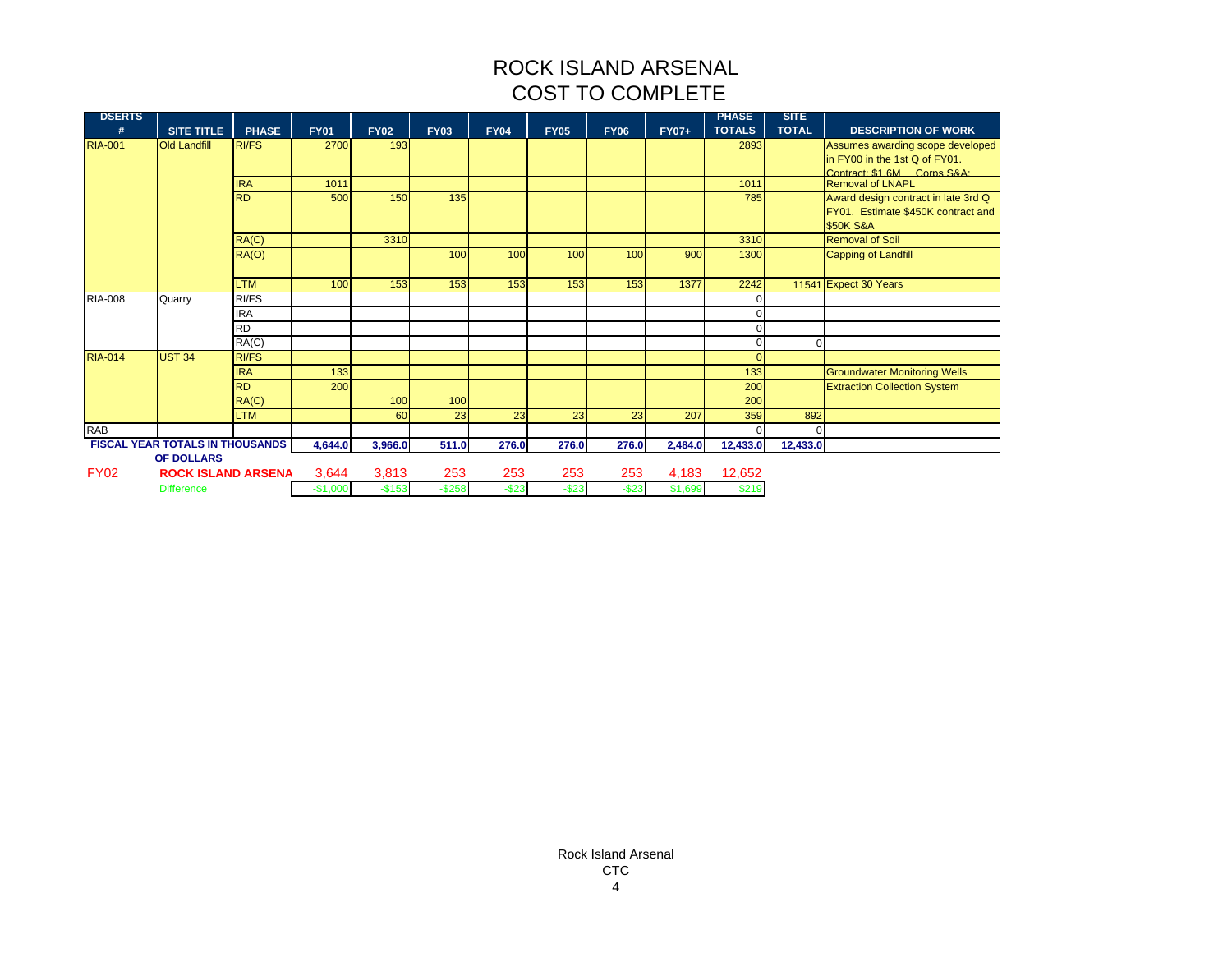## **COMMUNITY INVOLVEMENT**

No attempts have recently been made to form a RAB. A RAB will be formed it necessary, when a remedial decision on the landfill is made during FY01.